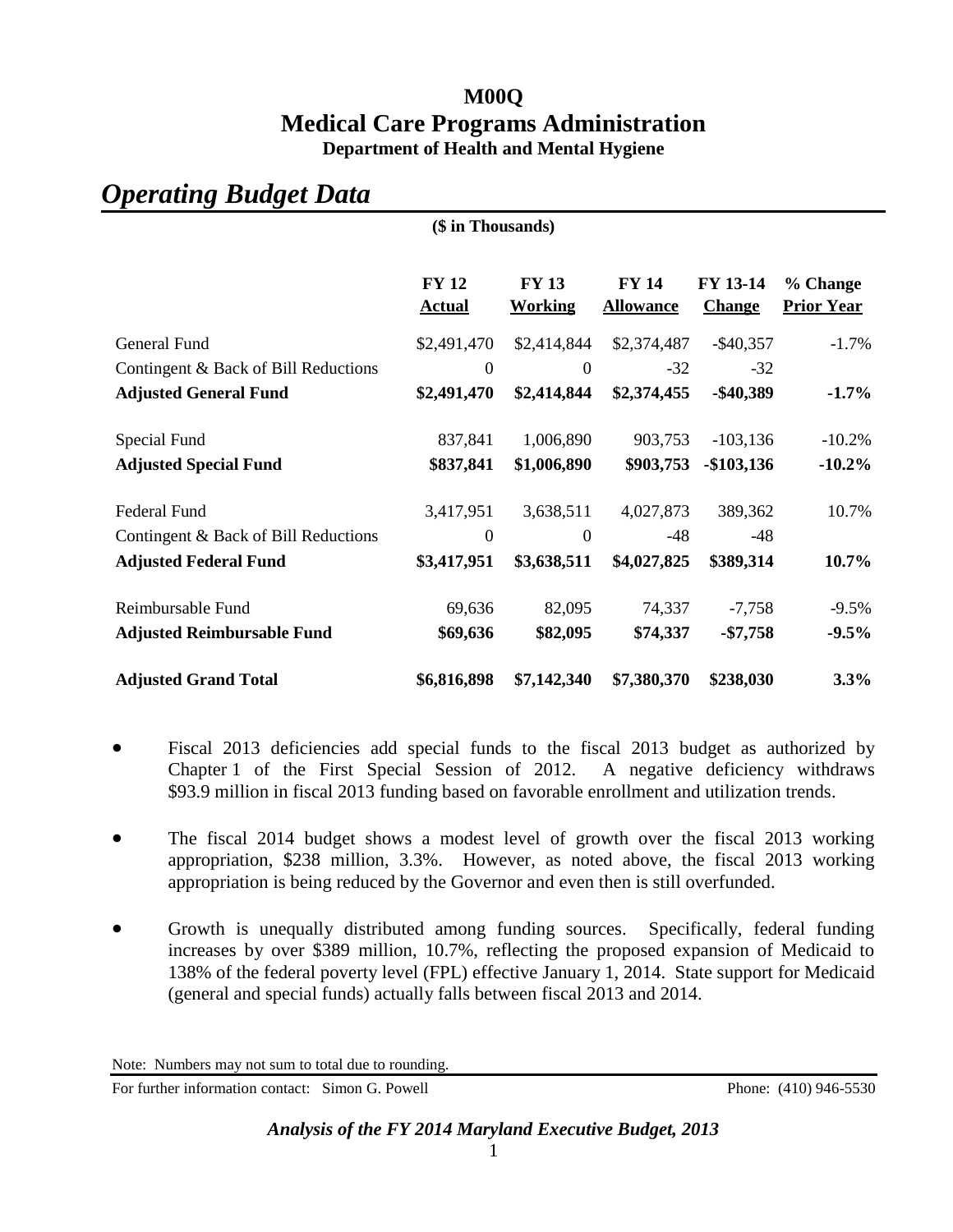| $\sim$ , $\sim$ , $\sim$ , $\sim$ , $\sim$ , $\sim$ , $\sim$ |                               |                         |                                  |                                  |
|--------------------------------------------------------------|-------------------------------|-------------------------|----------------------------------|----------------------------------|
|                                                              | <b>FY 12</b><br><b>Actual</b> | <b>FY 13</b><br>Working | <b>FY 14</b><br><b>Allowance</b> | <b>FY 13-14</b><br><b>Change</b> |
| <b>Regular Positions</b>                                     | 602.00                        | 607.00                  | 619.00                           | 12.00                            |
| <b>Contractual FTEs</b>                                      | 40.67                         | 101.68                  | 101.45                           | $-0.23$                          |
| <b>Total Personnel</b>                                       | 642.67                        | 708.68                  | 720.45                           | 11.77                            |
| <b>Vacancy Data: Regular Positions</b>                       |                               |                         |                                  |                                  |
| Turnover and Necessary Vacancies, Excluding New              |                               |                         |                                  |                                  |
| Positions                                                    |                               | 34.51                   | 5.63%                            |                                  |
| Positions and Percentage Vacant as of 12/31/12               |                               | 65.80                   | 10.84%                           |                                  |
|                                                              |                               |                         |                                  |                                  |

## *Personnel Data*

 There are 12 additional positions in the Medicaid budget in fiscal 2014, all concerned with long-term care activities. Six of the 12 positions were transferred from the Department of Aging.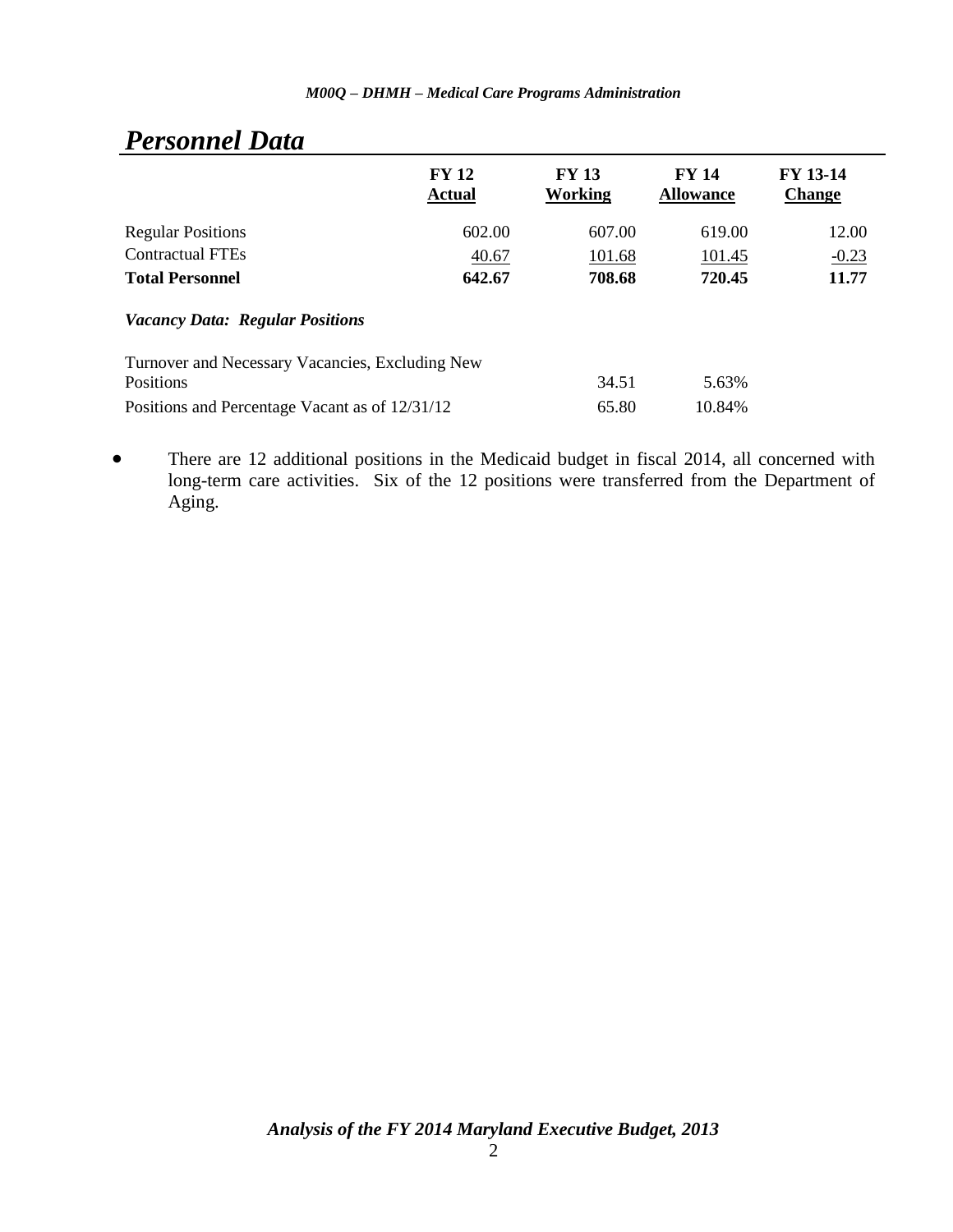# *Analysis in Brief*

## **Major Trends**

*Measures of Managed Care Organization Quality Performance:* In calendar 2010, Maryland's Managed Care Organizations (MCO) collectively outperformed their peers nationally on 66% of the Healthcare Effectiveness Data and Information Set components examined, down from 69% in calendar 2009.

*MCO Value-based Purchasing:* Results of the calendar 2011 value-based purchasing program are presented.

*Primary Adult Care Program MCO Outcome Measures:* The performance measures used for MCOs participating in the primary adult care program illustrate a wide variation in MCO performance.

#### **Issues**

*Medicaid Expansion:* Issues concerning the proposed expansion of Medicaid to individuals up to 138% of the FPL will be reviewed.

*MCO Participation in the HealthChoice Program in Calendar 2013 and Beyond:* In order to operate a managed care program in any given jurisdiction, the department must have at least two MCOs that are open for enrollment. That condition is met in calendar 2013. However, the calendar 2013 HealthChoice participation process was not without issues.

*Medicaid Information Technology:* The status of two existing major information technology (IT) projects is updated. A third project, for tracking long-term care services and supports, has thus far been developed outside of the major IT development statutory framework.

## **Recommended Actions**

#### **Funds**

- 1. Add language restricting the use of Medicaid provider reimbursements to that purpose.
- 2. Add language transferring funds to the Major Information Technology Development Project Fund.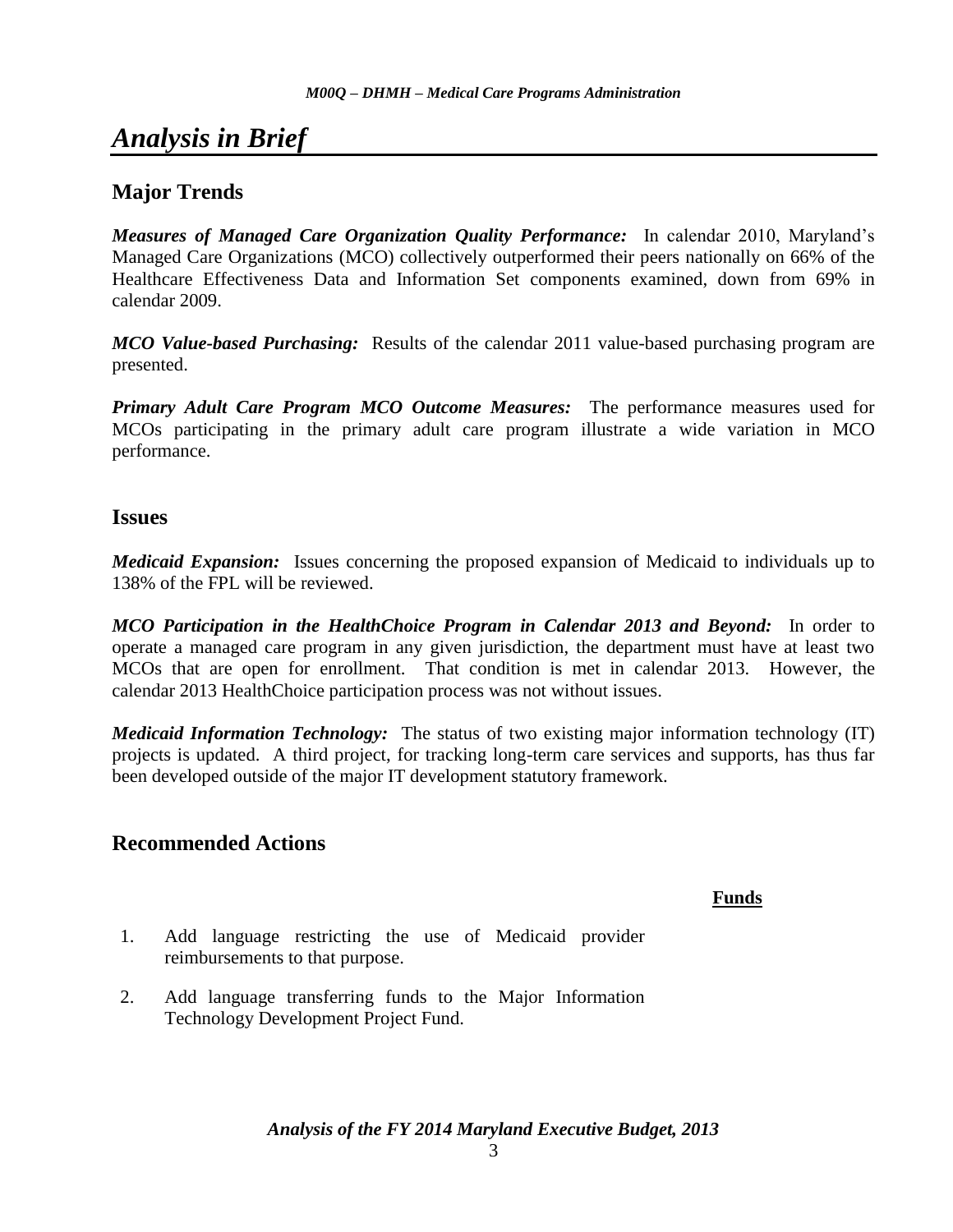|     | <b>Total Reductions to Allowance</b>                                                                             | \$63,667,668 |
|-----|------------------------------------------------------------------------------------------------------------------|--------------|
|     | <b>Total Reductions to Fiscal 2013 Deficiency Appropriation</b>                                                  | \$73,400,000 |
| 14. | Increase fiscal 2013 negative deficiency based on available<br>fiscal 2012 accrual.                              | 12,000,000   |
| 13. | Increase the fiscal 2013 negative deficiency based on favorable<br>enrollment and utilization trends.            | 61,400,000   |
| 12. | Adopt narrative requesting information about the community<br>benefit activities of nonprofit nursing homes.     |              |
| 11. | Adopt narrative on various long-term care rebalancing<br>initiatives.                                            |              |
| 10. | Reduce funding for provider reimbursements based on double<br>budgeting of physician rate increases.             | 6,000,000    |
| 9.  | Reduce funding for the Kidney Disease Program based on<br>recent enrollment trends.                              | 500,000      |
| 8.  | Reduce funding for Medicaid provider reimbursements based<br>on a projection of fiscal 2014 expenditures.        | 16,000,000   |
| 7.  | Delete funds for the early takeover of the Maryland Medicaid<br>Information Systems and fiscal agent operations. | 24,467,668   |
| 6.  | Reduce funding for Chronic Health Homes based on an<br>October 1, 2013 start date.                               | 7,500,000    |
| 5.  | funding for Federally Qualified Health Center<br>Reduce<br>supplemental payments.                                | 4,570,000    |
| 4.  | Reduce growth in non-emergency transportation grant funding<br>to 6% annually over the most recent actual.       | 1,530,000    |
| 3.  | Reduce funding for coverage of pregnant women to 220% of<br>the federal poverty level.                           | \$3,100,000  |

## **Updates**

*Medical Assistance Expenditures on Abortions:* Annual information on abortions provided through Medicaid is provided.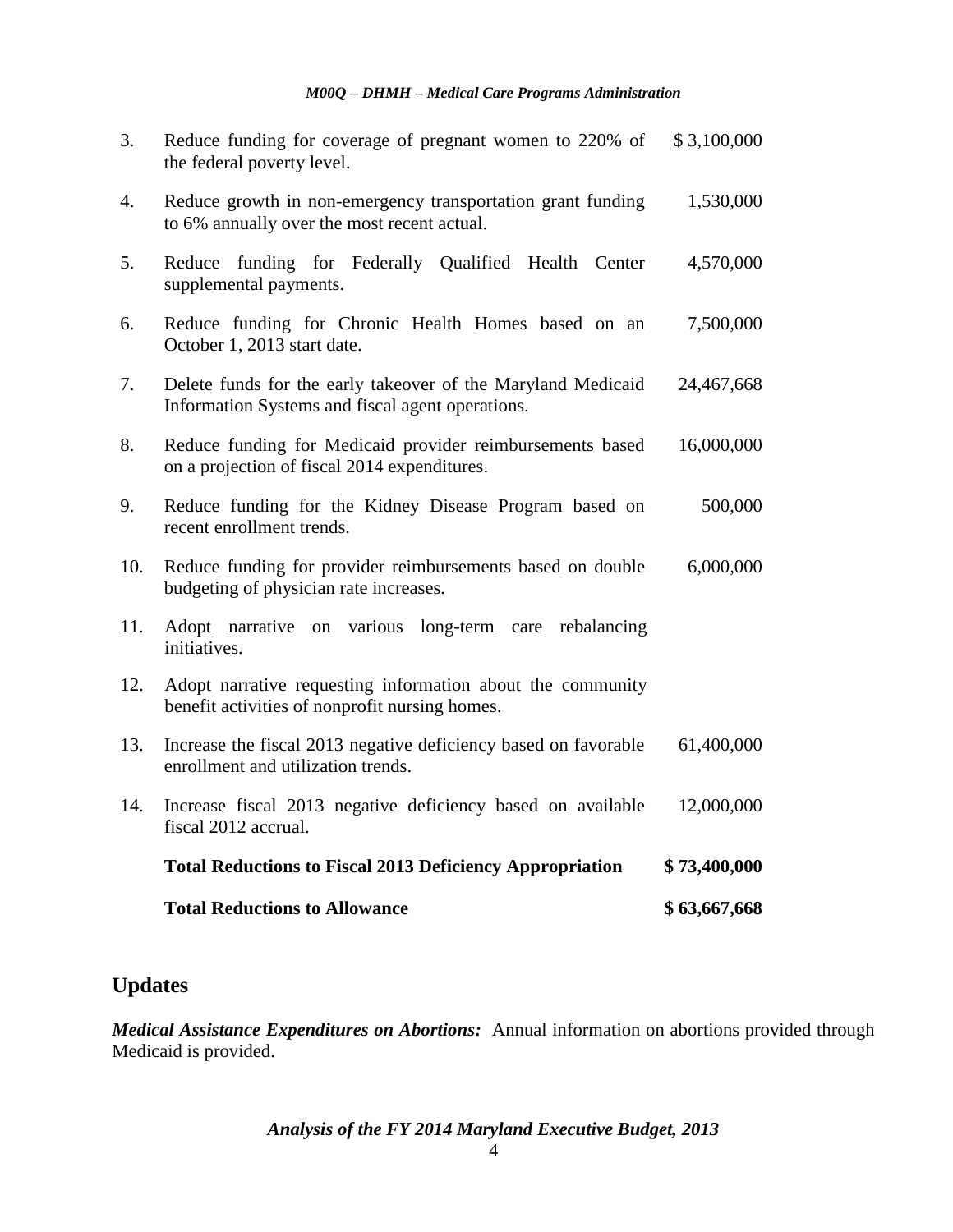*False Health Claims Act:* The status of suits filed under the Maryland False Health Claims Act of 2010 is provided.

*Oral Health Update:* Dental service expenditures are among the fastest growing in the Medicaid program. A summary of dental services offered is included in this update.

*Implementation of Fiscal 2013 Cost Containment:* The fiscal 2013 budget had a certain level of cost containment built into it. However, the department ultimately changed the specific actions it took to achieve the requisite savings.

*Rural Access Incentive Payments:* Based on concerns about the way rural access incentive payments to MCOs were being administered, for calendar 2013, the legislature requested that the department build these incentives directly into the rates. This update details how the department chose to do this for calendar 2013 and discusses the benefits and concerns about the new methodology.

*Reconciliation of Fiscal 2011 Averted Uncompensated Care Savings:* The annual reconciliation process was a contentious one and concluded that there were overpayments to Medicaid.

*Use of Psychotropic and Antipsychotic Medications among Medicaid Children:* Nationwide, there have been concerns about the overutilization of psychotropic and antipsychotic medications among foster care children specifically and Medicaid children more generally. Data from Maryland conforms with these nationwide studies but offers little explanation for the utilization patterns found.

*Telemedicine and the Medicaid Program:* A recent report recommends that Medicaid expand the use of telemedicine beyond mental health services. The program intends to do so beginning in July 2013.

*Community Benefits Provided by Nonprofit Nursing Homes:* A recent report noted that Maryland's nonprofit nursing homes receive considerable tax benefits from their tax-exempt status. However, nothing is known of the community benefits they provide. There is no statutory or regulatory framework to measure those benefits as there is, for example, for nonprofit hospitals.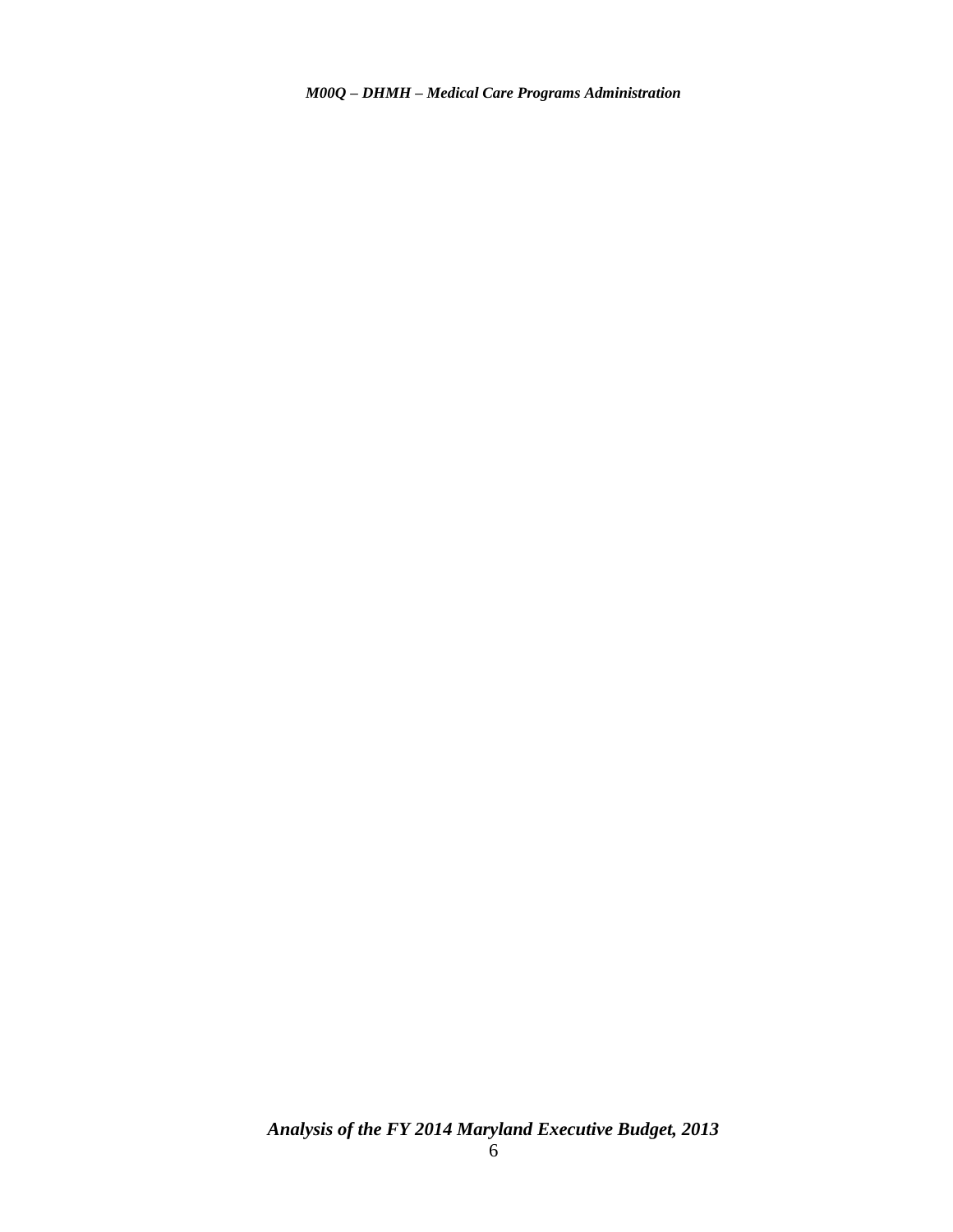## **M00Q Medical Care Programs Administration Department of Health and Mental Hygiene**

# *Operating Budget Analysis*

## **Program Description**

The Medical Care Programs Administration (MCPA), a unit of the Department of Health and Mental Hygiene (DHMH), is responsible for administering the Medical Assistance Program (Medicaid), the Maryland Children's Health Program (MCHP), the Family Planning Program, the Primary Adult Care Program (PAC), the Kidney Disease Program (KDP), and the Employed Individuals with Disabilities Program (EID). The enrollment distribution of these programs is shown in **Exhibit 1**.



EID: Employed Individuals with Disabilities Program MCHP: Maryland Children's Health Program PAC: Primary Adult Care Program

Source: Department of Health and Mental Hygiene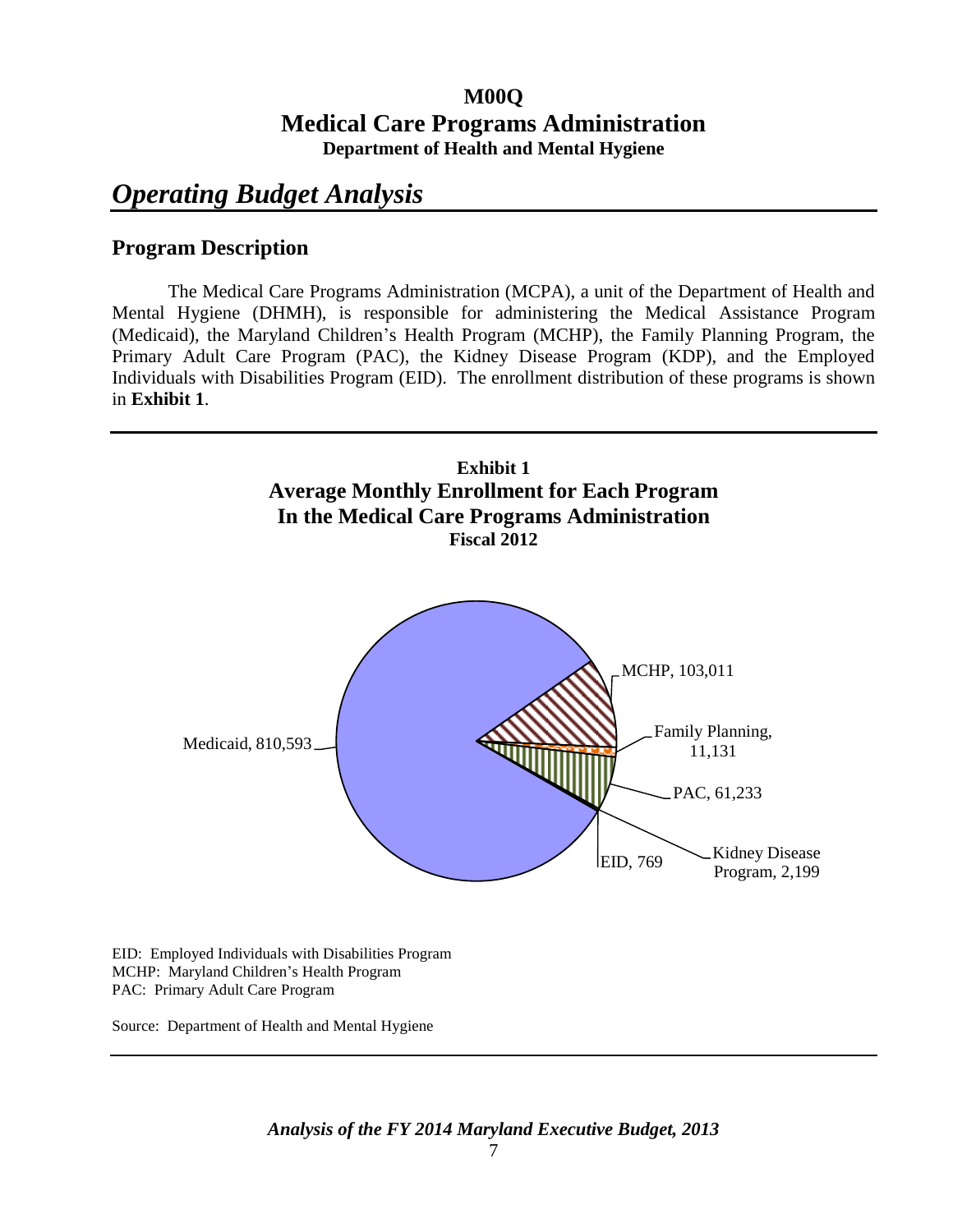#### **Medicaid**

Medical Assistance (Title XIX of the Social Security Act) is a joint federal and state program that provides assistance to indigent and medically indigent individuals. The federal government covers 50% of Medicaid costs. Medical Assistance eligibility is limited to children, pregnant women, elderly or disabled individuals, and low-income parents. To qualify for benefits, applicants must pass certain income and asset tests.

Individuals qualifying for cash assistance through the Temporary Cash Assistance Program or the federal Supplemental Security Income (SSI) Program automatically qualify for Medicaid benefits. People eligible for Medicaid through these programs comprise most of the Medicaid population and are referred to as categorically needy. The U.S. Congress has extended eligibility to include pregnant women and children who meet certain income eligibility standards through the Pregnant Women and Children Program. Federal law also requires the Medicaid program to assist Medicare recipients with incomes below the federal poverty level (FPL) in making their coinsurance and deductible payments. In addition, the State provides Medicaid coverage to parents below 116% of the FPL. As discussed in Issue 1, the State is planning to take advantage of the opportunity to expand Medicaid coverage to persons below 138% of the FPL provided for in the federal Patient Protection and Affordable Care Act of 2010 (ACA). That expansion would occur January 1, 2014.

Another major group of Medicaid-eligible individuals is the medically needy. The medically needy are individuals whose income exceeds categorical eligibility standards but are below levels set by the State. People with incomes above the medically needy level may reduce their income to the requisite level through spending on medical care.

The Maryland Medical Assistance Program funds a broad range of services. The federal government mandates that the State provide nursing facility services; hospital inpatient and outpatient services; x-ray and laboratory services; early and periodic screening, diagnosis, and treatment services for children; family planning services; transportation services; physician care; federally qualified health center and rural health clinic services; and some nurse practitioner services. The federal government also allows optional services which Maryland provides that include vision care; podiatric care; pharmacy; medical supplies and equipment; intermediate-care facilities for the developmentally disabled; and institutional care for people over age 65 with mental diseases.

Most Medicaid recipients are required to enroll in HealthChoice, which is the name of the statewide mandatory managed care program which began in 1997. Populations excluded from the HealthChoice program are covered on a fee-for-service (FFS) basis, and the FFS population generally includes the institutionalized and individuals who are dually eligible for Medicaid and Medicare.

The breakdown of program spending by service category in Medicaid is provided in **Exhibit 2.** Compared to fiscal 2011, a greater proportion of funding is being used for capitated payments to managed care organizations (MCO), now half of total spending. This reflects the fact that a larger percentage of enrollees are now served through HealthChoice.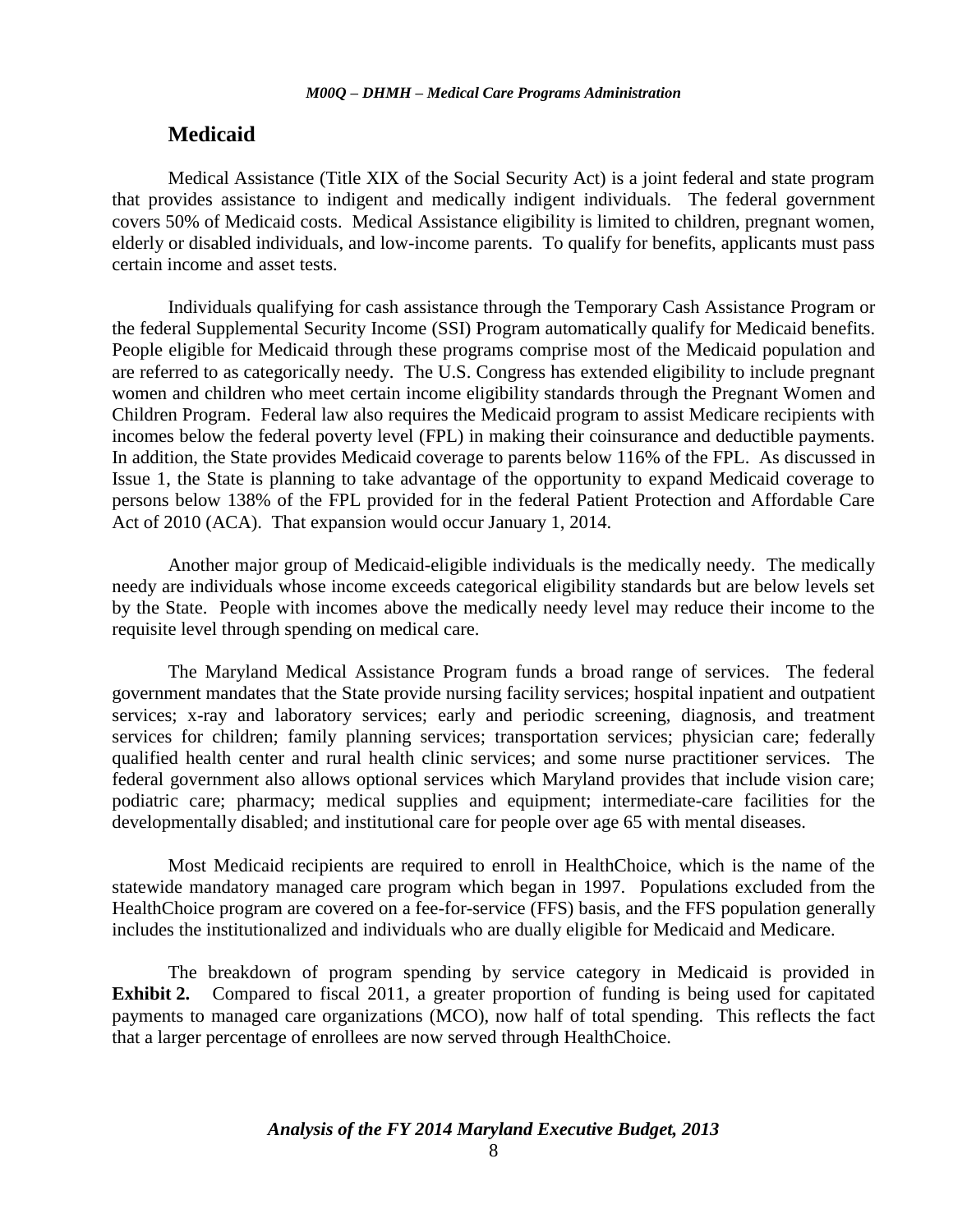



HCBS: Home- and Community-based Services MCO: managed care organization

Note: Major categories of Medicaid program only. For example, excludes spending on the Maryland Children's Health Program, the Primary Adult Care Program, and administrative costs.

Source: Department of Health and Mental Hygiene

## **Maryland Children's Health Program**

The MCHP is Maryland's name for medical assistance for low-income children and pregnant women. The MCHP includes children who are in Medicaid and for whom the State is entitled to receive 50% federal financial participation and children who are in the State Children's Health Insurance Program and for whom the State is entitled to receive 65% federal financial participation. Those eligible for the higher match are children under age 19 living in households with an income below 300% of the FPL but above the Medicaid income levels. The MCHP provides all the same services as Medicaid. A premium of about 2% of family income is required of child participants with family incomes above 200% of the FPL.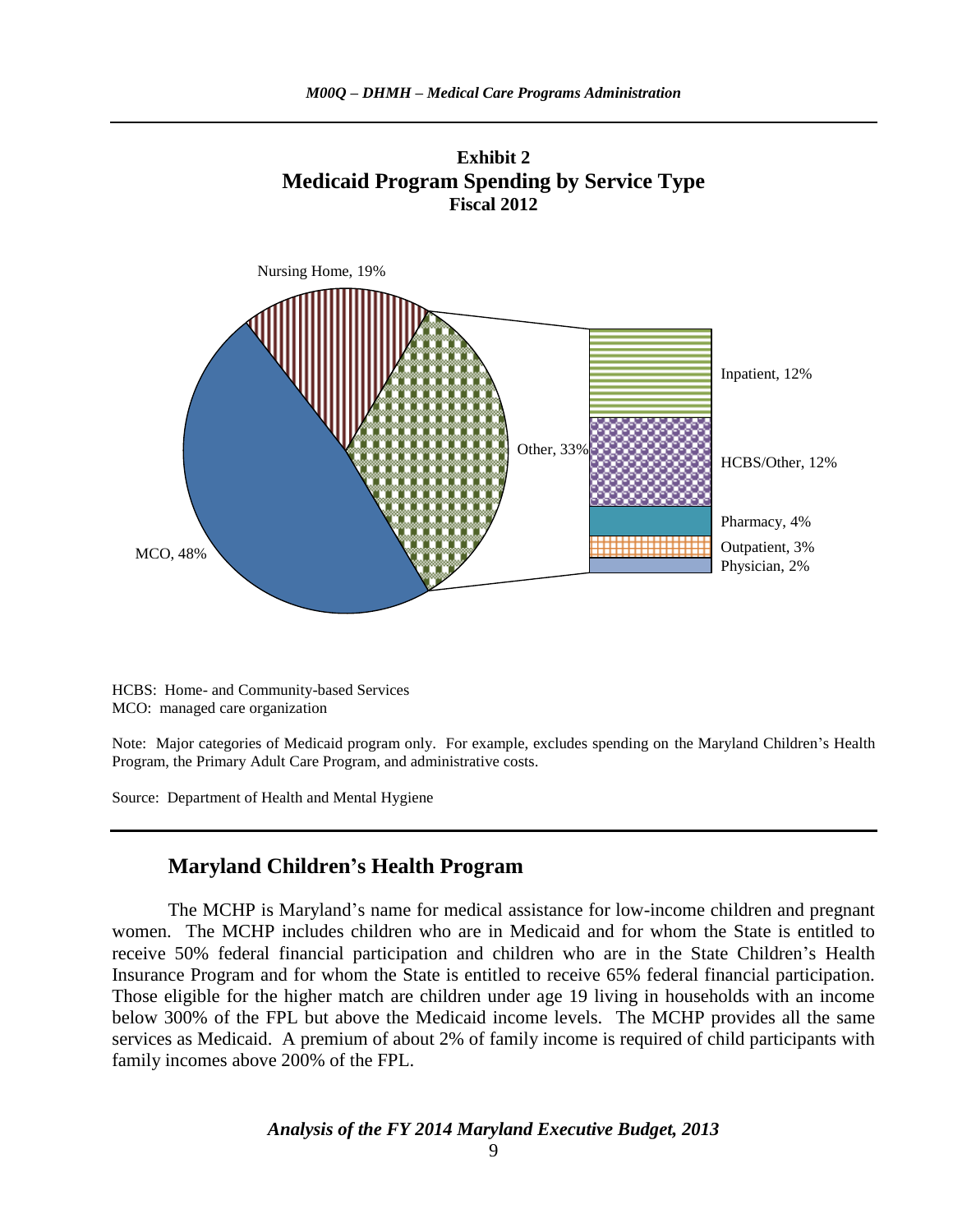#### **Family Planning**

The Family Planning Program provides medical services related to family planning for women who lose Medicaid coverage after they were covered for a pregnancy under the MCHP. The covered services include medical office visits, physical examinations, certain laboratory services, family planning supplies, reproductive education, counseling and referral, and tubal ligation. Coverage for family planning services continues for five years with annual redeterminations unless the individual becomes eligible for Medicaid or the MCHP; no longer needs birth control due to permanent sterilization; no longer lives in Maryland; or is income-ineligible. Chapters 537 and 538 of 2011 extended coverage under the program to women under 200% of the federal poverty level.

#### **Primary Adult Care Program**

The PAC provides primary care, outpatient mental health, and pharmacy services to adults age 19 and over who earn less than 116% of federal poverty level and who are not eligible for Medicare or Medicaid. Hospital stays and specialty care are not covered under this program. Copayments of \$7.50 (brand name drugs that are not on the preferred drug list) and \$2.50 (generic and preferred drugs) may be required for each eligible prescription and refill. Primary care services are provided through a managed care network. The federal government covers 50% of PAC costs. Coverage for certain substance abuse services and emergency room visits was added to the PAC effective January 1, 2010. Effective January 1, 2014, with the planned expansion of Medicaid coverage, the PAC program will end.

#### **Kidney Disease Program**

The KDP is a last-resort payer that provides reimbursement for approved services required as a direct result of end-stage renal disease (ESRD). Eligibility for the KDP is offered to Maryland residents who are citizens of the United States or aliens lawfully admitted for permanent residence in Maryland; diagnosed with ESRD; and receiving home dialysis or treatment in a certified dialysis or transplant facility. The KDP is State funded.

#### **Employed Individuals with Disabilities Program**

The EID extends medical assistance to working Marylanders with disabilities. Also known as the Medicaid Buy-in, this program lets disabled individuals return to work while maintaining health benefits by paying a small fee. Individuals eligible for the EID may make more money or have more resources in this program than other Medicaid programs in Maryland. The services available to EID enrollees are the same as the services covered by Medicaid. The federal government covers 50% of the cost for the EID.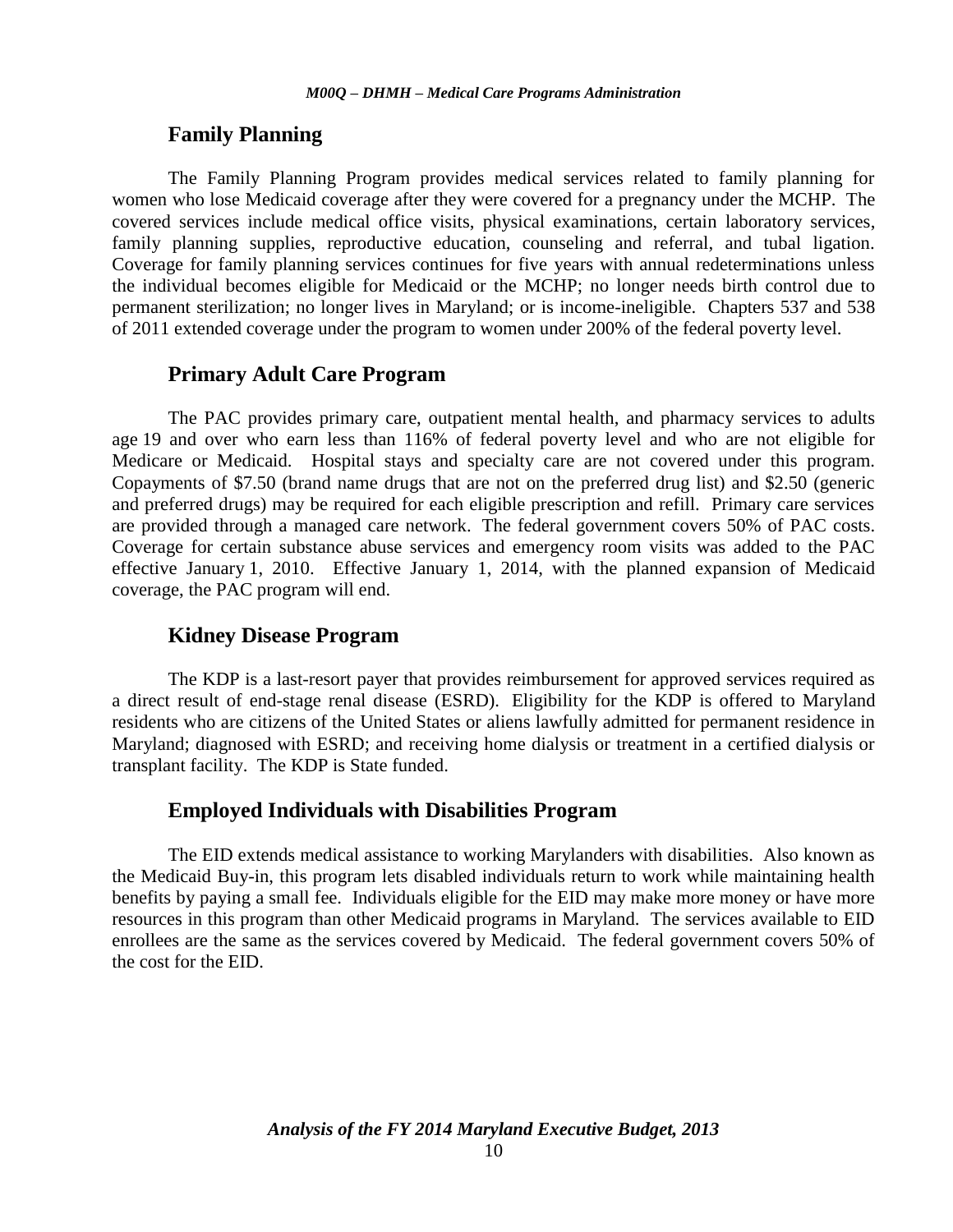#### **Performance Analysis: Managing for Results**

#### **1. Measures of Managed Care Organization Quality Performance**

The department conducts numerous activities to review the quality of services provided by MCOs participating in HealthChoice. One such activity is the review of the Healthcare Effectiveness Data and Information Set (HEDIS). HEDIS is a standardized set of 75 performance measures across eight health care domains developed by the National Committee for Quality Assurance to measure health plan performance for comparison among health systems, and this tool is used by more than 90% of health plans across the country.

In Maryland, 23 HEDIS measures are used in its evaluation of Maryland MCOs, with a total of 62 components. Of these 62 components, 56 are used to compare Maryland MCO performance with the national average for Medicaid MCOs. In calendar 2010, Maryland's MCOs collectively outperformed their peers nationally on 66% of the HEDIS components examined by the Department of Legislative Services (DLS), down from 69% in calendar 2009 and well below the 83% performance in calendar 2007. All MCOs exhibit a relative drop in performance compared to calendar 2007.

**Exhibit 3** shows the number of components for which each MCO did not meet the national HEDIS mean. On this measure, lower scores imply better performance. As shown in the exhibit, four MCOs had more HEDIS components fall below the national HEDIS mean in calendar 2010 compared to 2009, with three MCOs having fewer (United, Amerigroup, and Jai).



HEDIS: Healthcare Effectiveness Data and Information Set MCO: managed care organization

Note: Lower scores imply better performance. Two Healthcare Effectiveness Data and Information Set components were not applicable to Jai and Diamond based on limited sample sizes.

Source: Department of Health and Mental Hygiene; Healthcare Data Company; Department of Legislative Services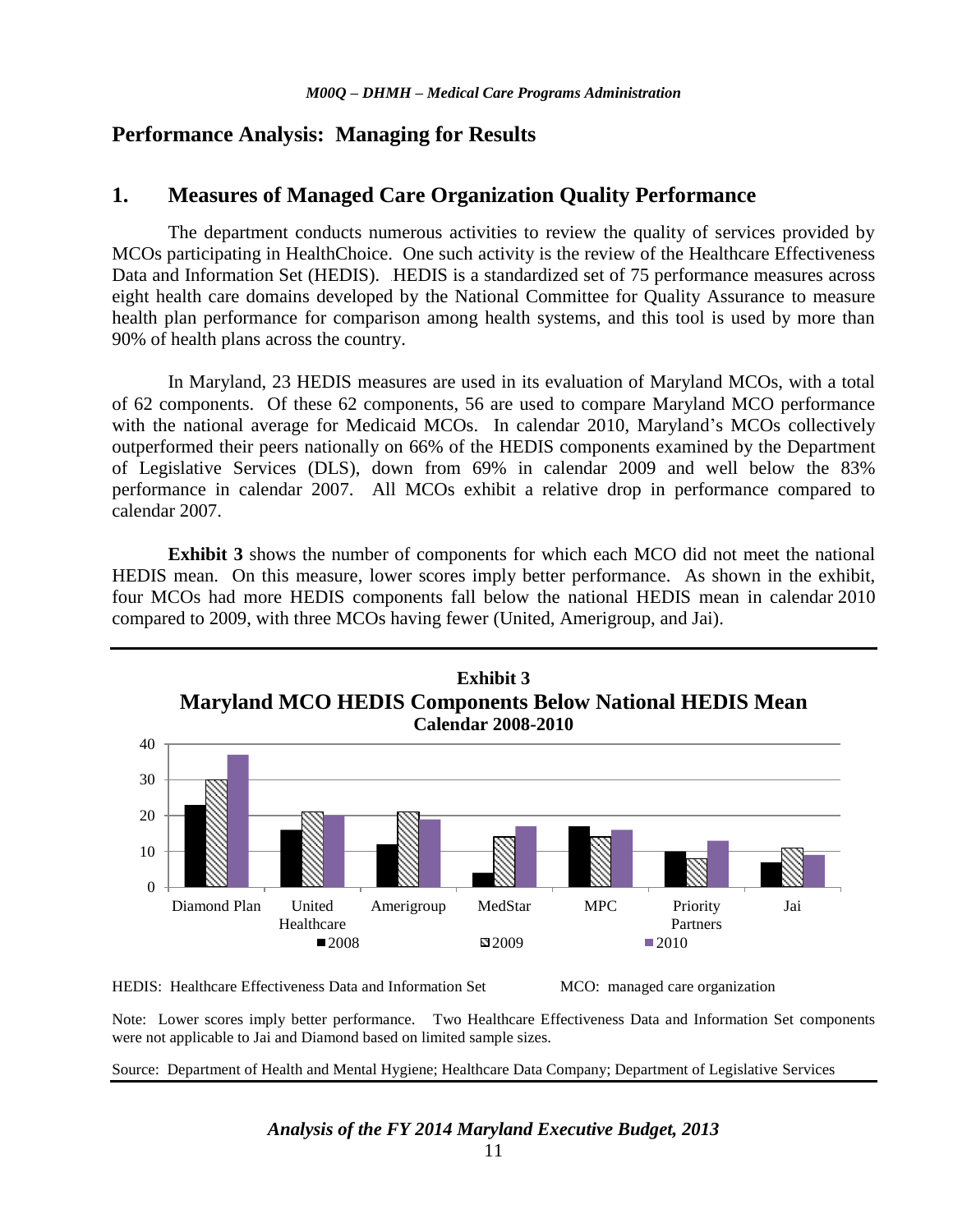**Exhibit 4** shows the percent of components for which each MCO scored above the average score for all of the HealthChoice MCOs. Here the higher scores are the better performances. This data is based on calendar 2011 and includes the broader range of HEDIS components, 62 in total. Compared to calendar 2010:

- Amerigroup had the largest improvement with a 10 percentage point increase (being above the statewide average on 56% of scores compared to 46% in calendar 2010).
- Although Jai saw its overall percentage of scores above the statewide average fall slightly to 74% from 80%, it remains the MCO with the best overall relative performance.
- The Diamond plan's relative performance improved in calendar 2011, with 24% of its scores above the statewide average, up from only 16% in calendar 2010. However, the plan is still a relative underperformer.



■ HEDIS Components Above MCO Average 2010 ■ HEDIS Components Above MCO Average 2011

HEDIS: Healthcare Effectiveness Data and Information Set MCO: Managed Care Organization MPC: Maryland Physicians Care PAC: Primary Adult Care Program

Note: Data shown are the number of components above the Maryland MCO average in calendar 2011 for that MCO. Four Healthcare Effectiveness Data and Information Set components were not applicable to Diamond, 2 for Jai and 1 for Medstar based on limited sample sizes.

Source: Department of Health and Mental Hygiene; Healthcare Data Company; Department of Legislative Services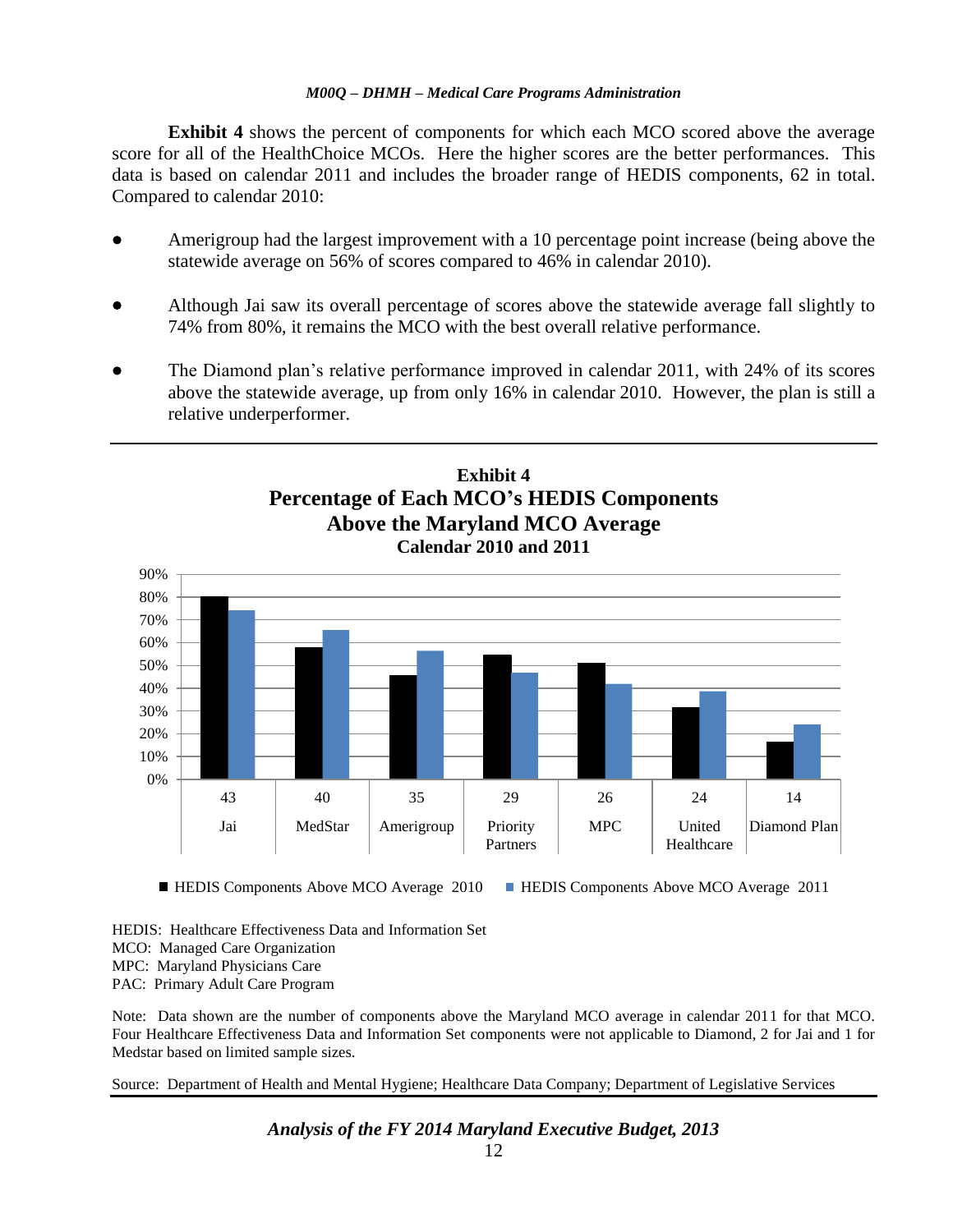In the 2012 session, it was noted that concern over the Diamond plan's performance resulted in the plan voluntarily freezing enrollment beginning in March 2012. This came after the department indicated that it intended to take similar action in a January letter to the plan. The data in Exhibit 3, which is based on calendar 2010 outcomes, actually indicates that the plan's performance relative to the national MCO average worsened. The more recent data for calendar 2011, contained in Exhibit 4, indicates modest improvement relative to other Maryland MCOs. A closer examination of Diamond's HEDIS scores reveals that of the 54 HEDIS components for which there is data recorded for Diamond, the plan improved its score in 37 of those components in calendar 2011 compared to calendar 2010, with 17 measures worsening.

Based on what it believes is demonstrated improvement together with a renewed commitment by the plan to improve quality, the department allowed Diamond to re-open enrollment effective October 1, 2012, in Baltimore City and Baltimore, Cecil, and Harford counties; expand into Anne Arundel, Carroll, Howard, Montgomery, and Prince George's counties beginning in January 2013; and begin planning for expansion into other areas. The department is closely monitoring Diamond's commitment to improved quality through hiring of new staff, expanding community outreach efforts, improving the use of technology, and improving processes.

## **2. MCO Value-based Purchasing**

The department uses the information collected through quality assurance activities in a variety of ways. Of particular interest is value-based purchasing. Value-based purchasing is a pay-for-performance effort with the goal of improving MCO performance by providing monetary incentives and disincentives. Ten measures are chosen for which DHMH sets targets. The 10 measures include adolescent well care, ambulatory care visits for certain children and adults, cervical cancer screening, immunizations, adult eye exams, early childhood lead screenings, postpartum care, asthma care, and well-child visits for certain children. Of these 10 measures, 7 are included in the HEDIS data set, while 3 (lead screening and two measures of ambulatory care for SSI recipients) are required by DHMH based on specific concerns in the State.

MCOs with scores exceeding the target receive an incentive payment while MCOs with scores below the target must pay a penalty. Incentive and penalty payments equal up to 0.1% of total capitation paid to an MCO during the measurement year per measure, with total penalty payments not to exceed 0.5% of total capitation paid to MCO during the measurement year (this will increase to 1.0% for calendar 2012). The penalty payments are used to fund the incentive payments. If collected penalties exceed incentive payments, the surplus is distributed in the form of a bonus to the four highest performing MCOs. The results of the calendar 2011 value-based purchasing (the most recent available data), including penalty and bonus distributions, are shown in **Exhibit 5**.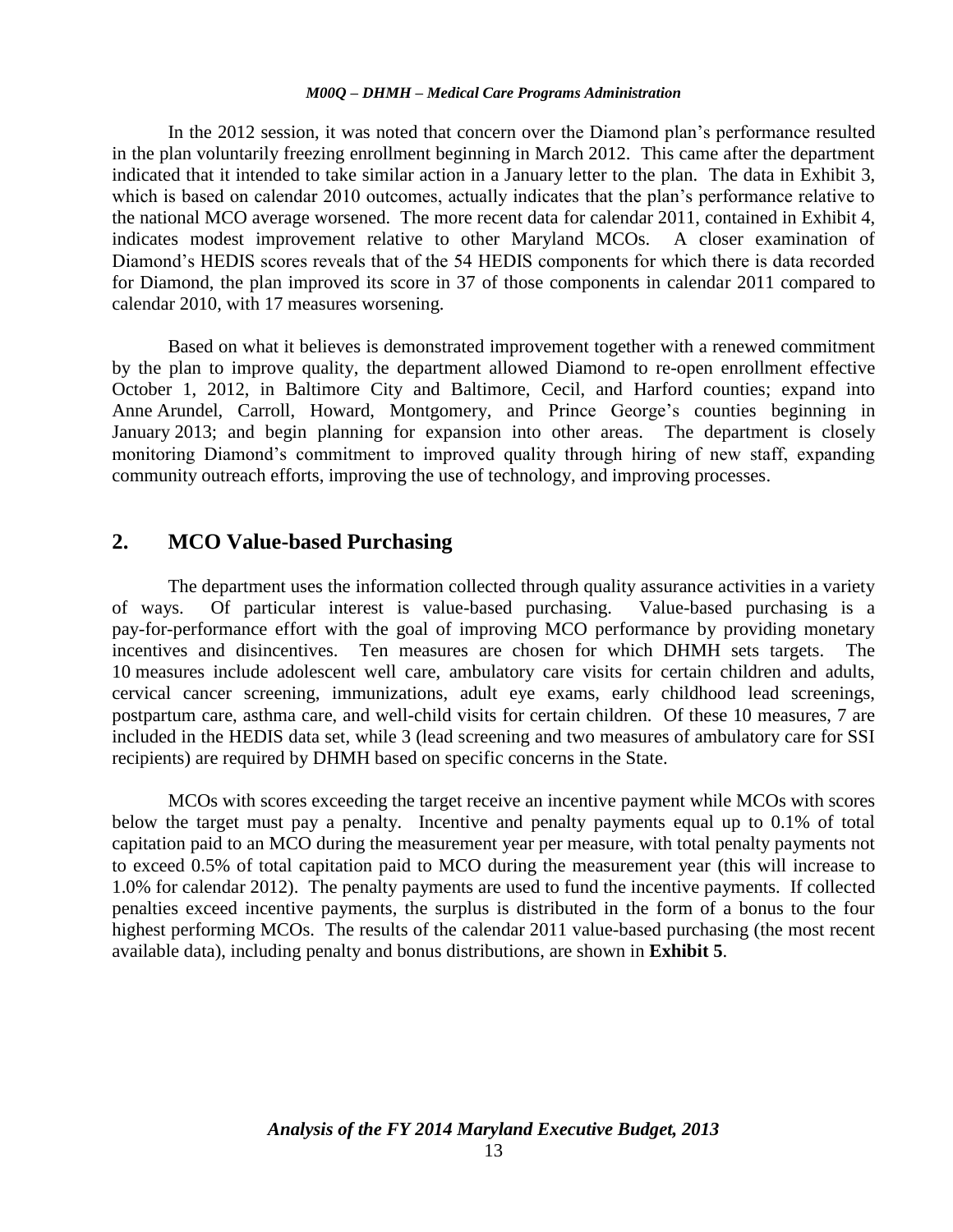



MPC: Maryland Physicians Care

Note: Per regulation, disincentive payments for the Diamond plan were capped at \$295,000.

Source: Department of Health and Mental Hygiene

## **3. Primary Adult Care Program MCO Outcome Measures**

The department also collects a more limited HEDIS data set for those MCOs who participate in the PAC. In calendar 2011, the department used 14 HEDIS components (up from 13 in calendar 2010), measuring outcomes in the treatment of bronchitis, access to preventive/ambulatory health services, certain cancer screening, and diabetes care. As shown in **Exhibit 6**, there is a significant spread in the relative performance of those five PAC MCOs participating in the program in calendar 2011.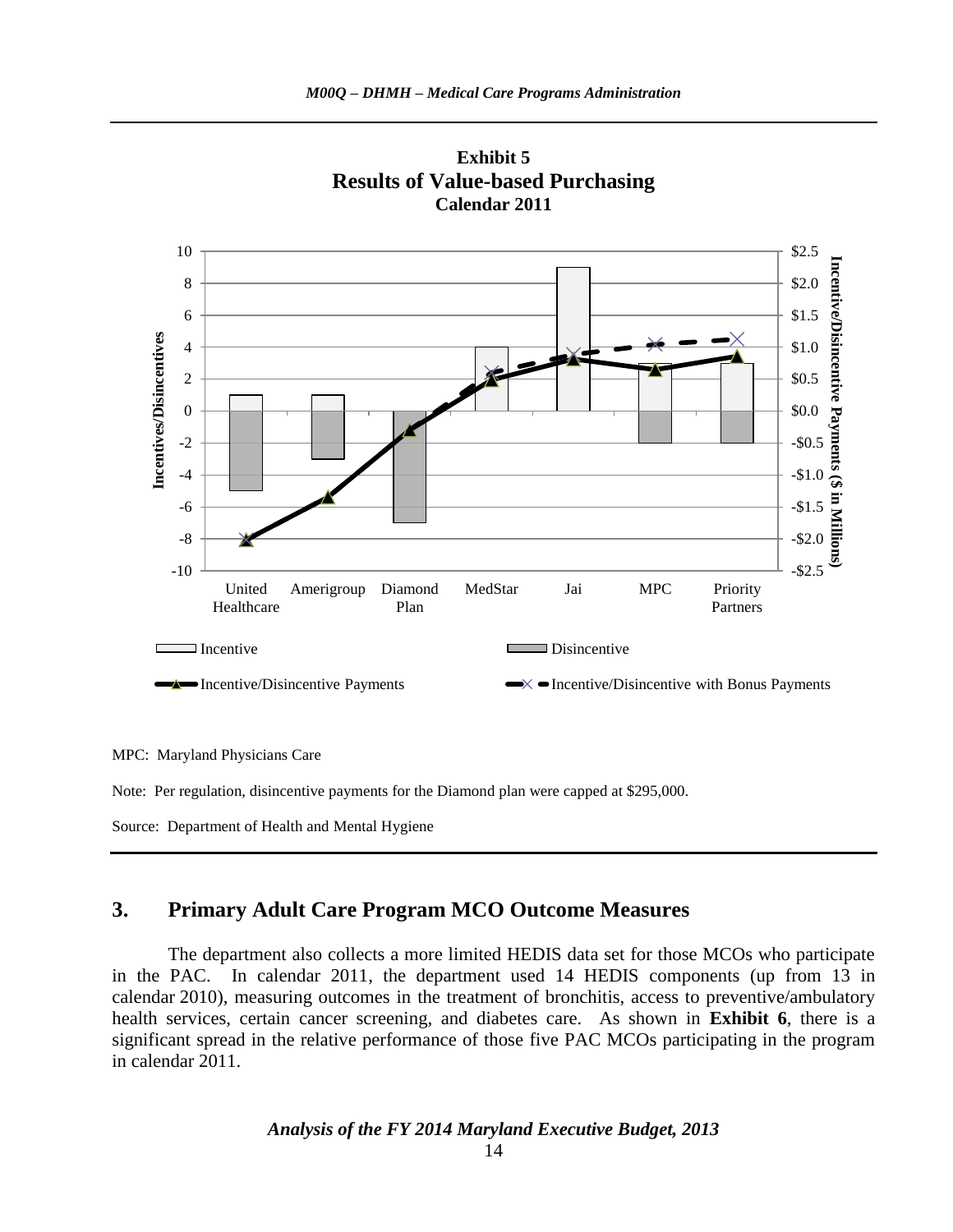

**Exhibit 6 Percentage of Each PAC MCO's HEDIS Components Above the Maryland PAC MCO Average**

HEDIS Components Above PAC Average 2010 HEDIS Components Above PAC Average 2011

HEDIS: Healthcare Effectiveness Data and Information Set MCOs: Managed Care Organizations MPC: Maryland Physicians Care PAC: Primary Adult Care Program

Note: Data shown are the number of components above the Maryland PAC MCO average in calendar 2011 for that PAC MCO. One Healthcare Effectiveness Data and Information Set component was not applicable to Amerigroup in calendar 2010 based on limited sample sizes.

Source: Department of Health and Mental Hygiene; Healthcare Data Company; Department of Legislative Services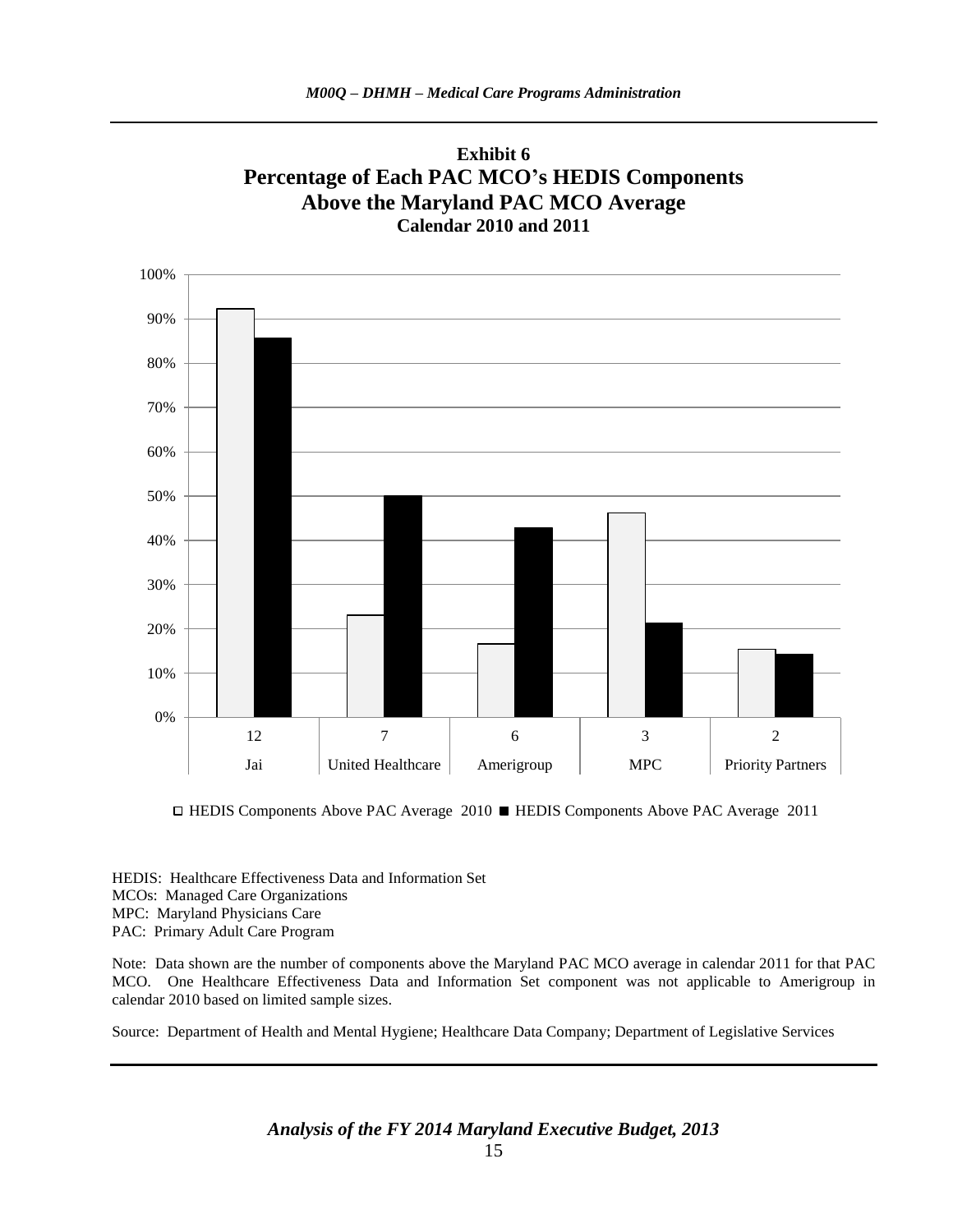## **Fiscal 2013 Actions**

## **Proposed Deficiency**

There are two fiscal 2013 deficiencies for the Medicaid program:

- the addition of \$21,288,143 in special funds from the Cigarette Restitution Fund based on actions taken in Chapter 1 of the First Special Session of 2012 (the Budget Reconciliation and Financing Act (BRFA) of 2012); and
- a reduction of \$93.9 million (\$46.95 million in each of general and federal funds) in fiscal 2013 Medicaid provider reimbursements based on favorable enrollment and utilization trends, case mix, a reduction in calendar 2013 MCO rates, and other factors. The adequacy of the fiscal 2013 budget after this action will be discussed further below.

## **Fiscal 2012 Accruals**

It should also be noted that a review of fiscal 2012 accrual data shows that Medicaid has sufficient funding accrued at the end of fiscal 2012 to cover bills received in fiscal 2013 that are charged to the fiscal 2012 appropriation. At this point, it appears the accrual level may actually be perhaps as much as \$6 million in general funds higher than required to pay those bills. Unspent accrual would normally revert to the general fund at the end of fiscal 2013. **DLS recommends increasing the fiscal 2013 negative deficiency to reflect those unspent fiscal 2012 accrued funds.**

## **Proposed Budget: Sustaining and Growing the Program with No New State Resources**

As shown in **Exhibit 7**, the Governor's fiscal 2014 allowance for Medicaid is \$238 million (3.3%) above the working appropriation. If adjusted for deficiencies, that growth is slightly larger at \$311 million (4.4%). However, the expansion of Medicaid to 138% of the FPL effective January 1, 2014, consumes all of that growth and more, and because that expansion is entirely supported by federal funds, this explains the growth in federal funds. The more pertinent point from the exhibit is that the allowance proposes to support the Medicaid program with a significant drop in State (general and special fund) support, \$143.5 million less than the fiscal 2013 working appropriation. Even accounting for fiscal 2013 deficiency appropriations, the drop in State support is \$117.8 million.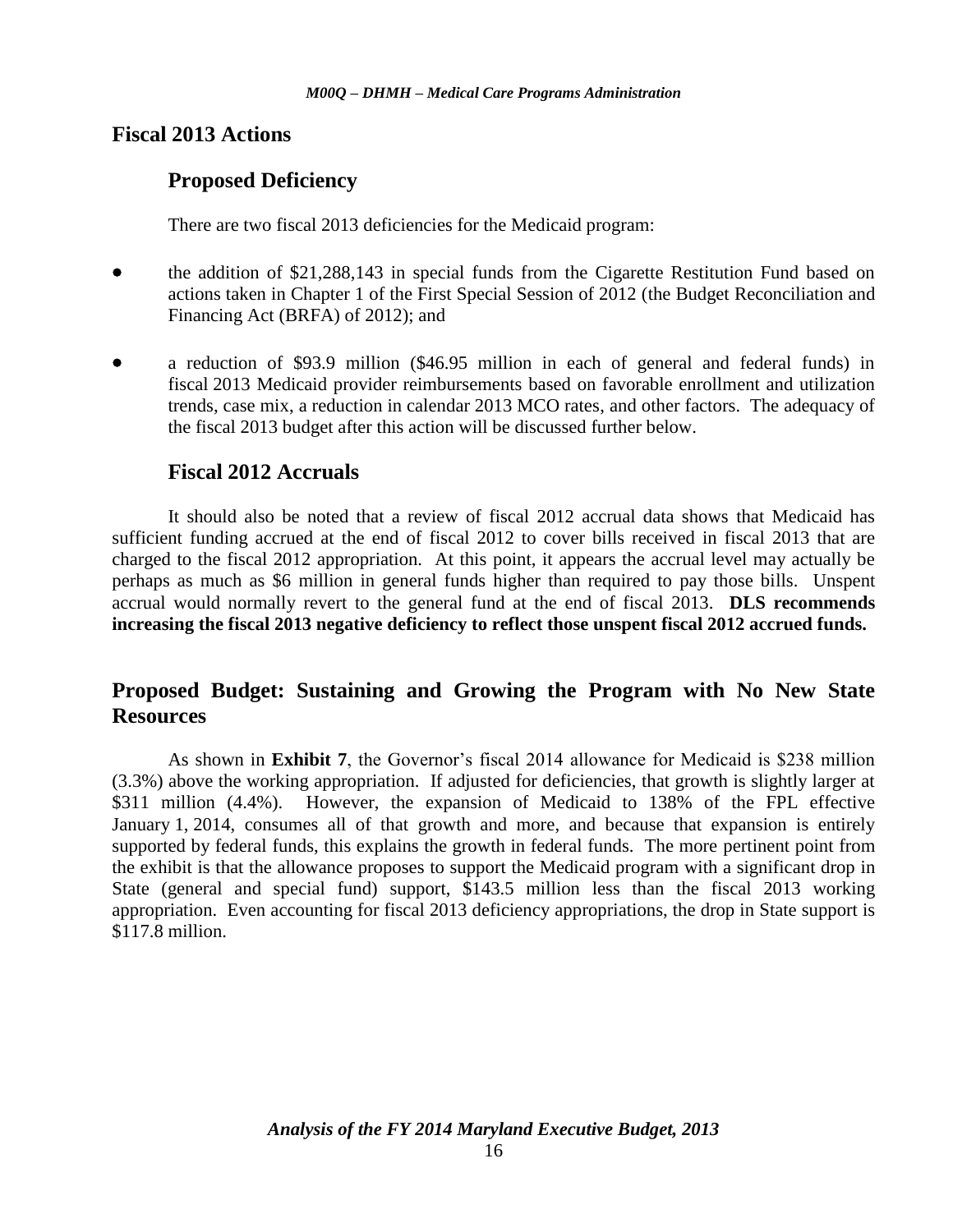## **Exhibit 7 Proposed Budget DHMH – Medical Care Programs Administration (\$ in Thousands)**

| <b>How Much It Grows:</b>      | <b>General</b><br>Fund | <b>Special</b><br><b>Fund</b> | Federal<br><b>Fund</b> | Reimb.<br>Fund | <b>Total</b> |
|--------------------------------|------------------------|-------------------------------|------------------------|----------------|--------------|
| 2013 Working Appropriation     | \$2,414,844            | \$1,006,890                   | \$3,638,511            | \$82,095       | \$7,142,340  |
| 2014 Allowance                 | 2,374,487              | 903,753                       | 4,027,873              | 74,337         | 7,380,450    |
| <b>Amount Change</b>           | $-$ \$40,357           | $-$103,136$                   | \$389,362              | $-$7,758$      | \$238,110    |
| Percent Change                 | $-1.7\%$               | $-10.2%$                      | 10.7%                  | $-9.5%$        | 3.3%         |
|                                |                        |                               |                        |                |              |
| <b>Contingent Reduction</b>    | $-$ \$32               | \$0                           | $-$ \$48               | \$0            | $-$ \$80     |
| <b>Adjusted Change</b>         | $-$ \$40,389           | $-$103,136$                   | \$389,314              | $-$7,758$      | \$238,030    |
| <b>Adjusted Percent Change</b> | $-1.7\%$               | $-10.2%$                      | 10.7%                  | $-9.5%$        | 3.3%         |

#### **Where It Goes:**

| <b>Children's</b> Health<br><b>Medicaid/Maryland</b><br>(MCHP)<br><b>Provider</b><br>Program |           |           |
|----------------------------------------------------------------------------------------------|-----------|-----------|
| <b>Reimbursements</b>                                                                        | \$273,131 |           |
|                                                                                              |           | \$348,682 |
|                                                                                              |           | 22,410    |
|                                                                                              |           | 17,010    |
|                                                                                              |           | 16,234    |
|                                                                                              |           | 7,149     |
|                                                                                              |           | $-2,550$  |
|                                                                                              |           | $-5,947$  |
|                                                                                              |           | $-7,333$  |
| Managed care organization supplemental payments (built into calendar 2013)                   |           | $-10,000$ |
|                                                                                              |           | $-11,996$ |
|                                                                                              |           | $-27,948$ |
|                                                                                              |           | $-72,580$ |
| <b>Medicaid Rate Changes (see Exhibit 13 for detail)</b>                                     | \$19,893  | 19,893    |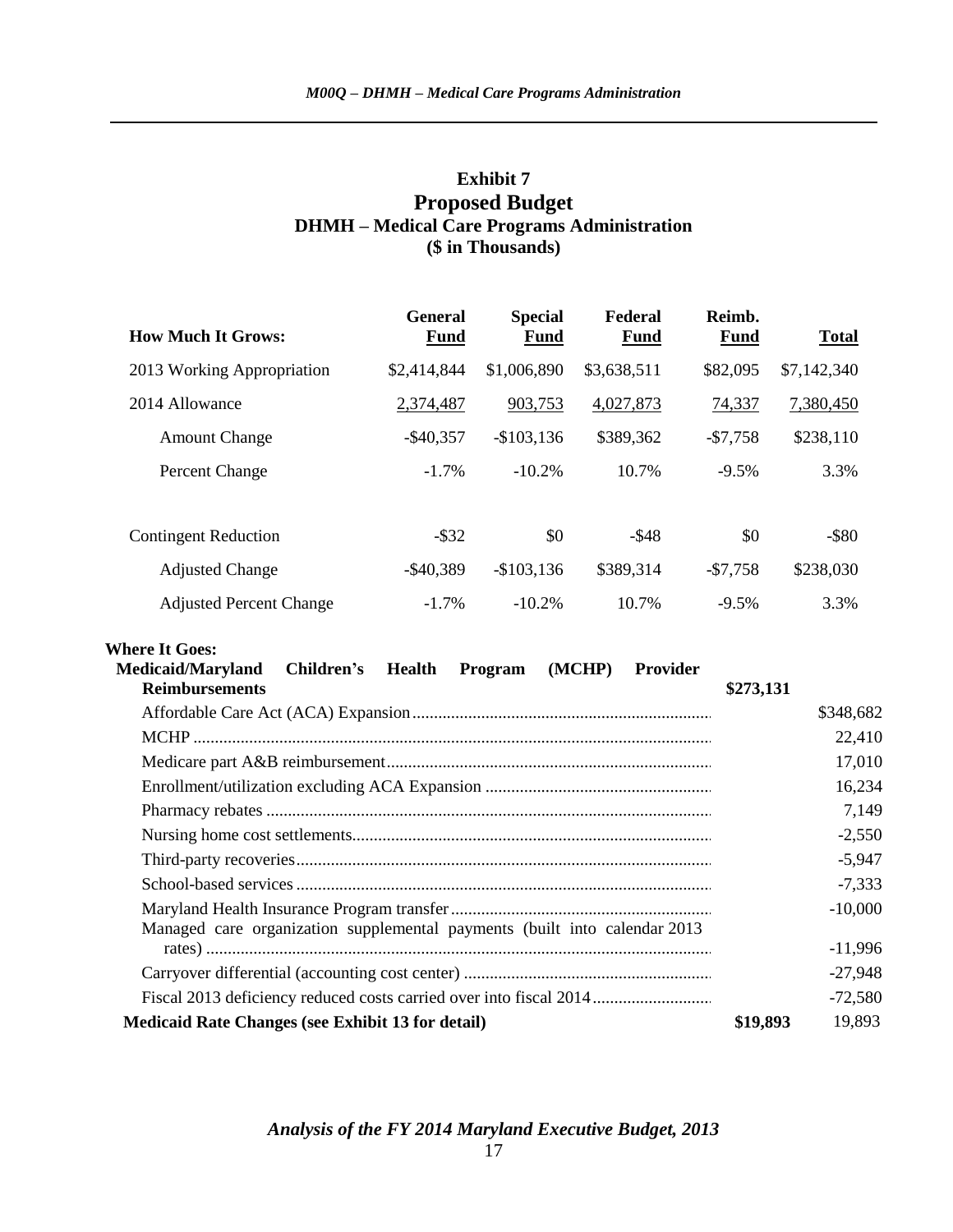| <b>Where It Goes:</b>                                                                                                                          |            |                  |
|------------------------------------------------------------------------------------------------------------------------------------------------|------------|------------------|
| <b>ACA Cost Savings</b>                                                                                                                        | -\$145,575 |                  |
|                                                                                                                                                |            | $-800$           |
|                                                                                                                                                |            | $-60,775$        |
|                                                                                                                                                |            | $-84,000$        |
| <b>Cost Containment (see Exhibit 14 for detail)</b>                                                                                            | $-$19,893$ | $-19,893$        |
| <b>Rebalancing (see Exhibit 15 for detail)</b>                                                                                                 | \$26,587   | 26,587           |
| <b>Other Initiatives</b>                                                                                                                       | \$26,908   |                  |
|                                                                                                                                                |            | 22,300           |
|                                                                                                                                                |            | 4,608            |
| <b>Miscellaneous expenditures</b>                                                                                                              | \$54,439   |                  |
| Health Information Technology incentive payments (federal funds)<br>Medicaid Management Information System costs including early takeover (see |            | 54,768<br>26,028 |
| Major Information Technology Development Projects (see Issue 3 for additional                                                                  |            | 11,420           |
|                                                                                                                                                |            | 8,036            |
|                                                                                                                                                |            | 5,329            |
|                                                                                                                                                |            | 1,471            |
|                                                                                                                                                |            | 708              |
|                                                                                                                                                |            | 687              |
| Medicaid reimbursement to the Developmental Disabilities Administration                                                                        |            | $-1,069$         |
|                                                                                                                                                |            | $-1,731$         |
|                                                                                                                                                |            | $-2,329$         |
| Miscellaneous adjustments to account for costs not attributed to a particular                                                                  |            | $-48,878$        |
| <b>Personnel Expenses</b>                                                                                                                      | \$1,682    |                  |
|                                                                                                                                                |            | 818              |
|                                                                                                                                                |            | 381              |
|                                                                                                                                                |            | 374              |
| New positions to generate savings by speeding up long-term care determinations                                                                 |            | 272              |
|                                                                                                                                                |            | 263              |
|                                                                                                                                                |            | 74               |
|                                                                                                                                                |            | $-2$             |
|                                                                                                                                                |            | -497             |
| <b>Total</b>                                                                                                                                   |            | 858<br>\$238,030 |

Note: Numbers may not sum to total due to rounding.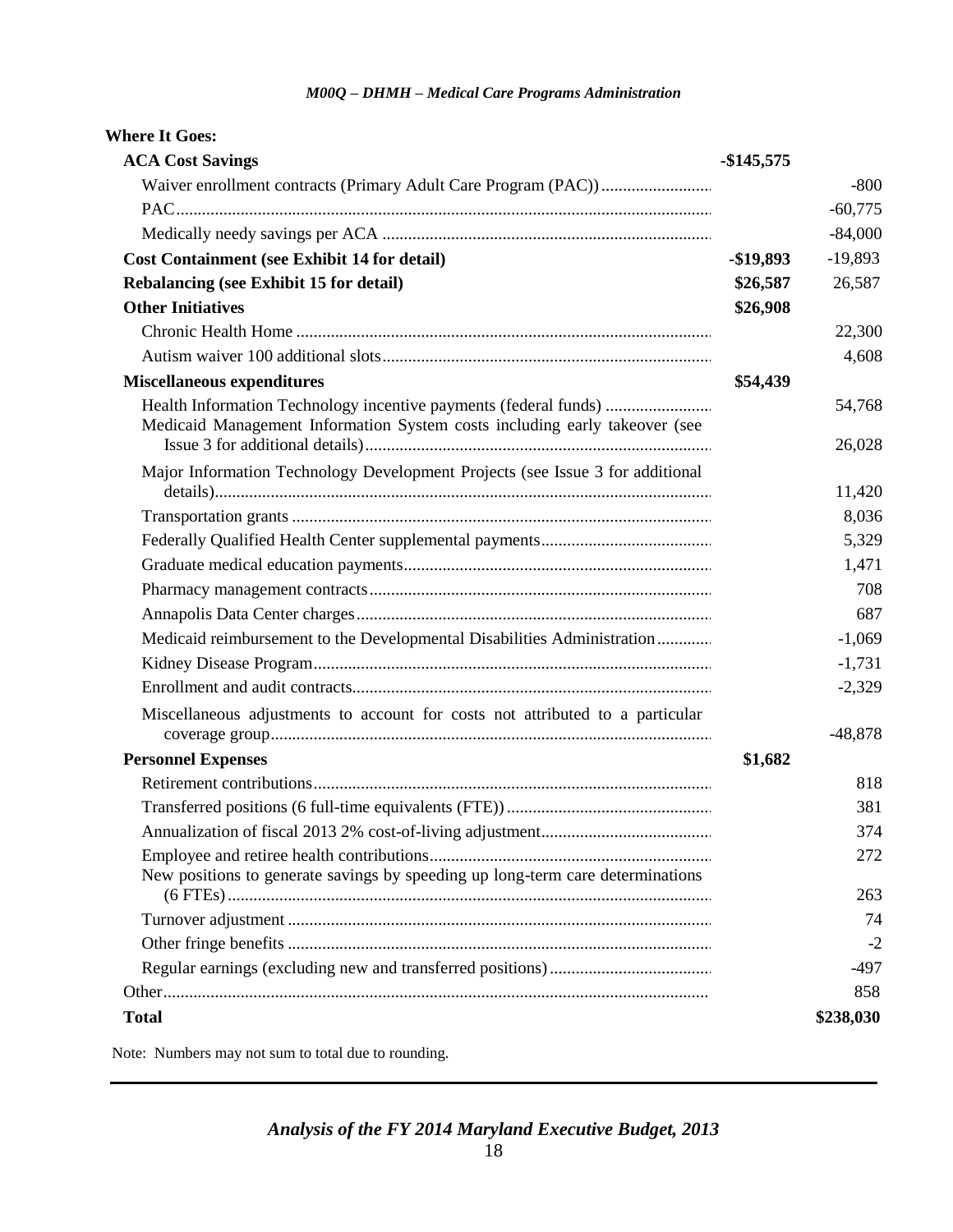## **Assumptions of Favorable Trends Hold Down Underlying Medicaid Costs**

As noted in Exhibit 7, the major growth in Medicaid/MCHP core medical services, \$349 million, is driven by the expansion of full Medicaid benefits to individuals with incomes below 138% of the FPL (see Issue 1 for additional detail). Spending for core medical services to the base Medicaid/MCHP population absent ACA expansion falls by almost \$76 million.

Significant increases in funding include:

- \$22.4 million for MCHP based on increased enrollment attributed to children moving out of Medicaid into the MCHP program;
- \$17.0 million for Medicare part A and B premium support based on projected enrollment and premium cost; and
- \$16.2 million for enrollment and utilization. This equates to virtually no allowance for growth. However, adjusting for the fiscal 2013 negative appropriation, enrollment and utilization growth is approximately 1.5%. This is still low but, as will be discussed later, reflects that the fiscal 2013 budget is overfunded.

Offsetting these increases are a variety of reductions between the fiscal 2013 working appropriation and the 2014 budget including:

- \$10 million from the Maryland Health Insurance Program (MHIP). Originally conceived as a way of generating savings to Medicaid by making certain MHIP enrollees Medicaid-eligible, the department was never able to find a way to make this initiative work.
- \$12 million in MCO supplemental payments (the Rural Access, or as earlier known, the statewide incentive payments). These funds are built directly into the MCO rates beginning in calendar 2013 (see Update 5 for additional details).
- A reduction in funding made available to recognize service cost trends not reflected in the cost data used to develop budget estimates (\$28 million in carryover differential).
- The assumption of continuing favorable enrollment and utilization trends from fiscal 2013 (\$73 million).

As shown in **Exhibit 8**, enrollment growth in Medicaid is slowing. Enrollment growth, which had been as high as 11.6% between fiscal 2010 and 2011, slowed to 6.7% between fiscal 2011 and 2012, and has fallen even further to 2.9% in fiscal 2013 year-to-date.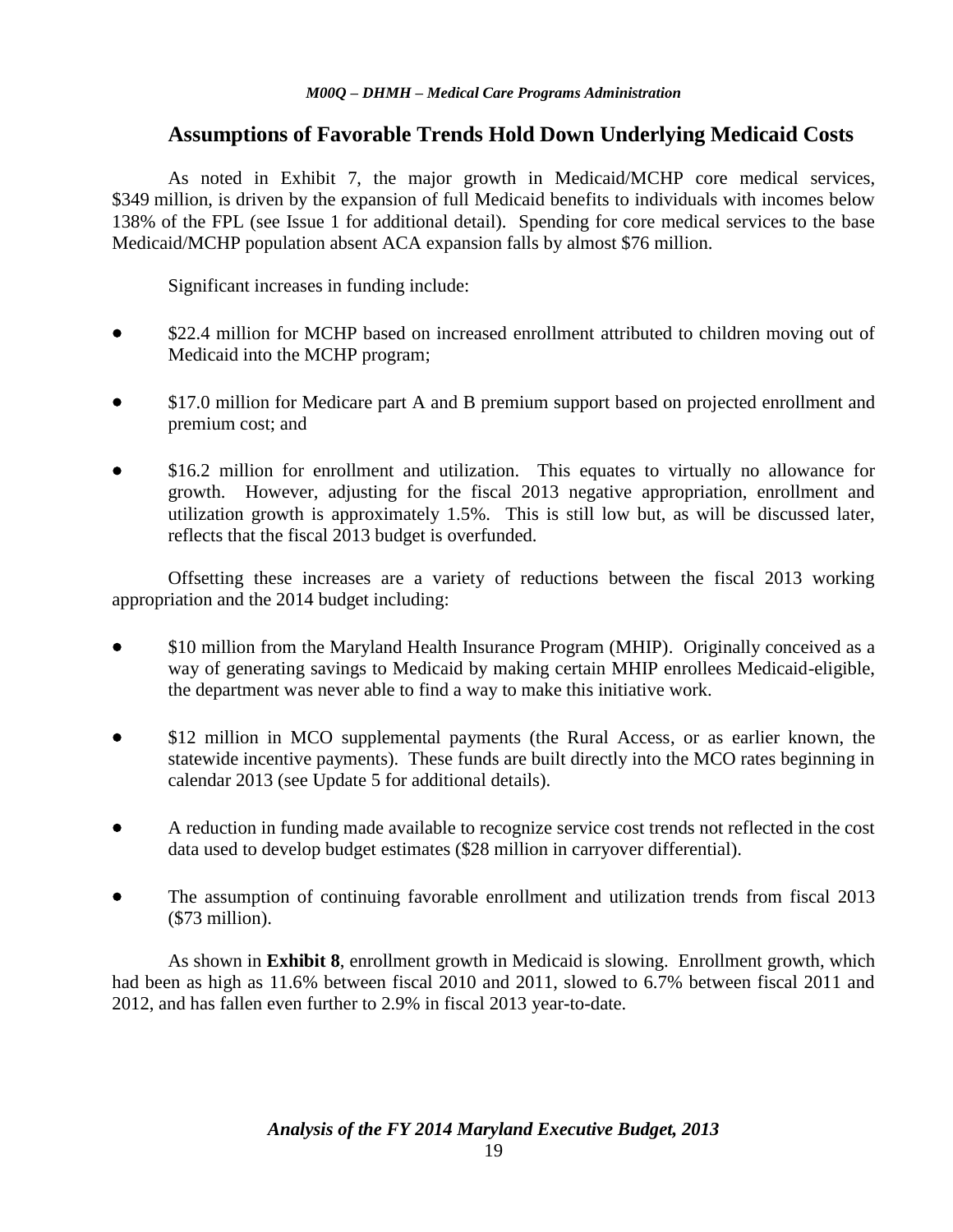

Note: Fiscal 2013 data is through December 2012.

Source: Department of Health and Mental Hygiene; Department of Legislative Services

There has also been evidence of a slight change in enrollment mix that would be expected to be beneficial in terms of spending trends. **Exhibit 9** details the year-over-year change in enrollment growth between four different population coverage groups: elderly; disabled; other adults; and other children. The exhibit shows:

- enrollment growth has been largely driven by non-disabled adults, and in particular, the expansion (parents) population;
- all coverage groups have seen slowing enrollment since fiscal 2010 except for the elderly, although growth in that group has been modest in recent years; and
- enrollment growth in the disabled population has been negligible both in fiscal 2012 and 2013.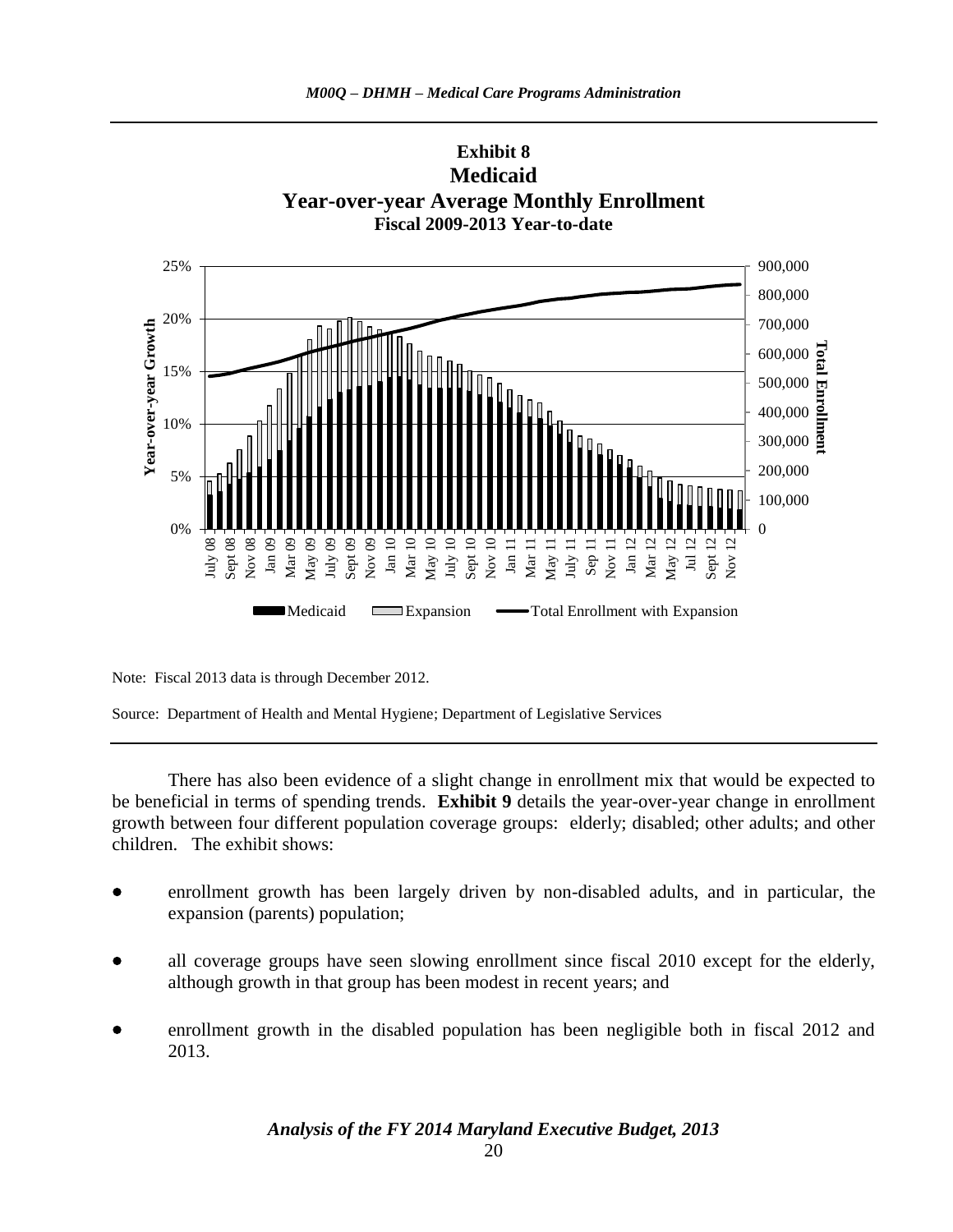

Note: Fiscal 2013 data is through December 2012.

Source: Department of Health and Mental Hygiene; Department of Legislative Services

The relative slowdown in disabled enrollment is important because, as shown in **Exhibit 10**, enrollment in the disabled and elderly categories have a disproportionate impact on cost.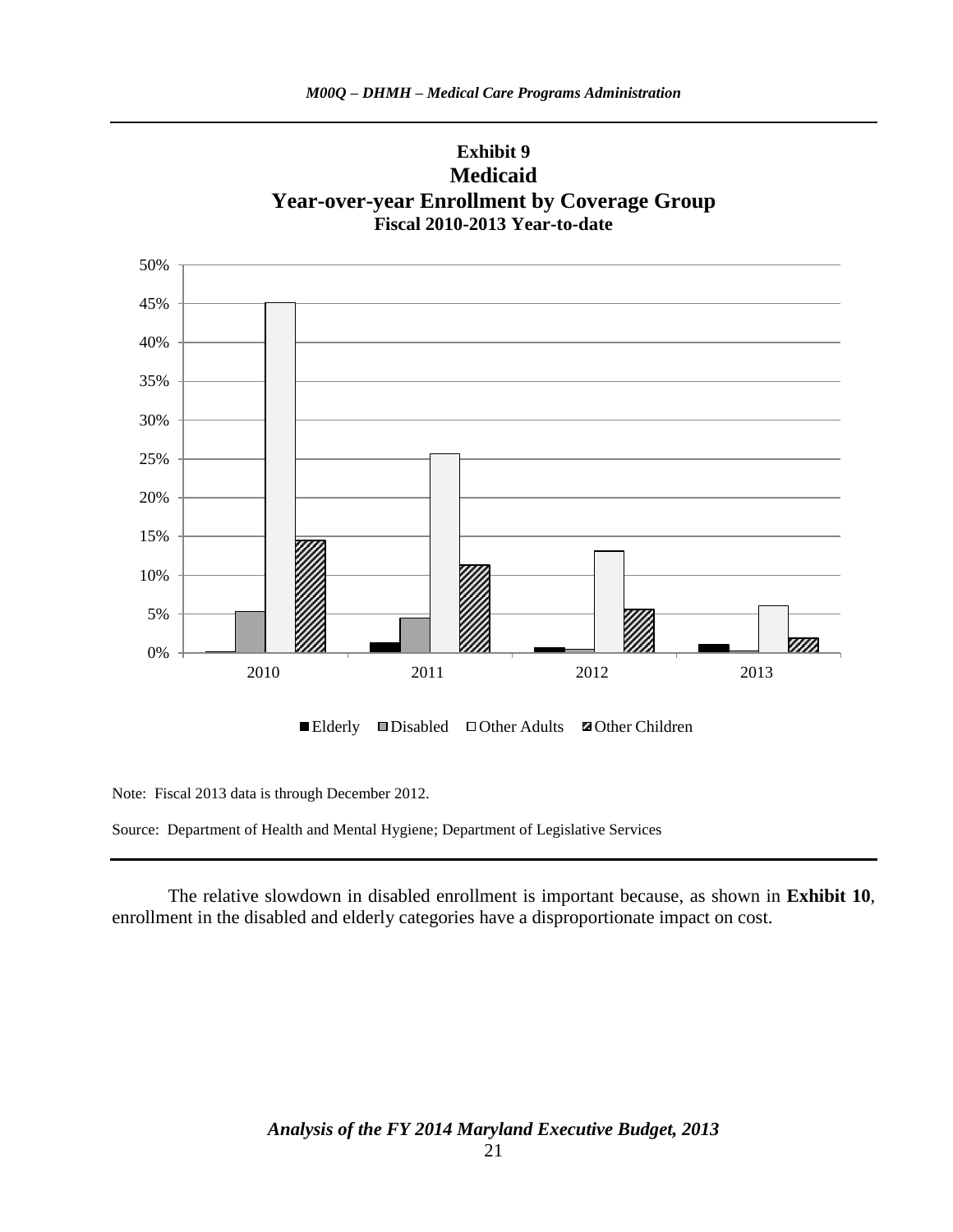



Source: Department of Health and Mental Hygiene; Department of Legislative Services

As shown in **Exhibit 11**, DLS projects that favorable enrollment trends will continue into fiscal 2014 for the non-ACA expansion Medicaid population, with total enrollment growth in fiscal 2014 over fiscal 2013 of only 2.3% (excluding the impact of the woodwork effect discussed later in Issue 1).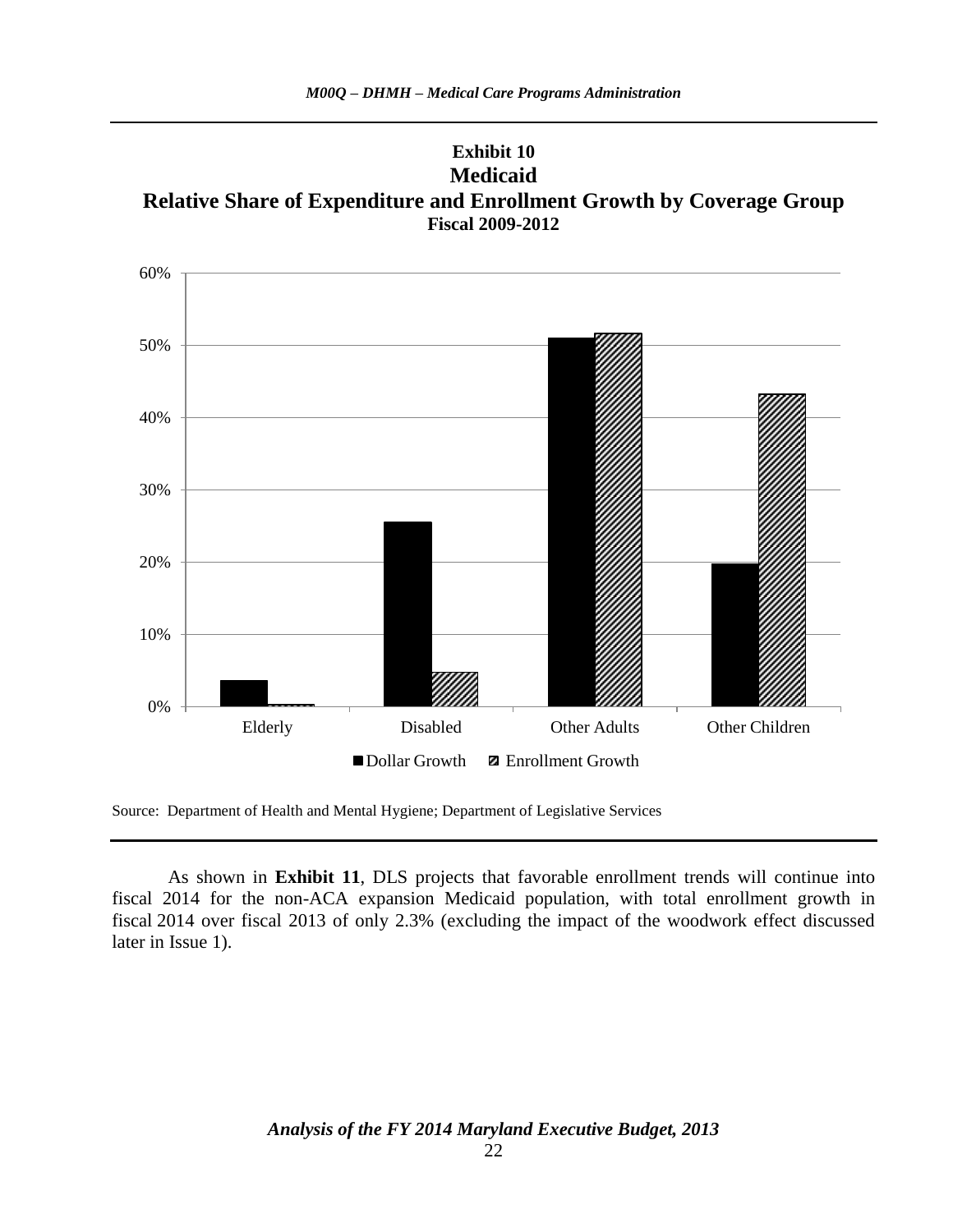



**Exhibit 11**

Source: Department of Health and Mental Hygiene; Department of Legislative Services

In addition to favorable enrollment trends, Medicaid appears to be enjoying the benefit of favorable utilization trends. For example, growth in pharmacy costs are much lower than estimated, attributed to some major drugs moving to generic, as well as the impact of controls over certain antipsychotic medications.

#### **Budget Continues to Assume Significant Special Fund Support**

Another piece of the Medicaid fiscal 2014 budget solution is ongoing reliance on special fund support. As shown in **Exhibit 12**, special fund support for the Medicaid provider reimbursement budget actually falls by 10.4% between fiscal 2013 and 2014. However, that drop is an artifact of the one-time creation of the Budget Restoration Fund in the BRFA of 2012, which added \$95 million of special funds to the fiscal 2013 budget for what would have been general funds. Absent that accounting change, special fund support in fiscal 2014 is only 1.0% below fiscal 2013. While there are some changes in the mix of special funds supporting Medicaid, there are no new assessments or increases in existing assessment rates, and the support from the Medicaid Hospital Assessment remains at just under \$390 million.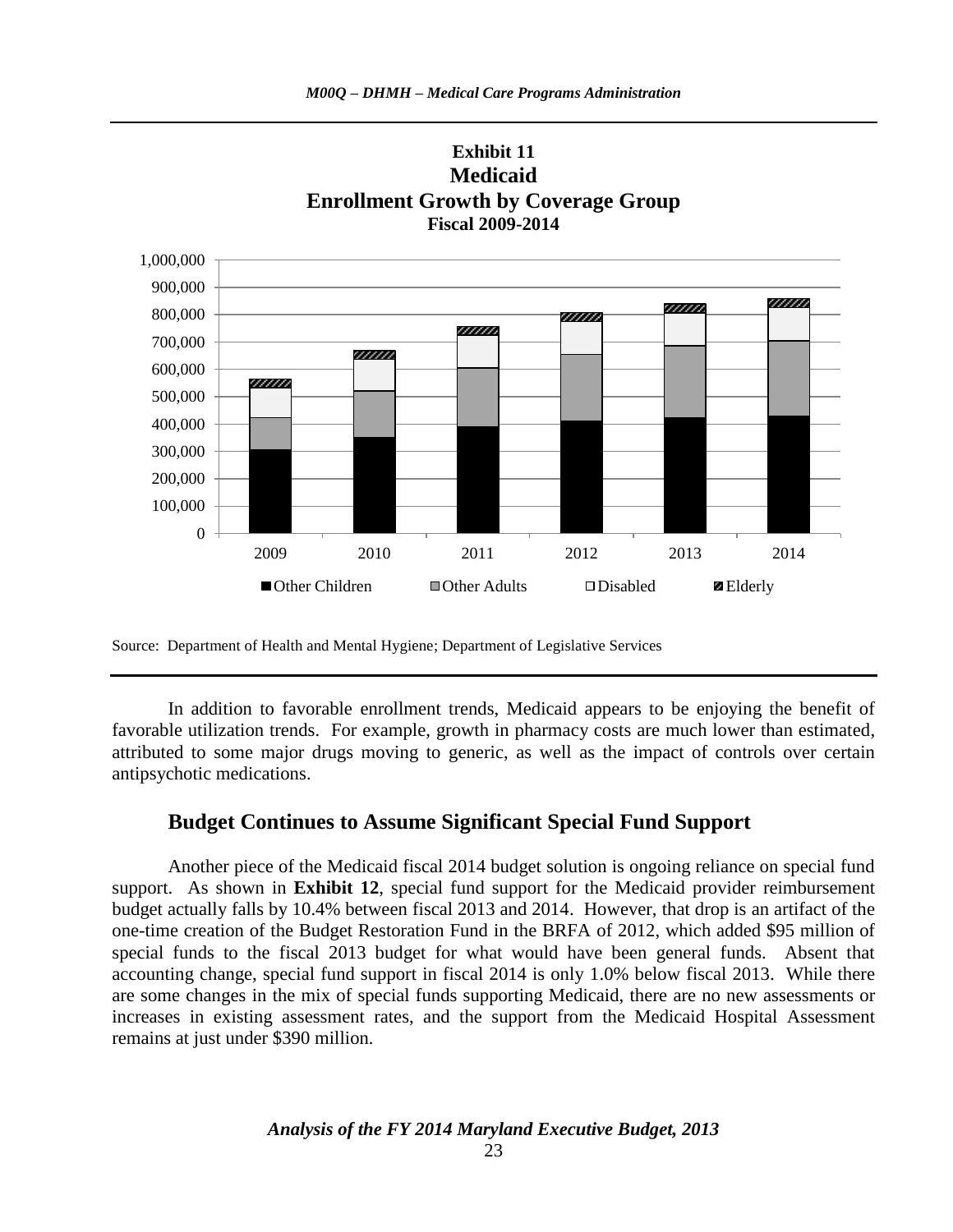

Note: Data for program M00Q01.03 only. Fiscal 2013 data reflects most recent estimates of actual attainment versus budgeted attainment and fiscal 2013 deficiencies.

Source: Department of Health and Mental Hygiene; Department of Legislative Services

#### **Budget Contains Modest Overall Rate Increases**

**Exhibit 13** details the rate increases assumed for the fiscal 2014 budget. The largest increase is the annualization of fiscal 2013 rate increases for evaluation and management codes used by primary care and specialty physicians. Under the ACA, for calendar 2013 and 2014 only, the federal government pays 100% of the difference between State rates in effect on July 1, 2009, and Medicare rates for primary care physician evaluation and management fees. The intent behind the increase is to improve access to primary care physicians when the Medicaid program expands eligibility to 138% of the FPL on January 1, 2014. In Maryland Medicaid, this rate increase was also extended to specialty physicians.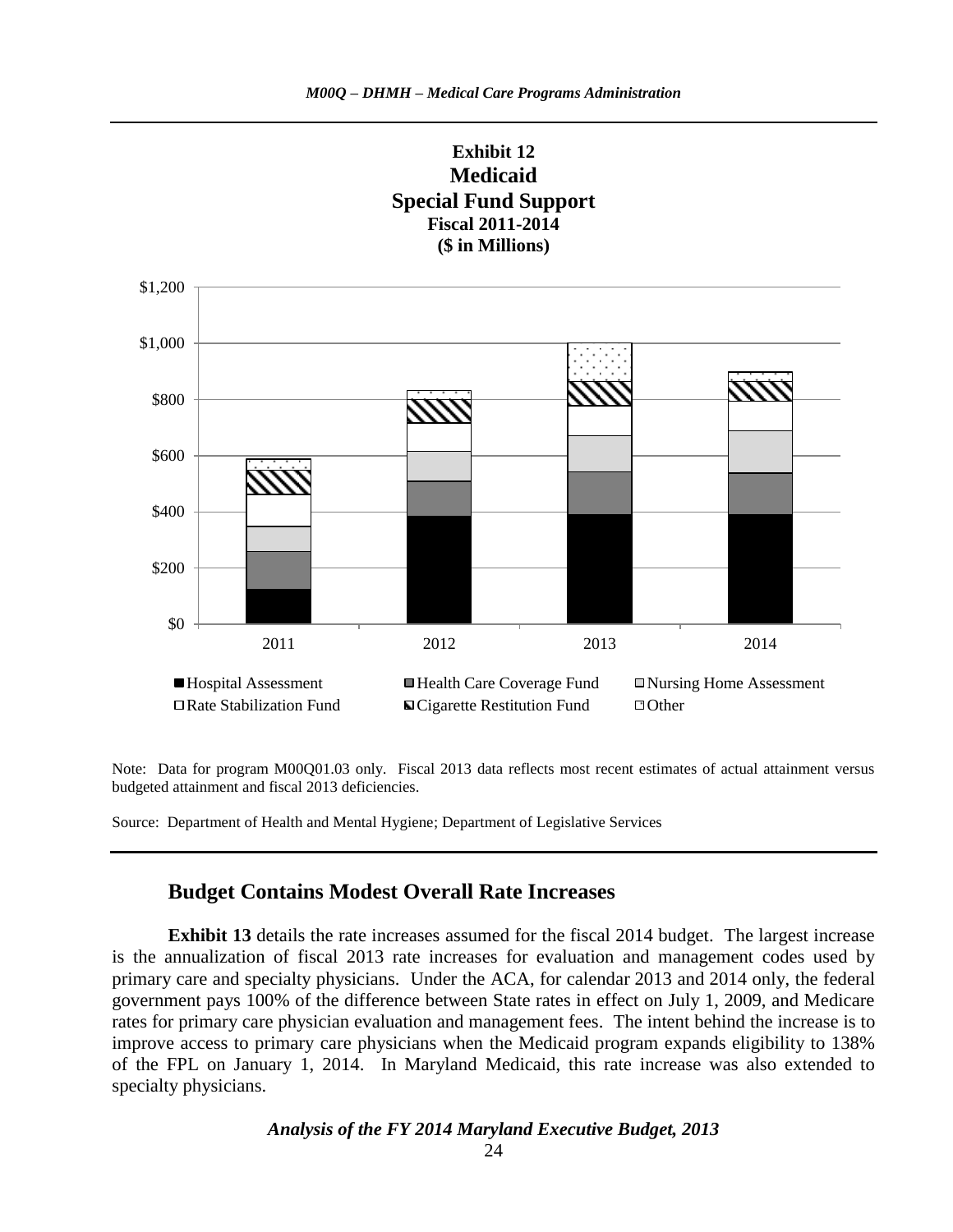## **Exhibit 13 Medicaid Proposed Fiscal 2014 Rate Actions (\$ in Thousands)**

| <b>Rate Action</b>                                                                 | Amount    |
|------------------------------------------------------------------------------------|-----------|
| Annualization of Fee-for-Service Physician Rate Increase for Certain Providers and |           |
| Diagnostic Codes                                                                   | \$21,950  |
| Nursing Homes $(1.5\%)$                                                            | 16,492    |
| Other Services (e.g., lab work, radiology, etc.)                                   | 12,038    |
| Medical Day Care (2.5%)                                                            | 2,610     |
| Older Adult Waiver Services (2.5%)                                                 | 2,371     |
| Private Duty Nursing (2.5%)                                                        | 2,166     |
| Personal Care (2.5%)                                                               | 771       |
| Living at Home Waiver Services (2.5%)                                              | 358       |
| Inpatient/Outpatient Rate Assumption (-1.25%/0.27%)                                | $-7,224$  |
| Managed Care Organization Rate Reduction (calendar $2013 - 1.1\%$ )                | $-31,641$ |
| <b>Total</b>                                                                       | \$19,893  |

Note: Data for program M00Q01.03 only.

Source: Department of Health and Mental Hygiene; Department of Legislative Services

It should be noted that the estimate for evaluation and management code rate increases in the fiscal 2014 budget is lower than likely expenditures based on the actual calendar year Medicare rates, which were not released until February 2013. However, the Centers for Medicare and Medicaid Services still has not finalized the definition of primary care providers as opposed to specialists, so any estimates could change again. These additional costs are considered below in the budget adequacy discussion. The original cost estimates also did not include the requirement to increase the Vaccines for Children vaccination administration rates to the Medicare rate. However, those costs are anticipated to be 100% federal costs for calendar 2013 and 2014, as most vaccines are delivered by primary care physicians.

As also shown in the exhibit, there are modest increases in nursing home and waiver services rates in the fiscal 2014 budget. It should be noted that these increases are below those that would be expected based on current regulations, which either specify a rate developed based on certain costs or a specific inflationary adjustment. Of particular note is the impact of cost containment carried forward for nursing homes. Based on current regulation, nursing homes would receive an 11.7% rate increase in fiscal 2014 rather than the 1.5% proposed, a savings of \$112.0 million. Fiscal 2013 hospital inpatient and outpatient update factors are carried forward into fiscal 2014, effectively reducing expenditures by \$7.2 million. The fiscal 2014 impact of the 1.1% calendar 2013 MCO rate reduction produces anticipated savings of \$31.6 million.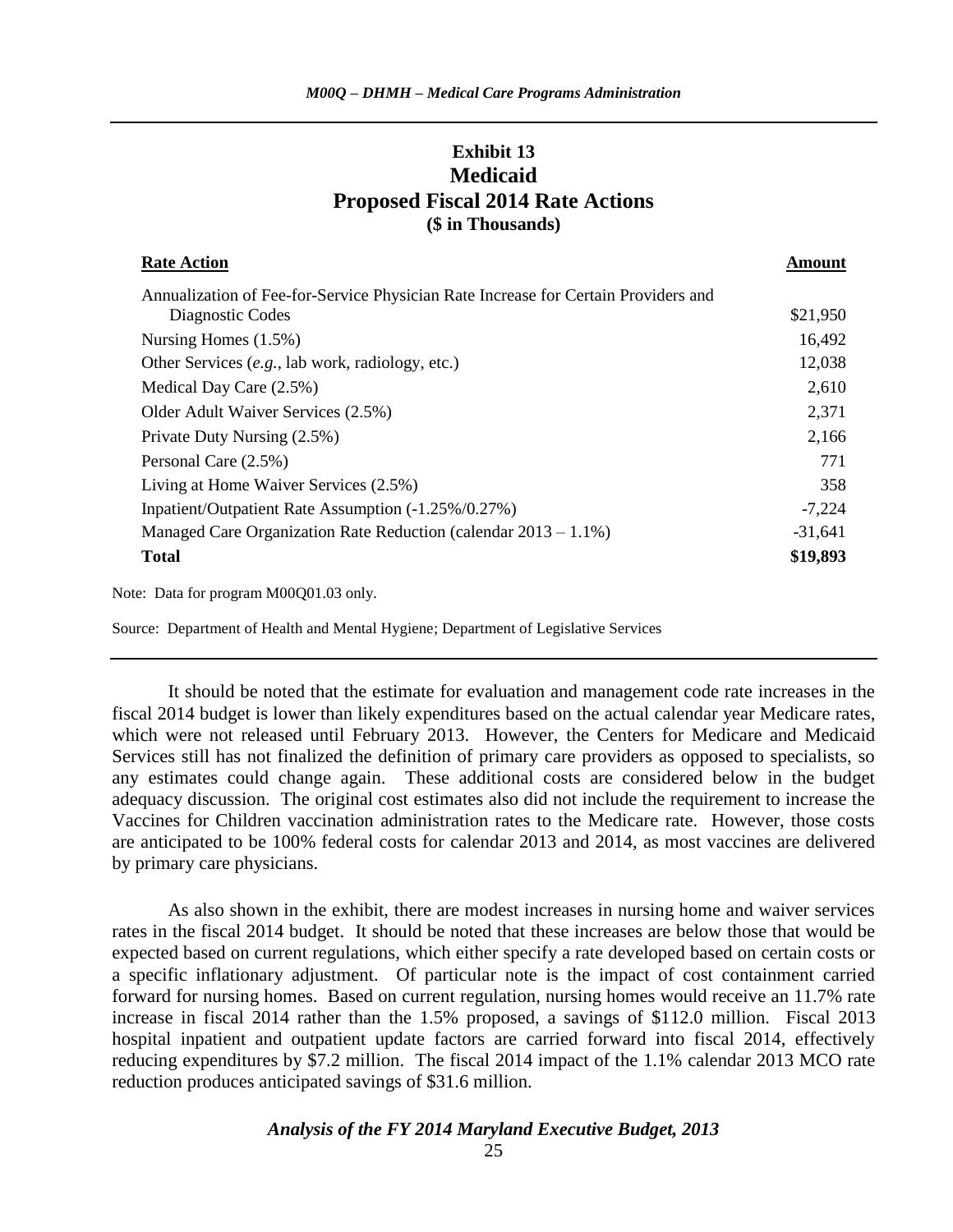In total, because the bulk of the physician rate increase is supported with federal funds in fiscal 2014, general fund support for fiscal 2014 rate increases is relatively small at \$3.75 million.

## **Cost Savings from the ACA**

In prior Medicaid budgets, the department has been able to take advantage of provisions of the ACA to generate general fund savings, for example, collecting pharmacy rebates from MCOs. In the fiscal 2014 budget, new savings assumed from program changes made possible by the ACA are the major contributor to limiting general fund growth. As shown in Exhibit 7, the expansion of Medicaid to 138% of the FPL results in both the elimination of the PAC effective January 1, 2014, for a savings of \$60.8 million compared to fiscal 2013. In addition, there are savings of \$0.8 million from contracts associated with the PAC.

The second area of cost savings involves the State's ability to move individuals who are currently enrolled or eligible for enrollment in certain medically needy enrollment eligibility categories (and thus covered with a 50% Federal Medicaid Assistance Percentage (FMAP)) to the new ACA expansion category. Total savings are estimated at \$84 million (although the expenses for these individuals will ultimately be reflected in the ACA expansion category).

Specifically, the department has identified three categories of current eligibles that will be moved into the ACA expansion category:

- Families who currently spend down their income on medical expenses to qualify for Medicaid will only be required to spend down income to 138% of the FPL. At that point, they will be automatically enrolled in the ACA expansion category. The department's interpretation of guidance from the U.S. Department of Health and Human Services (HHS) is that individuals who are currently enrolled through spend down but would otherwise meet the new income limit are also eligible to move immediately to the ACA expansion category. This will require DHMH to work actively with the Department of Human Resources (DHR) to identify these individuals to ensure that they are in the correct eligibility category. Estimated fiscal 2014 savings from this group is \$13 million.
- Disabled individuals who spend down their income to qualify for Medicaid who are not over 65, enrolled in Medicare, and have incomes below 138% of the FPL will also be transferred to the new ACA expansion category at a modest savings of \$125,000 in fiscal 2014.
- The third category are individuals who are currently enrolled in the aged, blind, or disabled eligibility category because they have been determined to have a disability by the State Review Team and are pending a disability determination by the federal Social Security Administration (SSA). For the most part, this group has incomes that fall below the 138% FPL standard while some spend down to that level.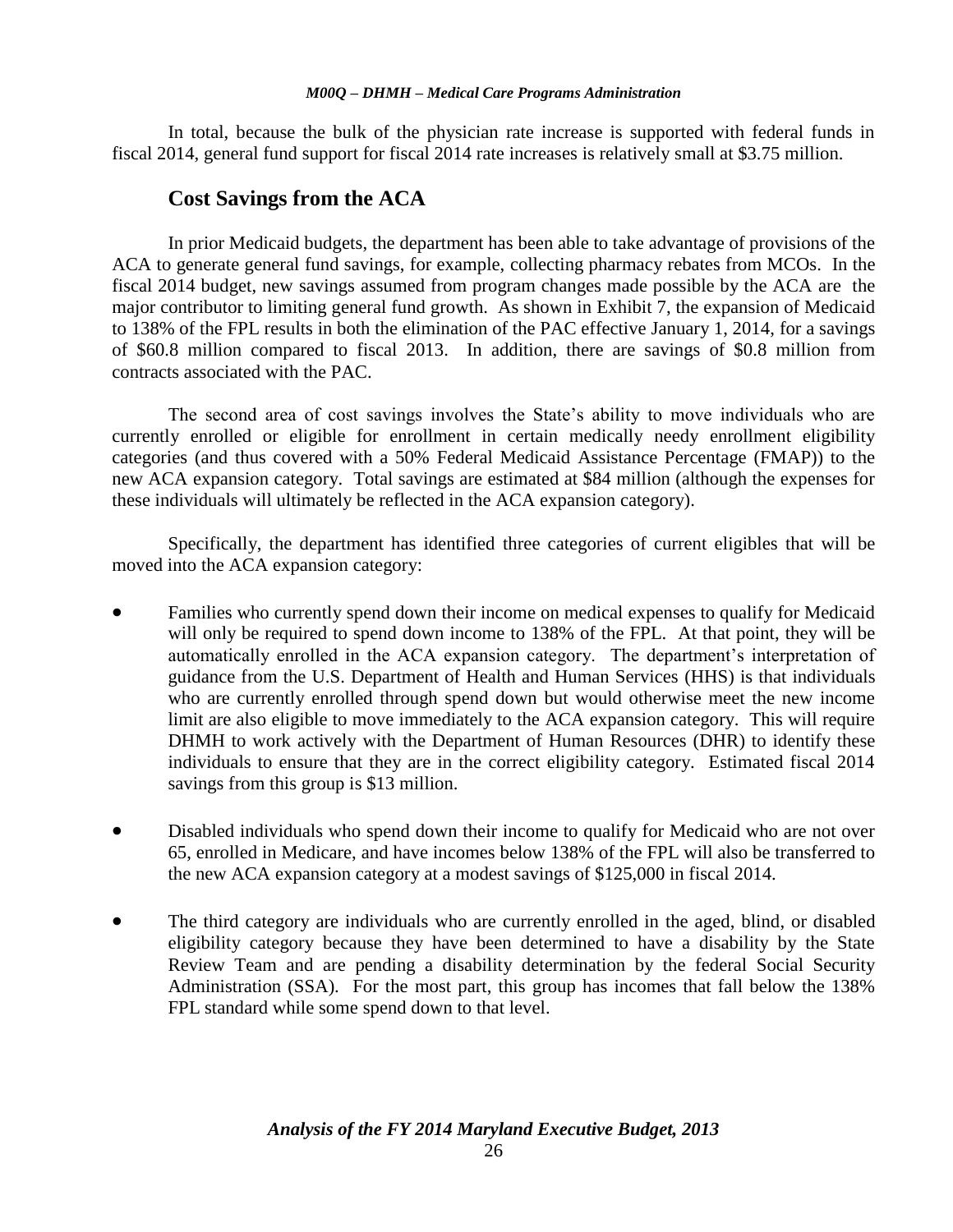Based on interpretation of current HHS guidelines, the department believes that in the period between a determination by the State Review Team and SSA, these individuals can be served through the ACA expansion category. If an individual is subsequently found to be disabled by the SSA, at the time of the SSA determination the normal 50% FMAP would apply. The State Review Team is located in DHR and makes the determination of whether an individual qualifies for Medicaid as a disabled person as defined in regulation. Potential savings in this area are \$71 million in fiscal 2014.

It should be emphasized that these cost savings are based on the department's interpretation of proposed regulations. It is an interpretation shared by other states. However, the final regulations could change those estimates of savings.

Given the department's eagerness to take advantage of the coverage opportunities offered by the ACA, it is interesting to note that there are areas where the department is not taking advantage of those opportunities. Specifically:

- The department proposes to continue optional coverage for pregnant women with incomes between 185% of the FPL (the federal requirement) and 250% of the FPL, even though these women will be eligible for insurance coverage subsidies through the Maryland Health Benefit Exchange.
- The department also proposes to continue the Family Planning program up to 200% of the FPL.

## **Cost Containment Actions**

In addition to cost savings, the budget includes just under \$20 million in cost containment actions (coincidentally or otherwise equal to the rate increases proposed in the budget). The actions are provided in **Exhibit 14**.

#### **Exhibit 14 Medicaid Proposed Fiscal 2014 Cost Containment Actions**

| Action                                                                              | Amount        |
|-------------------------------------------------------------------------------------|---------------|
| Quicker long-term care determinations                                               | $-$ \$996,000 |
| Reduce rate for durable medical equipment                                           | $-1,000,000$  |
| Limit observation room stays to 48 hours                                            | $-2,000,000$  |
| Verifying Medicaid eligibility                                                      | $-2,053,000$  |
| Converting Medicaid to Medicare                                                     | $-13,843,000$ |
| <b>Total</b>                                                                        | -\$19,893,000 |
| Source: Department of Health and Mental Hygiene; Department of Legislative Services |               |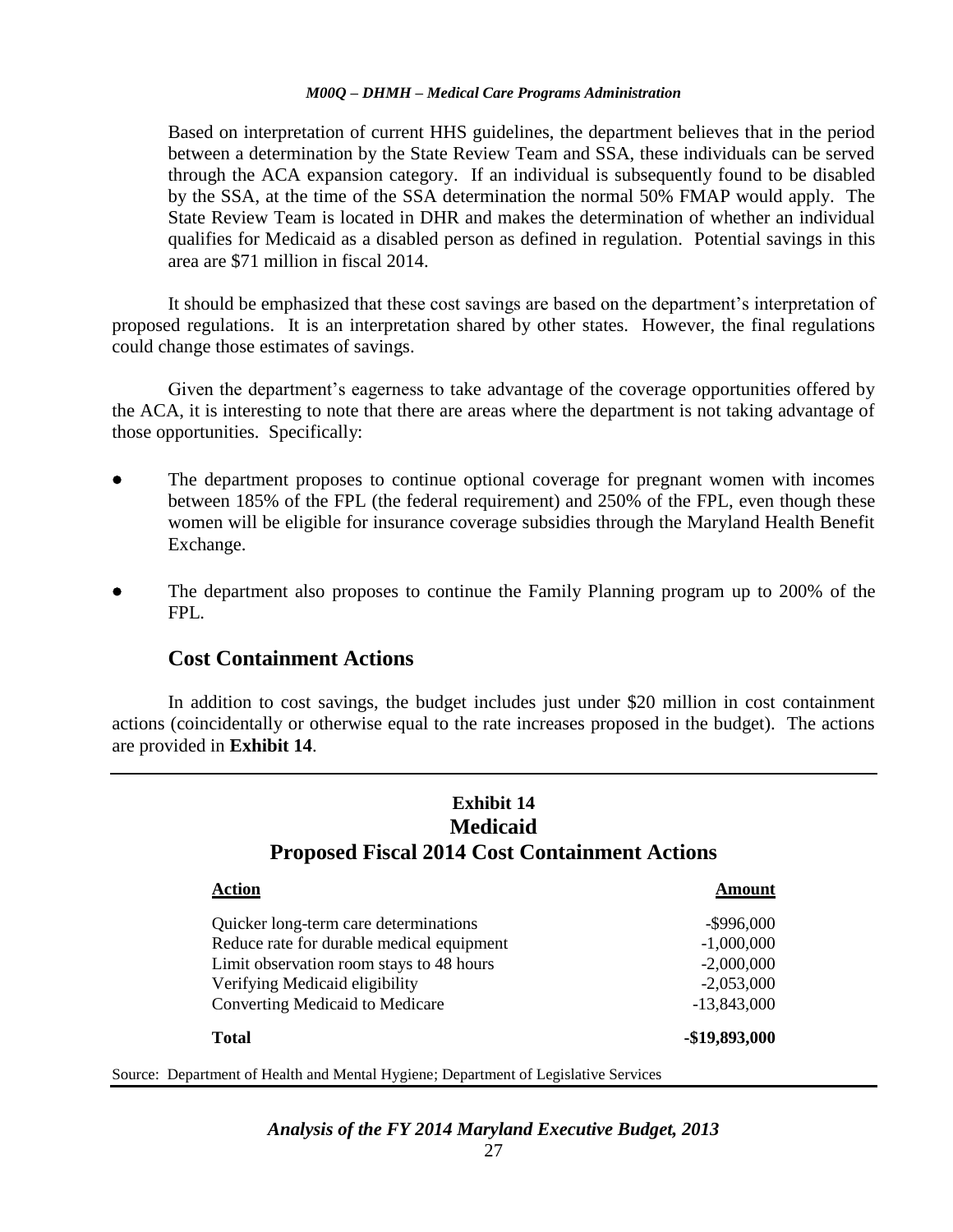Specifically:

- The department estimates \$996,000 in savings through quicker long-term determinations. Specifically, it intends to align the determination process for long-term care services with that of the Home- and Community-based waiver programs with the goal of reducing nursing home expenditures. These savings are offset by \$263,000 in additional costs for 6 new positions being requested to implement this initiative.
- Rates for durable medical equipment, which were reduced in fiscal 2013 to 90% of Medicare rates, are further reduced to 85% of Medicare rates for an additional savings of \$1.0 million.
- The department intends to impose a 48-hour limit on observation room stays (consistent with the Medicare limit, although unlike the Medicare limit there is no appeals process). This action stems from concern that observation room stays have grown significantly following the Health Services Cost Review Commission's (HSCRC) efforts to reduce one-day hospital stays. Placing a 48-hour limit on these stays is estimated to save \$2.0 million.
- The department estimates just over \$2.0 million in savings from actions to verify Medicaid eligibility. It believes that there are a small number of individuals that are incorrectly determined to be Medicaid-eligible by Client Automated Resource and Eligibility System (CARES) and that when redeterminations are made through the new Health Insurance Exchange Eligibility system (which will also be responsible for Medicaid modified adjusted gross income eligibility determinations) those individuals will lose their eligibility.
- The largest area of savings (\$13.8 million) is from converting Medicaid enrollees to Medicare. The department is pulling data on all eligibles over 65 who are not identified as having Medicare and working to ensure that they apply for Medicare (as is required under current regulation) and also provide proof of application. This is not a new initiative. Similar proposals with more limited assumed savings have been included in prior budgets, but the scale of savings is certainly much greater than previously proposed.

It is also important to note that in addition to the specific cost containment proposals identified above, the budget assumes ongoing savings from a variety of cost containment actions imposed in fiscal 2013. One of these actions was the proposal to return to tiered rates for outpatient and emergency room services, which was estimated to save \$60 million in fiscal 2013.

Under this proposal, low-cost outpatient services, such as primary care and mental health counseling services, would have a lower rate than a specialty surgical visit. However, the rates would be set so that each facility would, on average across all outpatient/emergency room services, have a rate equal to that currently in effect. Savings would accrue to Medicaid because, on average, Medicaid recipients tend to use more of the less expensive types of outpatient services. Additional costs would be borne by commercial payers and Medicare whose recipients tend to use more expensive types of outpatient services. HSCRC permitted hospitals to implement tiered rates, but on a voluntary basis.

*Analysis of the FY 2014 Maryland Executive Budget, 2013*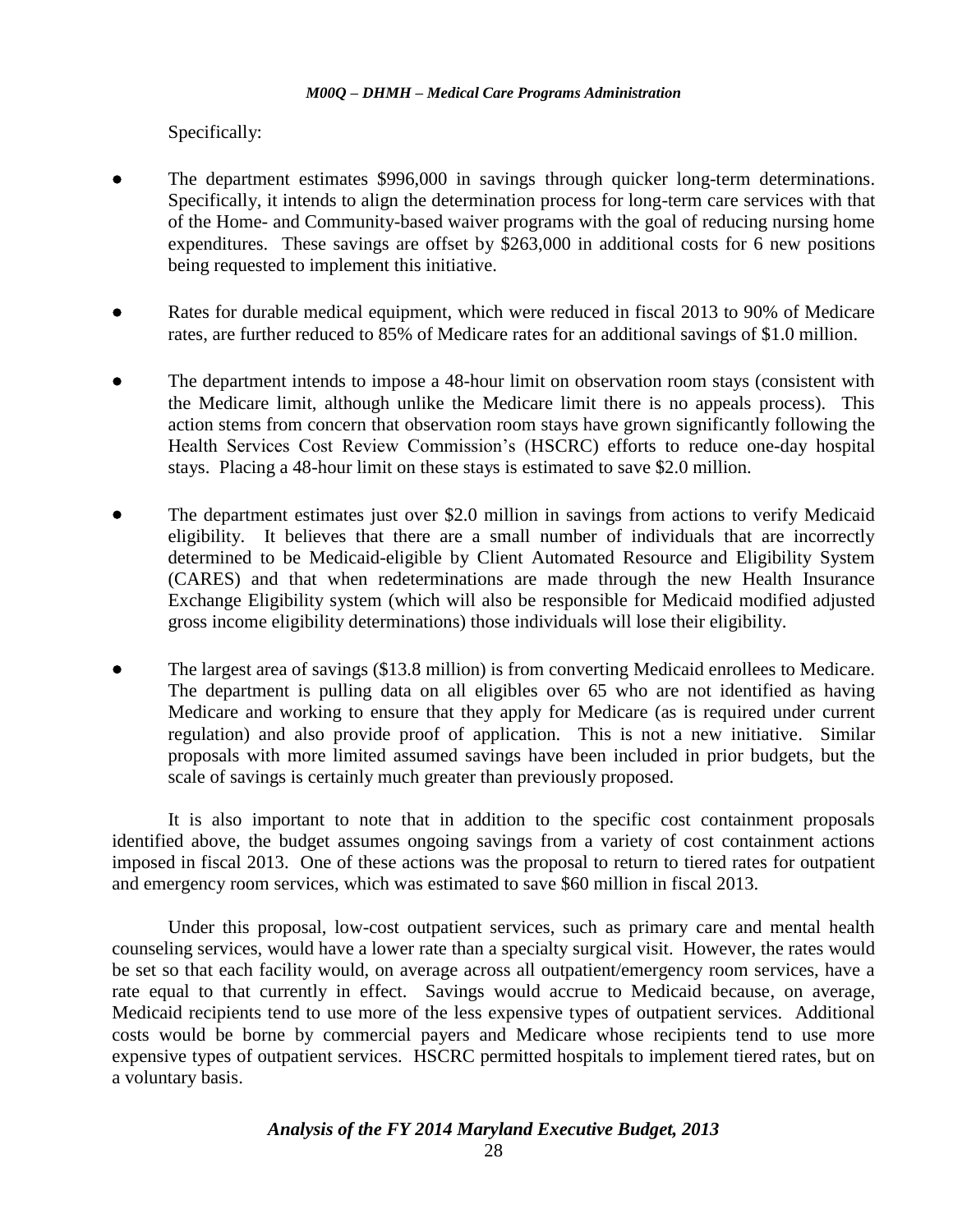To date in fiscal 2013, it would appear that the level of savings generated from the cost containment action has not reached the levels anticipated. The failure to reach required savings levels certainly reflects a delayed start in the implementation of outpatient tiering, and the failure of all hospitals to implement tiered rates (although the heaviest billers of Medicaid have done so). It has also been posited that the level of savings anticipated from tiered rates was too large.

In February 2012, the department announced that they would give \$23.8 million (\$11.9 million of each general and federal funds) back to MCOs in recognition of the lower realization of savings from outpatient tiering for the first half of fiscal 2013. No final decision has been made concerning potential give backs for the second half of fiscal 2013. The impact of this decision on fiscal 2013 is included in the budget adequacy section below.

In any event, the fiscal 2014 budget continues this action and assumes the same level of savings, \$60 million, or \$30 million in general funds. Section 7 of the BRFA of 2013 includes language authorizing HSCRC to take actions to ensure that those savings assumed in the fiscal 2014 Medicaid budget occur. Specifically, if general fund savings from a combination of outpatient and emergency room tiered rates and a greater than budgeted savings from fiscal 2014 hospital update factors fall below \$30,000,000, HSCRC must take other actions to ensure that level of savings to the Medicaid program. Savings from tiered rates in fiscal 2014 will be projected by an independent analysis procured by HSCRC.

#### **Initiatives: Rebalancing**

In addition to the major expansion of Medicaid proposed in the fiscal 2014 budget, there are some other modest initiatives including further efforts to rebalance long-term care. **Exhibit 15** notes that the fiscal 2014 budget does not include funding for additional slots under the various waiver programs. However, there is significant reorganization of long-term care funding in order to access additional federal matching funds and improve efficiency, and some new programming. Specifically:

 \$6.9 million is included for Older Adult Waiver case management costs. These are case management services provided by case managers from the area agencies on aging. These services were previously funded in the Maryland Department of Aging (MDOA). Administrative costs are also added to Medicaid including the transfer of 6 positions from MDOA.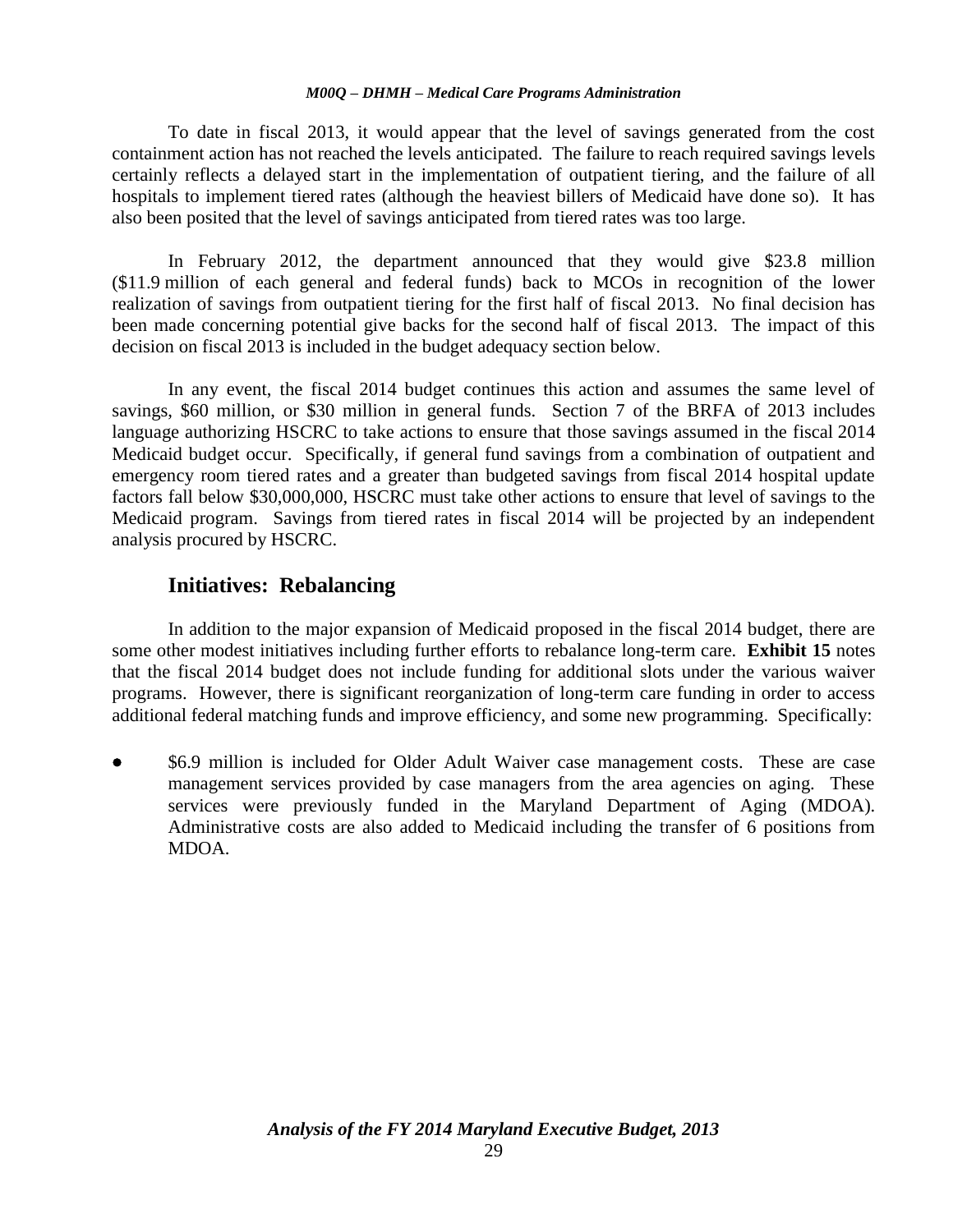## **Exhibit 15 Medicaid Rebalancing Initiatives Fiscal 2014 (\$ in Thousands)**

**Initiative Amount**

# Community First Choice (CFC) \$84,370 Money Follows the Person 2008 and 2,965 Balancing Incentive Payments Program 11,329 Older Adults Waiver Case Management Services 6,869 Employed Individuals with Disabilities 1,357 Living at Home Waiver (includes service shift from waiver program to CFC) -36,524 Service Shift from base Medicaid enrollment to CFC  $-53,780$ **Total \$26,587**

Source: Department of Health and Mental Hygiene; Department of Legislative Services

- Funding through the Money Follows the Person (MFP) program increases by almost \$13.0 million. The MFP program supports a wide variety of programming aimed at rebalancing long-term care spending. Among the various initiatives proposed in fiscal 2014 include \$5.0 million for an information technology tracking system (discussed further in Issue 3); bridge subsidies to nursing facility, Developmental Disabilities Administration institutional, and Mental Hygiene Administration institutional residents to support transitional housing costs as these individuals move from nursing facility and institutional care into community-based treatment pending the availability of long-term federal housing vouchers; and \$1.2 million for a contract to develop a system of 24-hour emergency personal care services.
- The budget also takes advantage of an ACA provision that provides rebalancing incentives for states to offer Home- and Community-based Services (the Balancing Incentive Payment Program (BIPP)). Under the BIPP, states that currently spend less than 50% of their long-term care services on non-institutional care are eligible to receive additional federal matching funds for those services for federal fiscal 2012 through 2015. Enhanced federal matching levels will vary depending on the target level (5% higher for states striving for the 25% target, 2% for the 50% target with a cap on total federal expenditures of \$3.0 billion). Maryland has been told that it qualifies for the 2% enhanced match. Just like the MFP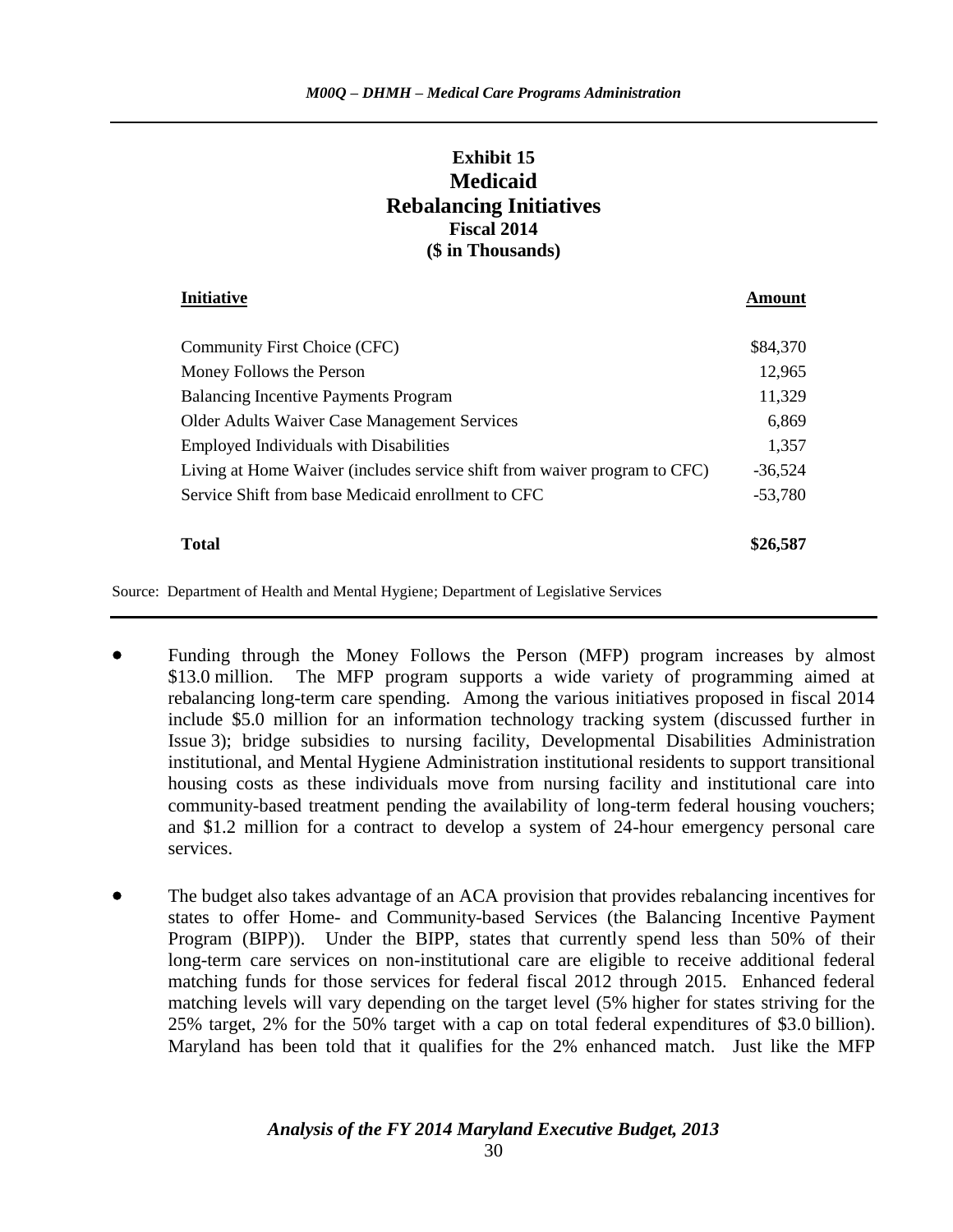program, savings generated from the enhanced match must be reinvested in authorized rebalancing initiatives.

As illustrated in **Exhibit 16**, just under \$1.2 billion in eligible spending in various agency budgets is identified on which the enhanced match is claimed. This translates to an enhanced federal match of \$23.7 million. The \$23.7 million in general fund savings is recognized in the Medicaid budget. As noted above, these general fund savings have to be reinvested in rebalancing activities. The Medicaid budget includes:

- \$11.3 million (\$5.65 million in general funds) for a variety of initiatives including \$8.0 million for pilot projects to expand or enhance Home- and Community-based Services offerings; \$2.0 million to pilot a standardized assessment tool required to receive BIPP; and \$1.3 million to screen individuals already on the waiver registry with the new standardized assessment tool to better prioritize need for services.
- Medicaid has also identified \$8.4 million in total fund expenditures (\$4.2 million general funds) for certain rate increases as being eligible as BIPP reinvestment spending.
- The remaining BIPP reinvestment spending is based on general fund growth in the various other non-Medicaid programs identified in Exhibit 16.

#### **Exhibit 16 Medicaid Balancing Incentive Payment Program (BIPP)**

| <b>Expenditure</b>                                                                                                           | <b>Total</b>    | <b>BIPP Payment</b> |
|------------------------------------------------------------------------------------------------------------------------------|-----------------|---------------------|
| Medicaid Expenses (medical day care, personal care, waiver<br>services, private duty nursing, and Community First<br>Choice) | \$372,277,151   | \$7,445,543         |
| Mental Hygiene Administration Rehabilitation Services                                                                        | 151,400,000     | 3,028,000           |
| Developmental Disabilities Administration Waiver Services                                                                    | 643,264,077     | 12,865,282          |
| Department of Human Resources Rehabilitation Services                                                                        | 18,836,860      | 376,737             |
| Department of Juvenile Services Rehabilitation Services                                                                      | 1,512,962       | 30,259              |
| <b>Total</b>                                                                                                                 | \$1,187,291,050 | \$23,745,821        |

Source: Department of Health and Mental Hygiene; Department of Legislative Services

It should be noted that the reinvestment is a mix of one-time and ongoing spending. Given that the enhanced funding is only in place for a limited amount of time, any spending on ongoing services ultimately has long-term consequences for the general fund.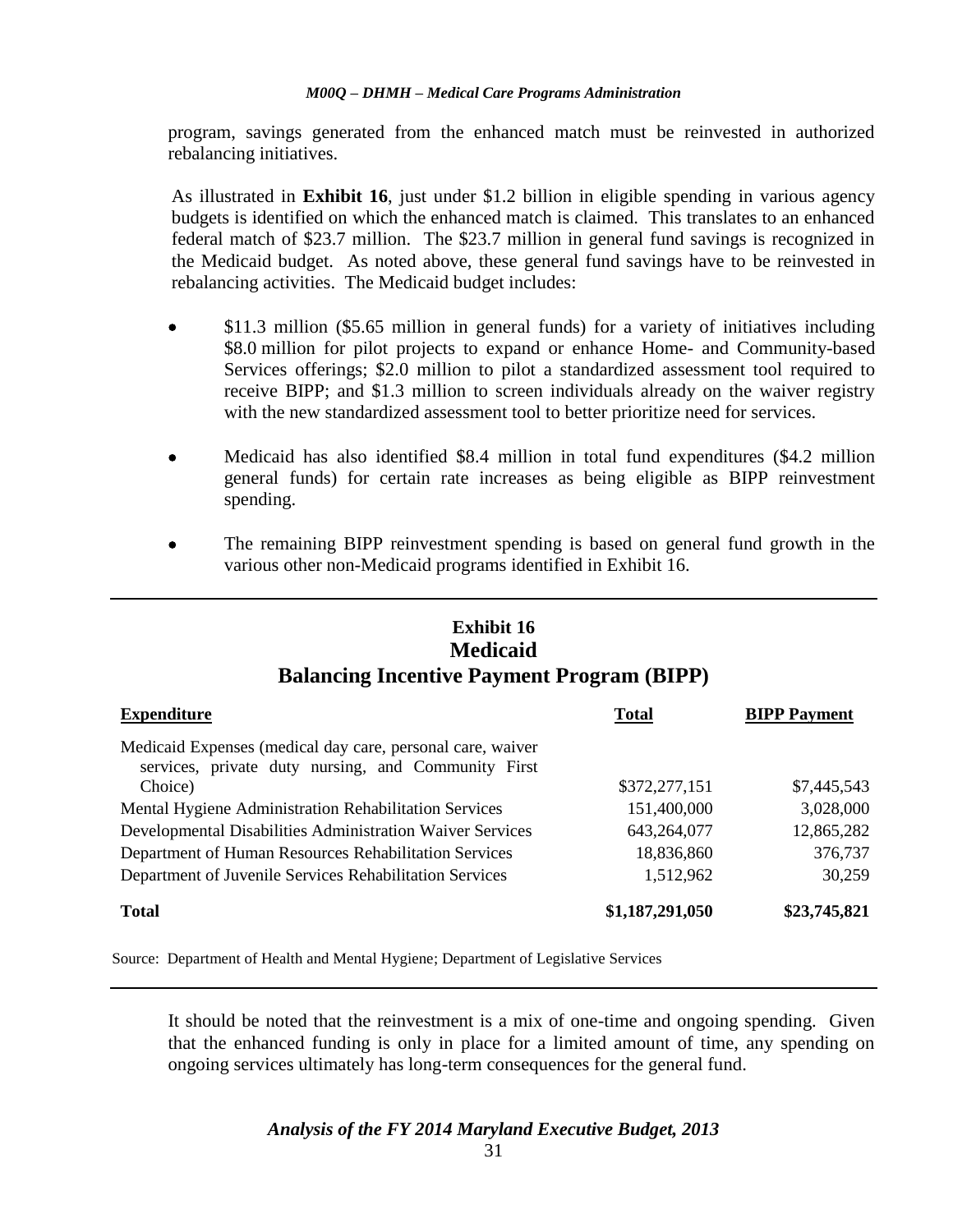Finally, the budget also takes advantage of another provision in the ACA, namely the Community First Choice (CFC) State Plan Option. This option offers enhanced federal fund support for home- and community-based attendant services for three years (a 56% FMAP). The plan option is designed to assist individuals with activities of daily living and health-related tasks. The department recognizes \$102.8 million of spending through CFC in fiscal 2014, an increase of \$84.4 million, funding essentially transferred from other areas of the Medicaid budget.

Again, like the BIPP funding, the enhanced federal match produces general fund savings of \$6.2 million and again like BIPP and MFP savings should be reinvested in eligible services. However, the department inadvertently omitted to include the requisite spending in the fiscal 2014 budget. This funding is required in order to satisfy the requirements for obtaining the enhanced CFC match.

In summary, there is plentiful budget activity around long-term care re-balancing. To this point, CFC and the BIPP are the department's focus, with efforts to more fundamentally reform the delivery of long-term care (for example, through long-term managed care or integrated care for dual eligibles) put on hold.

As shown in **Exhibit 17,** the rebalancing efforts that the department is undertaking appear to be bearing fruit in terms of the proportion of those receiving long-term care in a community-based setting, and investments made in fiscal 2013 and 2014 should keep this trend moving positively.



Note: This chart includes data for the Medical Care Programs Administration only. Long-term care funded by Medicaid is also provided through the Developmental Disabilities Administration.

Source: Department of Health and Mental Hygiene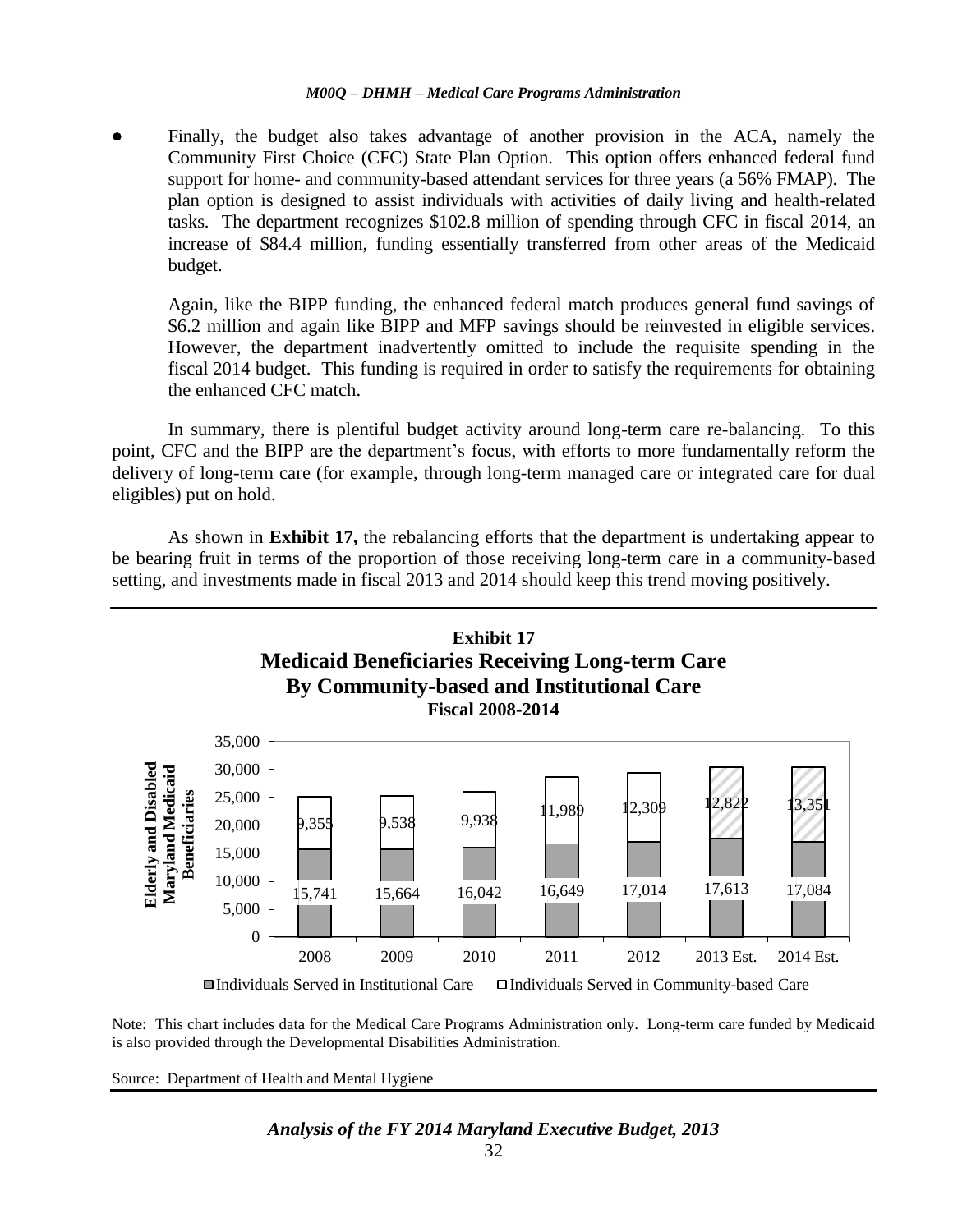## **Other Initiatives**

There are two other initiatives of note in the Medicaid budget: 100 additional slots for the autism waiver (State funding provided through the Maryland State Department of Education budget); and the assumption of full year funding for the operation of Chronic Health Homes. Funding for these health homes was again part of the ACA and involves health services that encompass all the medical, behavioral health, and social supports and services needed by Medicaid beneficiaries with chronic conditions. States can choose to provide health home services to individuals based on all or certain chronic conditions.

Services provided through Chronic Health Homes are eligible for 90% FMAP for a period of eight quarters after a State Plan Amendment for health homes is in effect. There is no time limit by which a state must submit its health home State Plan Amendment to receive the enhanced match. However, the enhanced match is effective only for eight quarters after approval so health homes should be fully ready for implementation on that date.

Although funding appeared in the fiscal 2013 budget for this initiative, the department is still developing the required State Plan amendment, working with stakeholders on the Chronic Health Home initiative during the 2102 interim. As a result of that process, the department is moving forward with health homes aimed at individuals diagnosed with a serious persistent mental illness, serious emotional disturbance, or opioid substance use disorder and who also have one other chronic health condition with risk factors of tobacco use or alcohol abuse. Individuals must also meet certain treatment conditions.

For providers to be eligible as health homes they would be required to:

- be licensed as a psychiatric rehabilitation program, mobile treatment program, or opioid treatment program;
- be enrolled as a Maryland Medicaid provider;
- be accredited or be in the process of gaining accreditation as a health home from an approved accreditation body;
- meet certain staffing requirements;
- be enrolled with Chesapeake Regional Information System For Our Patients within three months of service initiation; and
- meet other administrative requirements.

Health home providers will receive a care management fee on a capitated per member per month basis based on enrollment.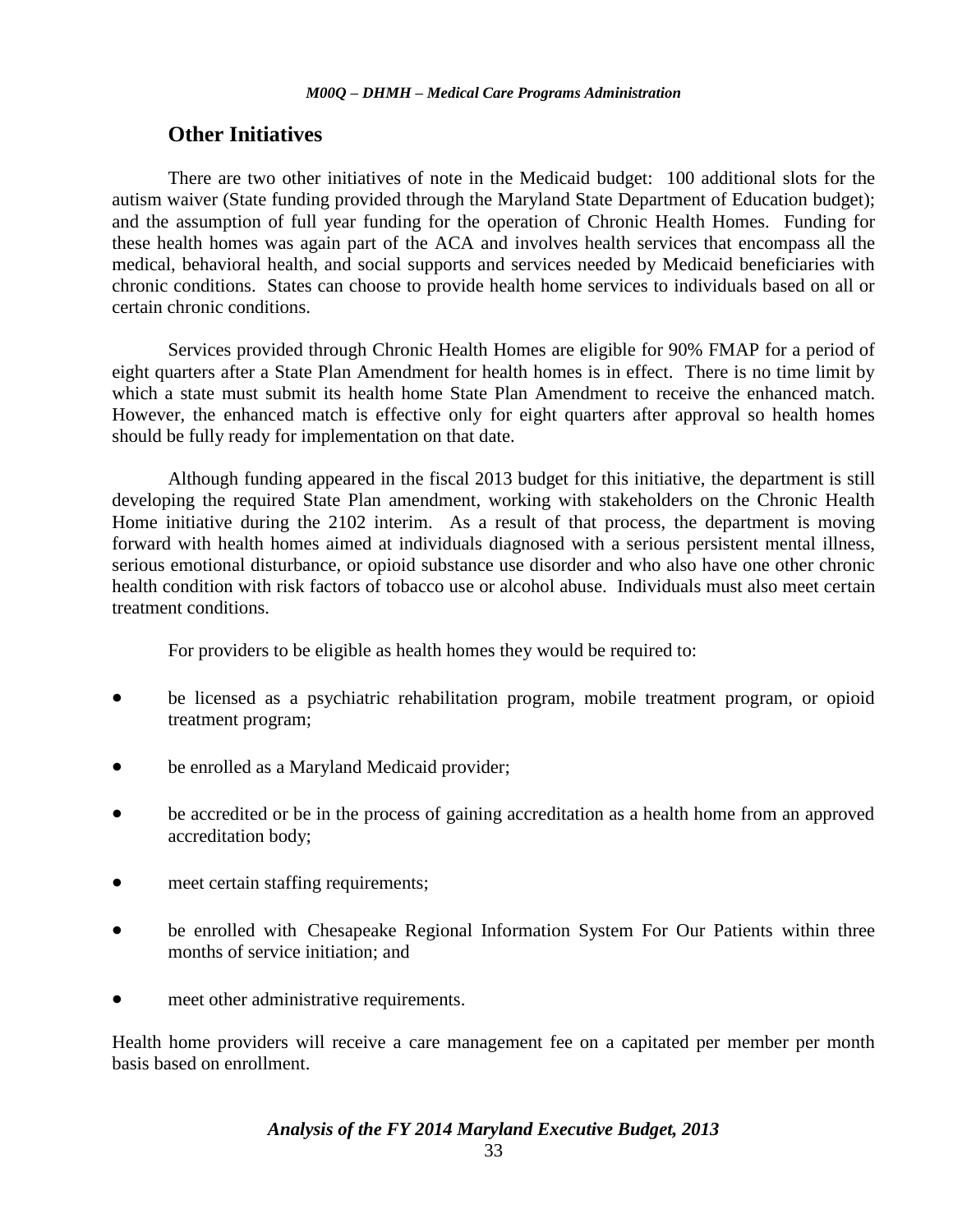While the department was initially confident that it would have an operational Chronic Health Home program at some point in fiscal 2013, it is now shooting for a July 1, 2013 start date. **Given the length of time taken for State Plan Amendment review in other states, DLS believes that a more reasonable start date is October 1, 2013. This results in a fiscal 2014 general fund savings of \$750,000 to reflect the startup delay.** As noted above, while this may reduce the funding expended in fiscal 2014, the enhanced match is available for eight quarters (and only eight quarters) after the start of the program, so over the life of the program there is no loss of federal funding.

#### **Miscellaneous and Personnel Expenditures**

Exhibit 7 identifies a variety of changes for miscellaneous and personnel expenditures. Of note is a \$54.7 million increase in funding for health information technology incentive payments. These are payments being made by the federal government to encourage the adoption of federally certified electronic health records. This increase is somewhat misleading, as no funding for fiscal 2013 is as of yet recognized. There are also significant increases related to major information technology (IT) projects that are discussed in Issue 3.

The large "miscellaneous adjustments" decrease of \$48.9 million is made to reflect costs that are not included in the data used by the department to make its budget forecasts. This data is excluded because the Medicaid Management Information System (MMIS) does not allocate those costs to appropriate population groups. These adjustments can be both positive and negative, and in fiscal 2014, the level of adjustments is estimated to be significantly lower than in fiscal 2013.

As noted earlier, personnel expenditures include 12 positions that are new to the Medicaid budget – 6 transferred from MDOA and 6 new positions. All of these positions are involved in various long-term care activities. The personnel expenditures are otherwise as would be anticipated, except for the \$497,000 decrease in regular salary expenditures. The department attributes this drop to a combination of positions being filled in fiscal 2013 at a lower salary level than budgeted, which carries forward into fiscal 2014, and the rebasing of vacant positions in the fiscal 2014 budget at a salary level lower than provided for in fiscal 2013.

#### **Medicaid Budget Adequacy**

In summary, as shown in **Exhibit 18**, based on favorable program assumptions, limited rate increases (and the State funds needed for those rate increases), and limited initiatives, general and special fund growth built into the fiscal 2014 Medicaid budget totals \$38.4 million. This increase is more than offset by a variety of other adjustments, cost savings, cost containment and general fund offsets (CFC, the BIPP and the assumption of a fiscal 2014 Children's Health Insurance Program Reauthorization Act Bonus award), which reduce demand for State support by \$181.9 million.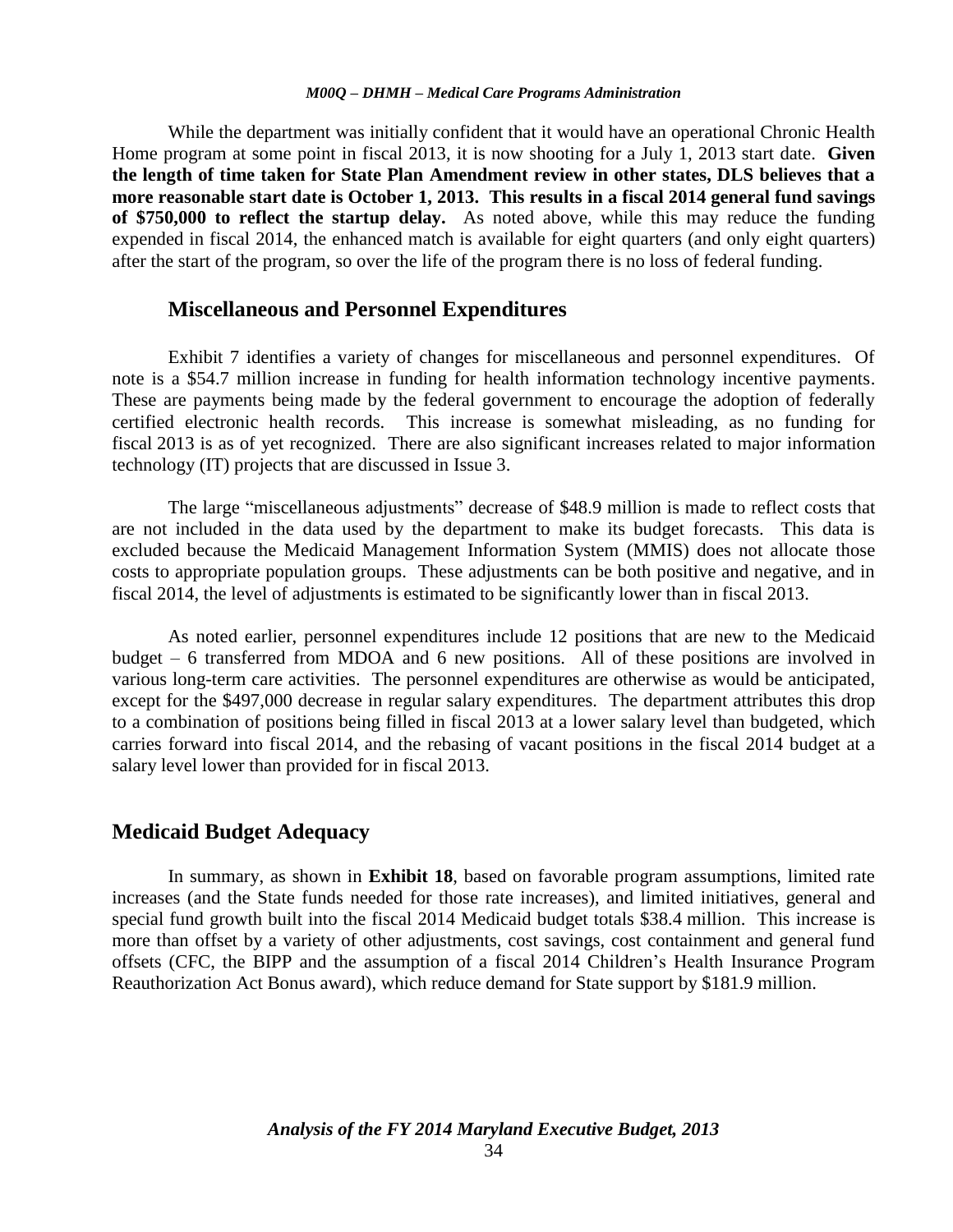#### **Exhibit 18 Paying for Growth and Initiatives While Reducing General and Special Fund Support Fiscal 2014 Allowance (\$ in Millions)**



Fiscal 2014 General Fund and Special Fund Additions

Miscellaneous Expenditures and Personnel Rebalancing and Other Initiatives Maryland Children's Health Program Rate Increases

**Z** Medicaid Provider Reimbursements

■ Affordable Care Act Cost Savings

Deficiency Savings Carried into 2014

Accounting Adjustments

Balancing Incentive Payment Program General Fund Offset

Cost Containment

Children's Health Insurance Program Reauthorization Act Bonus General Fund Offset

Community First Choice General Fund Offset



Fiscal 2014 General Fund and Special Fund Offsets

Source: Department of Legislative Services; Department of Health and Mental Hygiene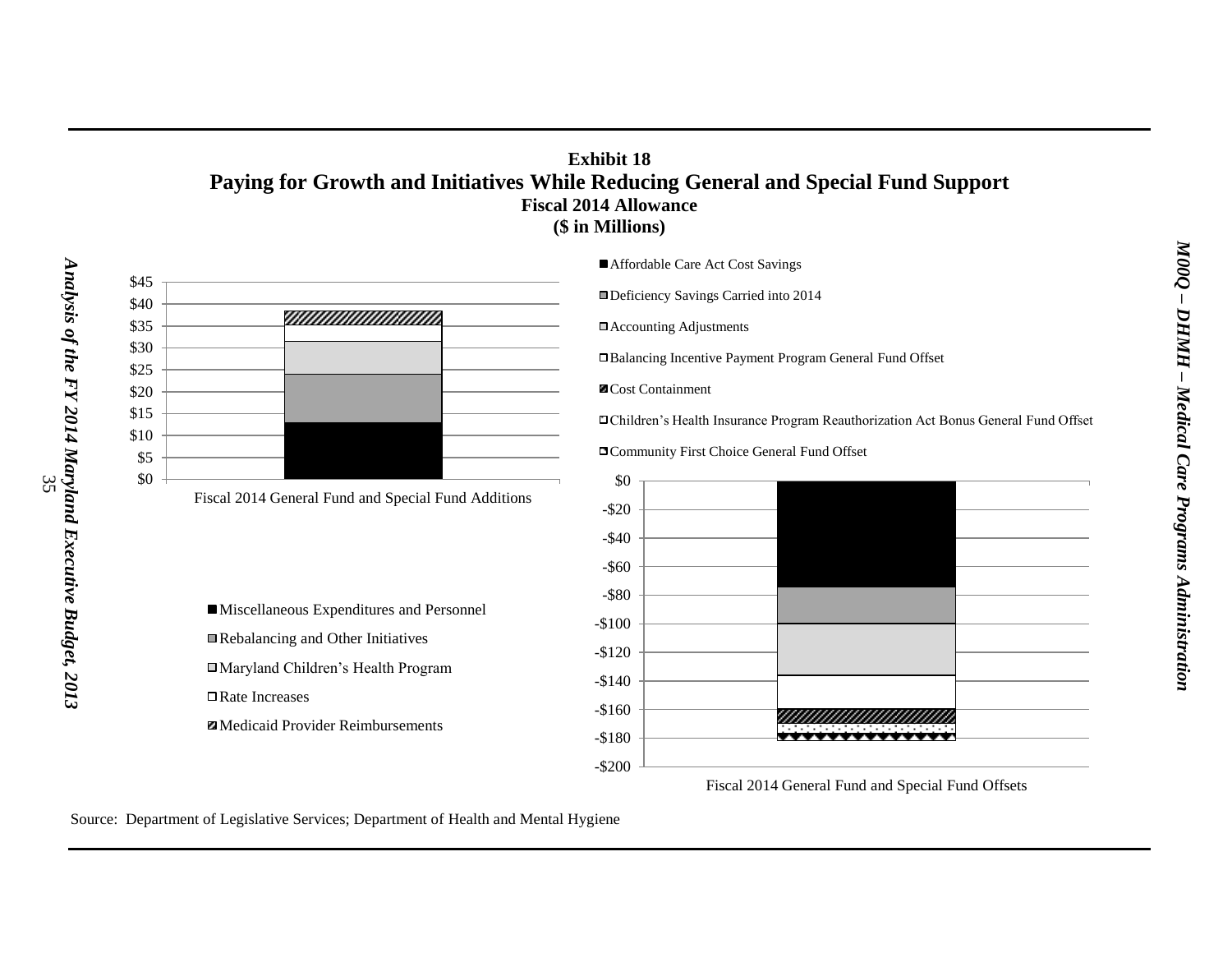A different question is whether the fiscal 2014 allowance is adequate. Projections based on the most recent data for the first six months of fiscal 2013, as shown in **Exhibit 19,** appear to indicate that both the fiscal 2013 and 2014 budgets for the major Medicaid provider reimbursement programs are overfunded, particularly fiscal 2013.



Note: The Department of Legislative Services' projected fiscal 2014 expenditure level includes an assumption of \$20 million total funds for increased enrollment associated with woodwork as a result of the fiscal 2014 expansion of Medicaid. No assumption for woodwork is included in the fiscal 2014 allowance as proposed.

Source: Department of Legislative Services; Department of Health and Mental Hygiene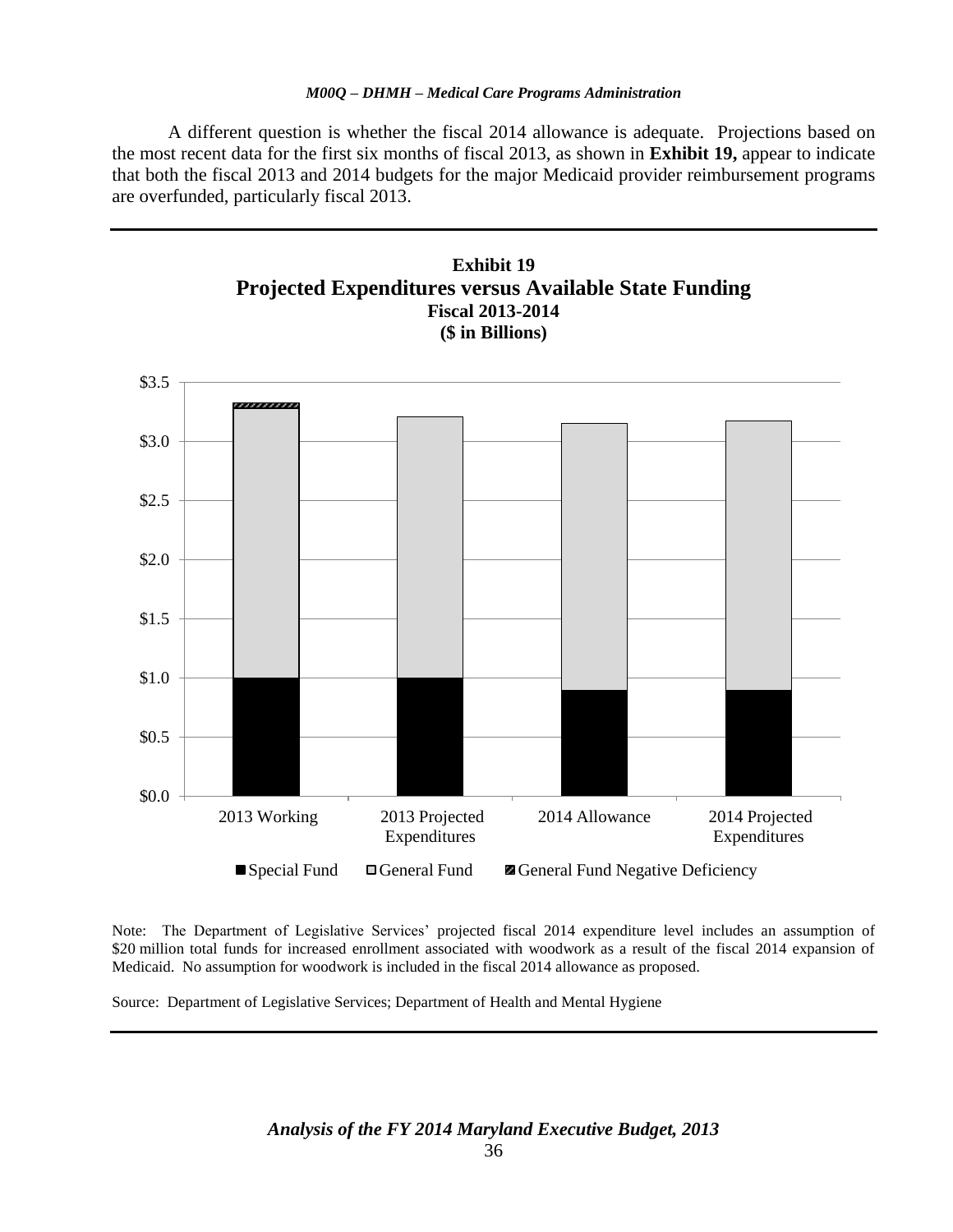Specifically, based on current program trends, fiscal 2014 spending assumptions, and some double budgeting built into the fiscal 2014 allowance, DLS projects a surplus of \$50 million general funds in fiscal 2013 and a slightly lower surplus of \$20 million general funds in fiscal 2014. However, as noted in **Exhibit 20**, the assumptions supporting the allowance also underfunded some areas, primarily resulting from information available since the fiscal 2014 allowance was developed.

### **Exhibit 20 Projected Surpluses and Additional Funding Needs Fiscal 2013-2014 (General Funds \$ in Millions)**

| <b>Item</b>                                                                                                                                                      | 2013     | 2014    |
|------------------------------------------------------------------------------------------------------------------------------------------------------------------|----------|---------|
| <b>DLS Projected Surplus</b>                                                                                                                                     | \$50.0   | \$20.0  |
| <b>Additional Fund Needs</b>                                                                                                                                     |          |         |
| Increased funding for specialty physician rates based on actual 2013<br>Medicare rates (published February 2013, on average 10 to 14% higher<br>than budgeted)   | \$2.4    | \$4.8\$ |
| MCO adjustment to reflect lower than anticipated savings from outpatient<br>tiering in first half of fiscal 2013 announced February 7, 2013                      | 11.9     | 0.0     |
| DLS estimate of additional MCO adjustment required in second half of<br>fiscal 2013 to reflect lower than anticipated savings from outpatient<br>tiering         | 5.0      | 0.0     |
| Expansion of Medicaid foster care coverage to age 26 at 50% FMAP<br>rather than 100% FMAP as assumed                                                             | 0.0      | 1.0     |
| CFC expanded programming inadvertently omitted from fiscal 2014<br>allowance                                                                                     | 0.0      | 6.2     |
| <b>Subtotal</b>                                                                                                                                                  | \$19.3\$ | \$12.0  |
| <b>Net Projected Surplus</b>                                                                                                                                     | \$30.7   | \$8.0   |
| CFC: Community First Choice<br>DLS: Department of Legislative Services<br>FMAP: Federal Medicaid Assistance Percentage Federal<br>MCO: Managed care organization |          |         |
| Source: Department of Legislative Services; Department of Health and Mental Hygiene                                                                              |          |         |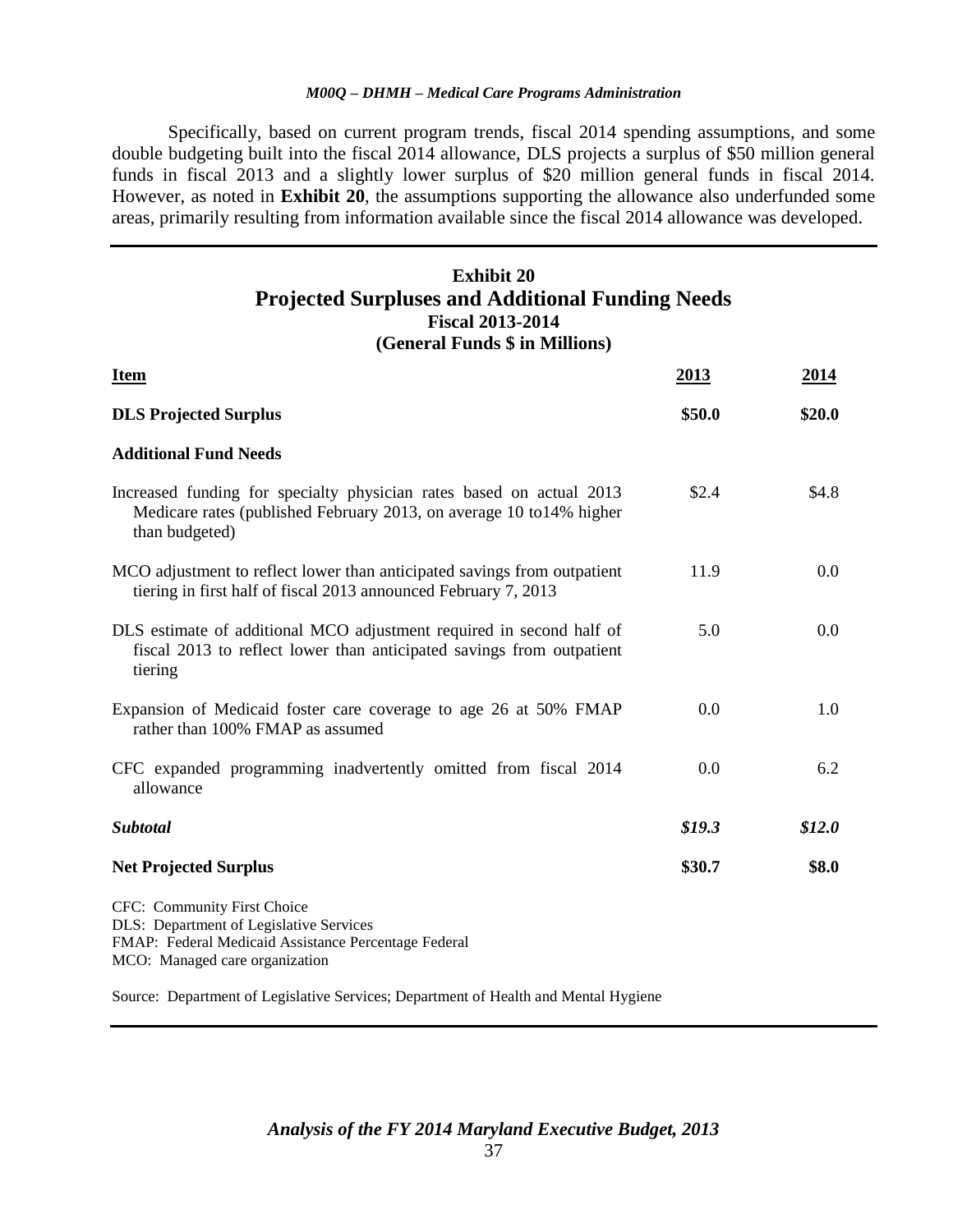**Based on this analysis, DLS recommends increasing the fiscal 2013 negative deficiency by \$61.4 million total funds (\$30.7 million each of general and federal funds) and reducing the fiscal 2014 allowance by \$16.0 million (\$8.0 million each of general and federal funds).**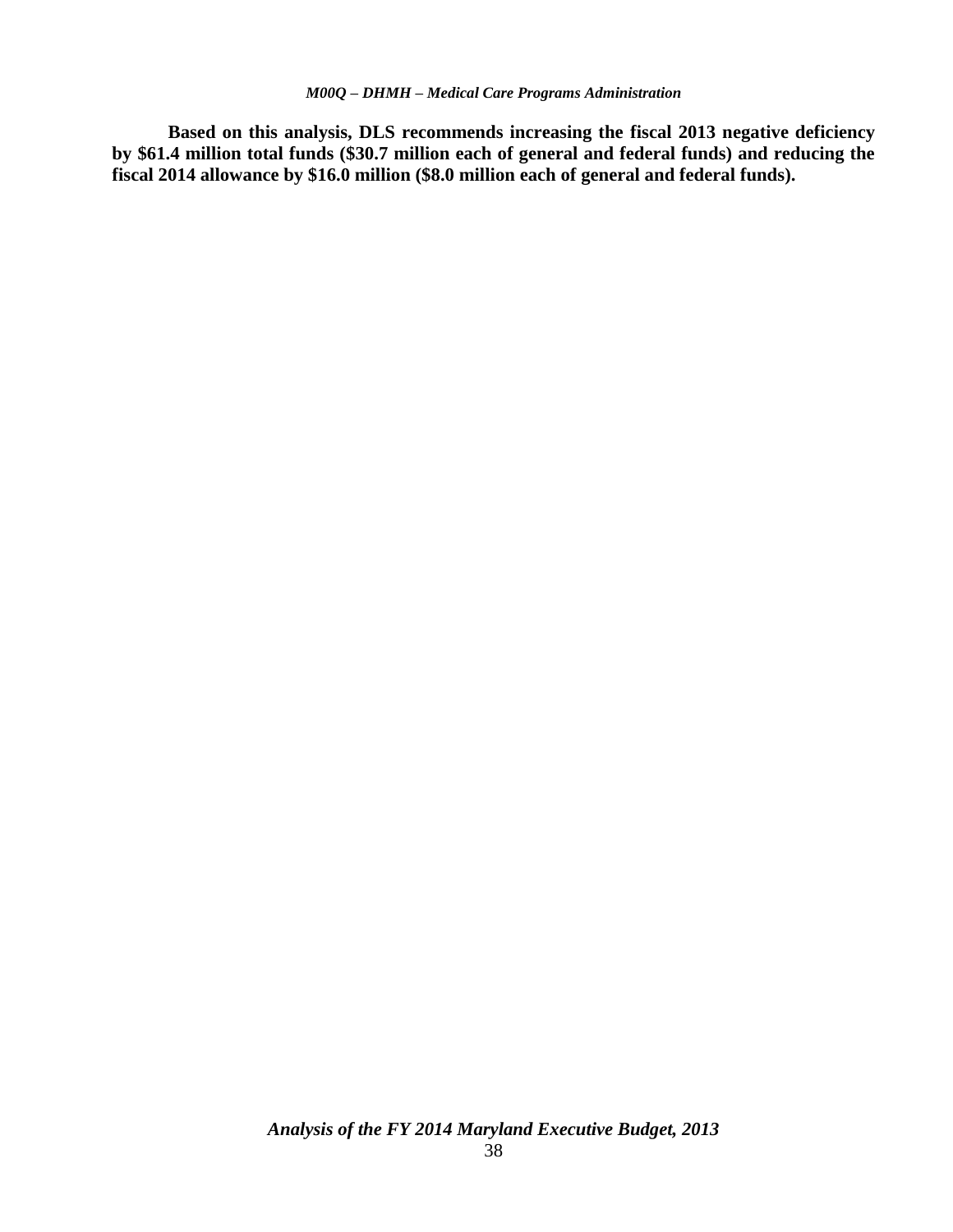# *Issues*

### **1. Medicaid Expansion**

The federal ACA of 2010 included a provision expanding Medicaid to all individuals up to 138% of the FPL. The specific language of the ACA specifies that eligibility is for those with modified adjustable gross income at or below 133% of the FPL. That definition of adjusted gross income is based on the Internal Revenue Code but is subsequently modified by the ACA to add an additional 5% deduction from the FPL, effectively raising the threshold to 138% of the FPL.

One of the more interesting elements of the Supreme Court of the United States' decision on the constitutionality of the ACA in summer 2012 was that the federal government could not coerce states to expand Medicaid eligibility to 138% of the FPL by making participation in the existing Medicaid program contingent on expansion. Thus, Medicaid expansion is optional for the states. Nonetheless, the incentive to expand is significant, namely that the federal government will pick up 100% of costs through the middle of fiscal 2017. After that time, a modest state matching requirement comes into play, beginning at 5% but rising to no more than 10%.

It should also be noted that, in response to several inquiries from states, HHS has indicated that states do not have the flexibility to do more limited expansions (*i.e*., to less than 138% of the FPL).

### **State Decisions**

As shown in **Exhibit 21**, at the time of writing, 24 states, including Maryland, are moving forward with Medicaid expansion, 10 remain undecided, and 16 have announced their intention to not expand. In Maryland, Medicaid expansion does not require a statutory change but can be accomplished through a State Plan Amendment. However, traditionally a statutory change is made, and the Administration has included Medicaid expansion in HB 228/SB 274. That bill also extends coverage for certain individuals who on their eigtheenth birthday were in State foster care, specifically extending coverage from 21 to 26 years of age. This is also an ACA requirement.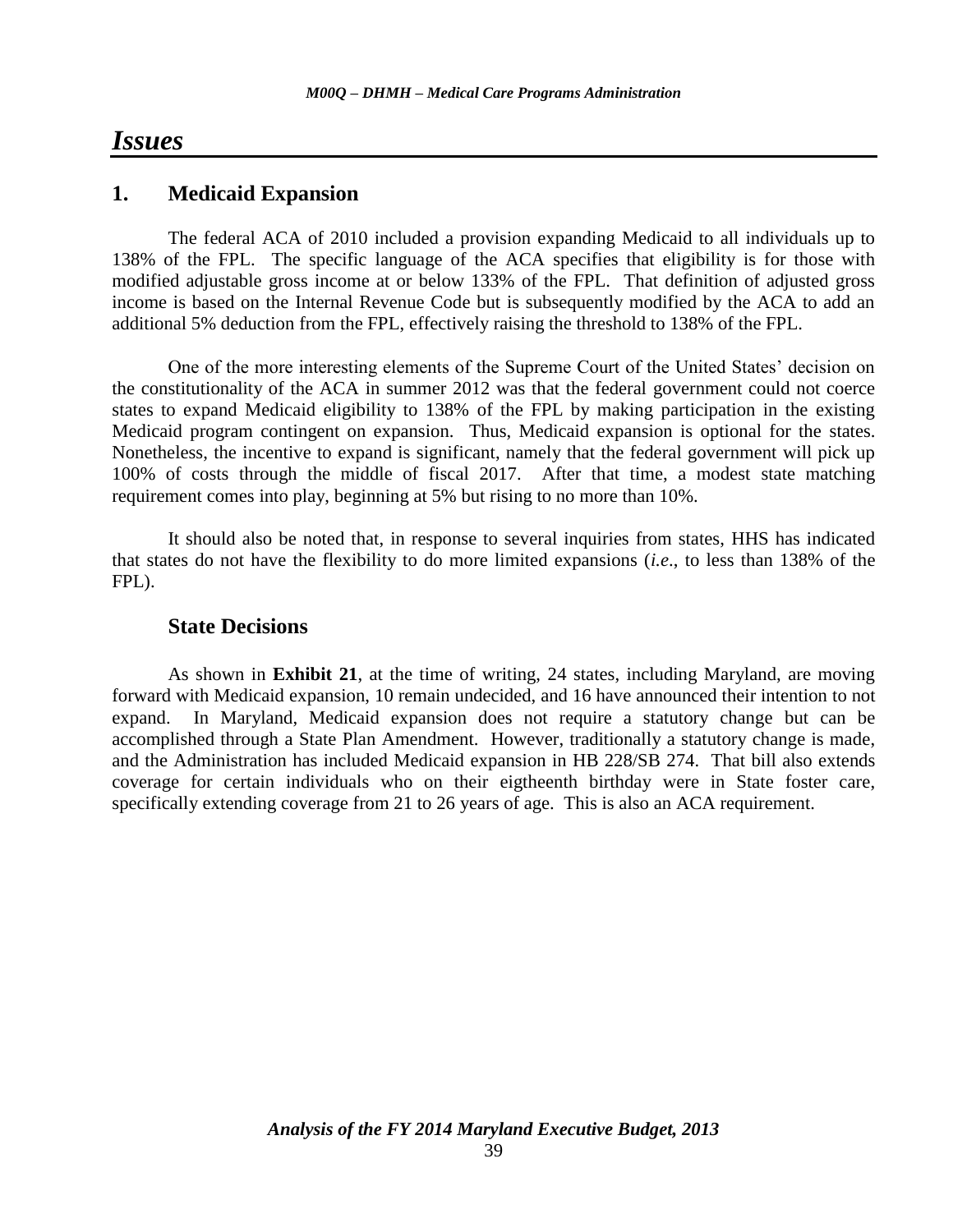

**Exhibit 21 State Intentions on ACA Medicaid Expansion**

ACA: Affordable Care Act

Note: Data is as reported on February 7, 2012, based on the intentions of the state Governor. In several states, state legislatures are dealing with bills and resolutions to reverse the Governor's announced intended position.

Source: National Association of State Health Policy; National Association of States United for Aging and Disabilities; Department of Legislative Services

As shown in **Exhibit 22**, the conversion of the PAC and the expansion of Medicaid to 138% of the FPL will mean that almost 1.1 million Marylanders will receive full Medicaid benefits by the end of fiscal 2014.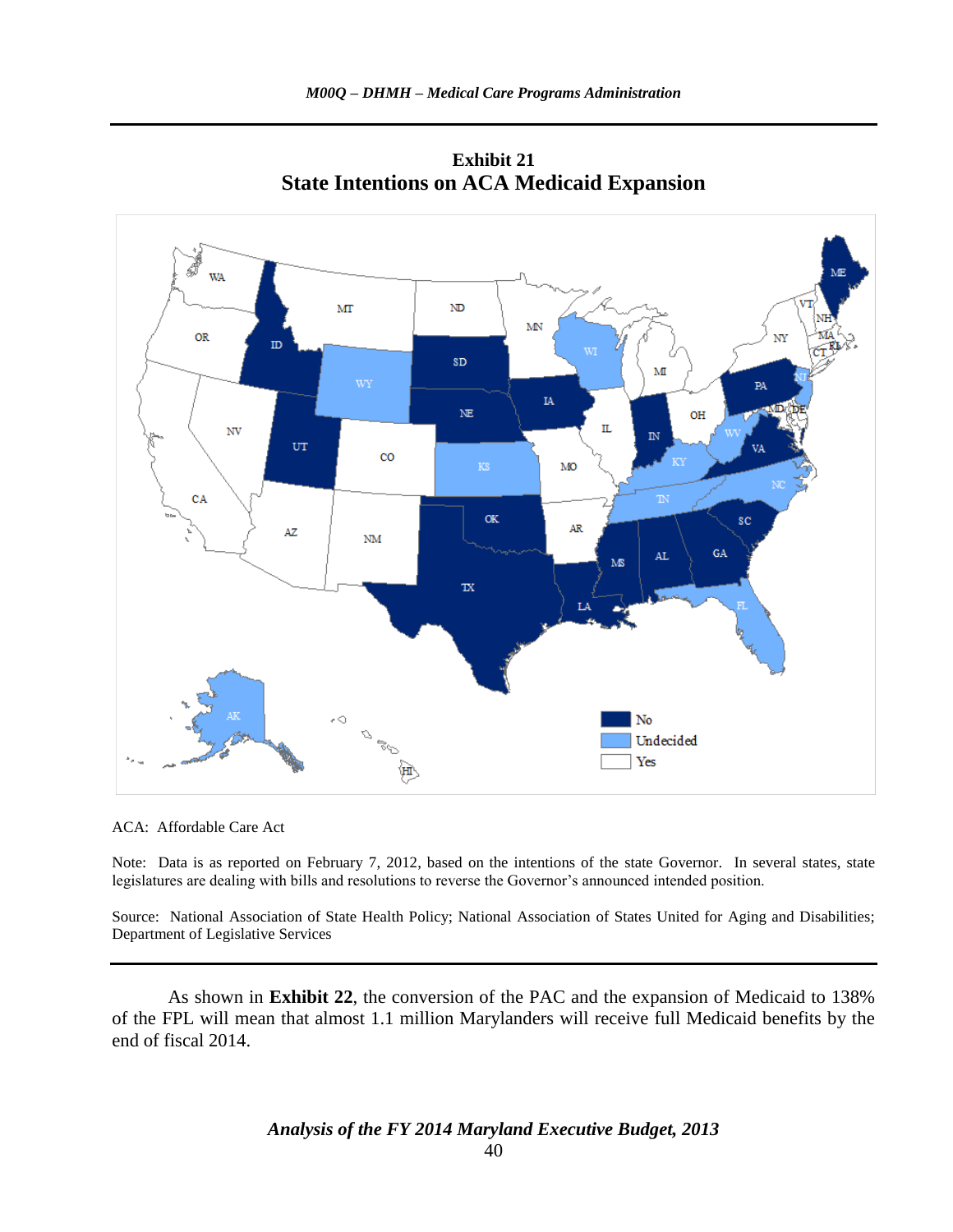

**Exhibit 22 Medicaid Enrollment with ACA Medicaid Expansion Fiscal 2009-2014**

ACA: Affordable Care Act

Given the split among states on Medicaid expansion, it is appropriate to briefly review the arguments for and against Medicaid expansion. These arguments are detailed in **Exhibit 23** and are drawn from an online debate between the Medicaid directors of Maryland and South Carolina. While these arguments will change from state to state, the general tenor of the discussion is still worth noting.

Source: Department of Health and Mental Hygiene; Department of Legislative Services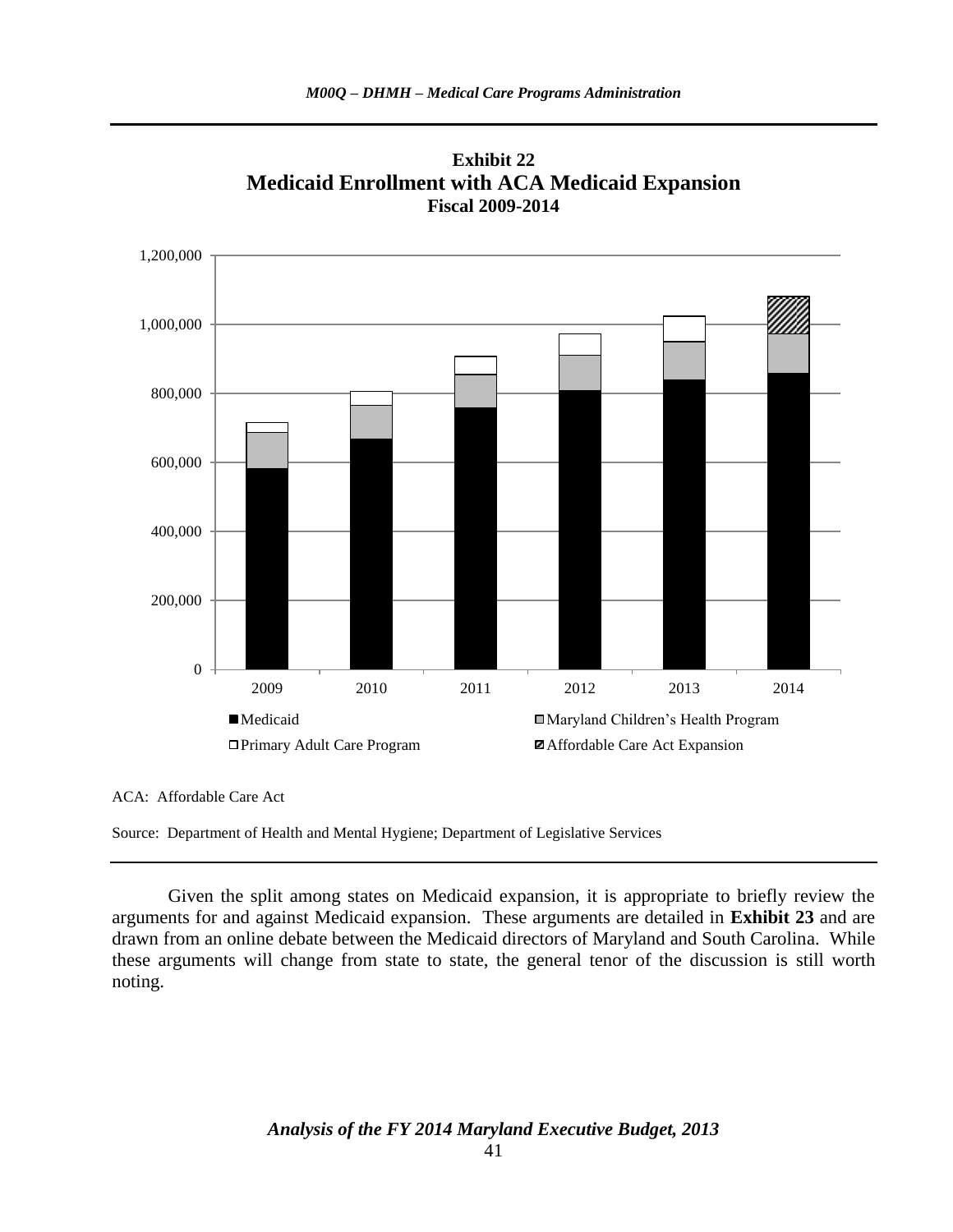### **Exhibit 23 Arguments For and Against ACA Medicaid Expansion**

| <b>Arguments Against Expansion</b>                                                                                                                                                                                                                                                                     |
|--------------------------------------------------------------------------------------------------------------------------------------------------------------------------------------------------------------------------------------------------------------------------------------------------------|
| Expanded Medicaid coverage translates into a Higher budget costs, especially from the woodwork<br>effect, the need to retain higher primary care<br>physician rates temporarily funded under the ACA,<br>and ultimately the need to provide even a limited state<br>match for the expansion population |
| Budget savings (program specific in Maryland like<br>Current program is unaffordable and growth is<br>PAC savings) but also more general savings in public<br>unsustainable at both the state and federal level                                                                                        |
| Adding additional dollars into a delivery system that<br>is inefficient may reward volume over cost-efficiency<br>and improved outcomes                                                                                                                                                                |
|                                                                                                                                                                                                                                                                                                        |
| reduction in mortality rates and generally better health<br>Reduce uncompensated care (which translates into                                                                                                                                                                                           |

ACA: Affordable Care Act PAC: Primary Adult Care Program

Note: Arguments as presented by the Medicaid directors of Maryland and South Carolina. Specific arguments will vary from state to state.

Source: Health Affairs Blog August 29, 2012, and September 6, 2012; Department of Legislative Services

### **Fiscal 2014 Budget for Medicaid Expansion**

As noted in Exhibit 7, the fiscal 2014 budget assumes almost \$349 million in federal funds to cover an estimated 109,000 under Medicaid expansion in the first six months (the majority of these enrollees being in the current PAC). Program costs per recipient are anticipated to be approximately 110% of the cost of enrollees covered through the State's recent expansion to parents up to 116% of the FPL. By way of comparison, in putting together its most recent estimate, DLS assumed enrollment in the first year of 119,000 with program costs at 150% of the cost of State expansion enrollees. In any event, as noted above, there is no fiscal impact to the State until the middle of fiscal 2017 for the ACA expansion population. Before that point, the program should be sufficiently mature to better forecast State funding exposure.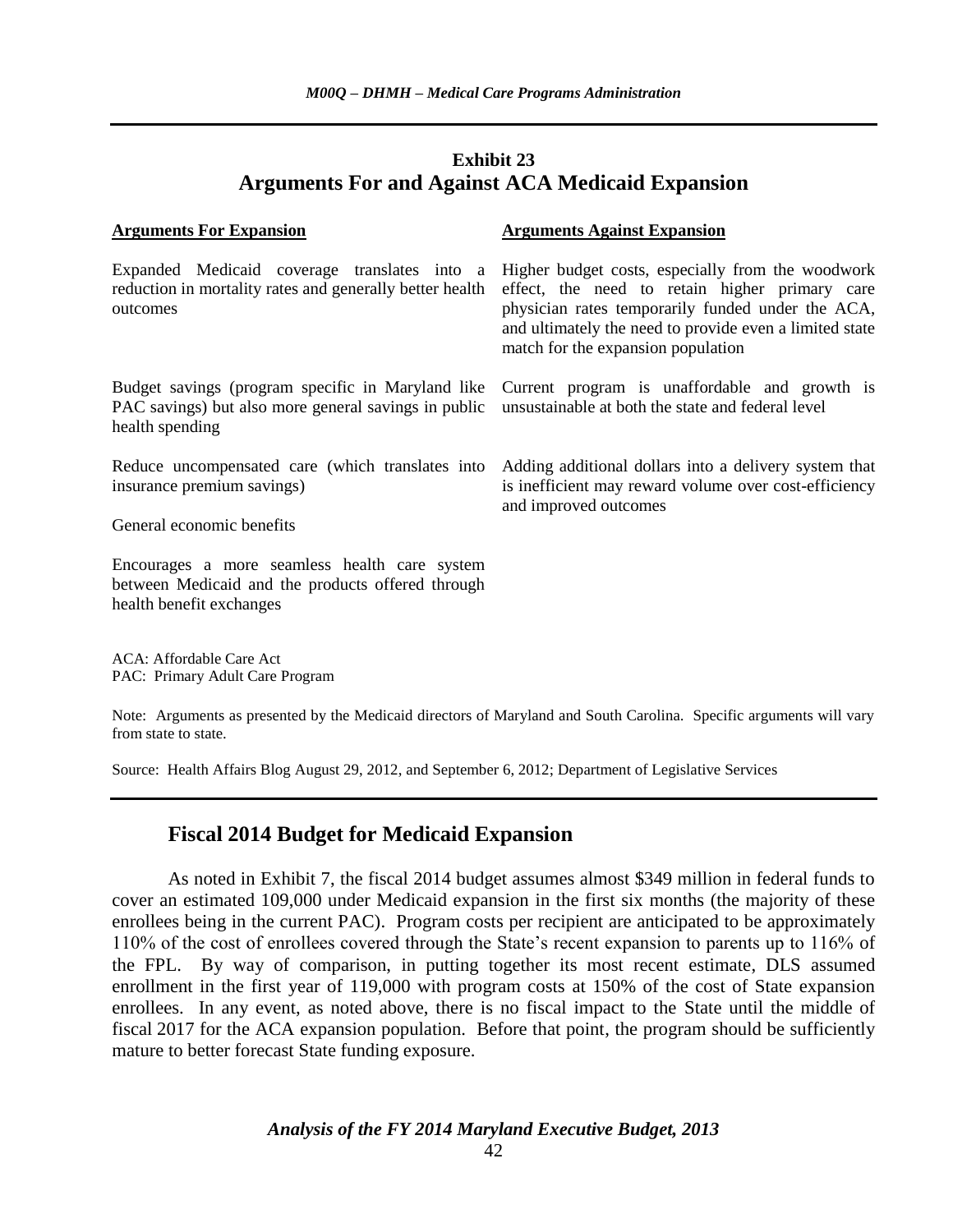One notable difference between the fiscal 2014 budget and the DLS fiscal 2014 budget forecast is the assumption about a woodwork effect *i.e*., enrollment of individuals already eligible for Medicaid who enroll as a result of the additional publicity and outreach efforts that will accompany Medicaid expansion and enrollment efforts through the Maryland Health Benefit Exchange. The Governor's fiscal 2014 budget makes no allowance for woodwork. The DLS fiscal 2014 budget forecast includes an estimate of \$20 million (\$10 million in each of general and federal funds) for woodwork. This estimate was drawn from a review of the research literature on the subject. It should also be noted that the Hilltop Institute, in its economic forecasting and modeling of Medicaid expansion and exchange enrollment (modeling that the Administration has relied on), included a modest woodwork effect.

# **2. MCO Participation in the HealthChoice Program in Calendar 2013 and Beyond**

Under federal rules, the HealthChoice program requires a choice of at least two MCOs in any jurisdiction unless a region has been officially defined as a rural area. MCOs make an annual determination on whether they are open or closed to new enrollees, which can prompt a yearly challenge to determine if the HealthChoice program is meeting federal requirements regarding enrollee choice. If two MCOs are not open in a jurisdiction, the department would be required to seek a waiver to federal rules or operate a fee-for-service program in that jurisdiction. As shown in **Exhibit 24**, the federal requirement is met in calendar 2013.

However, it should be noted that there was some change in participation by individual MCOs, specifically the two MCOs that have experienced the greatest growth in enrollment in recent years, Priority Partners and Maryland Physicians Care (MPC), voluntarily froze enrollment to new members in certain regions. As an aside, MPC also withdrew from the PAC, and Priority Partners froze enrollment statewide. Further, there was also a reduction by some MCOs in the extent of optional non-Medicaid reimbursable services covered in calendar 2013, for example, adult preventive dental services.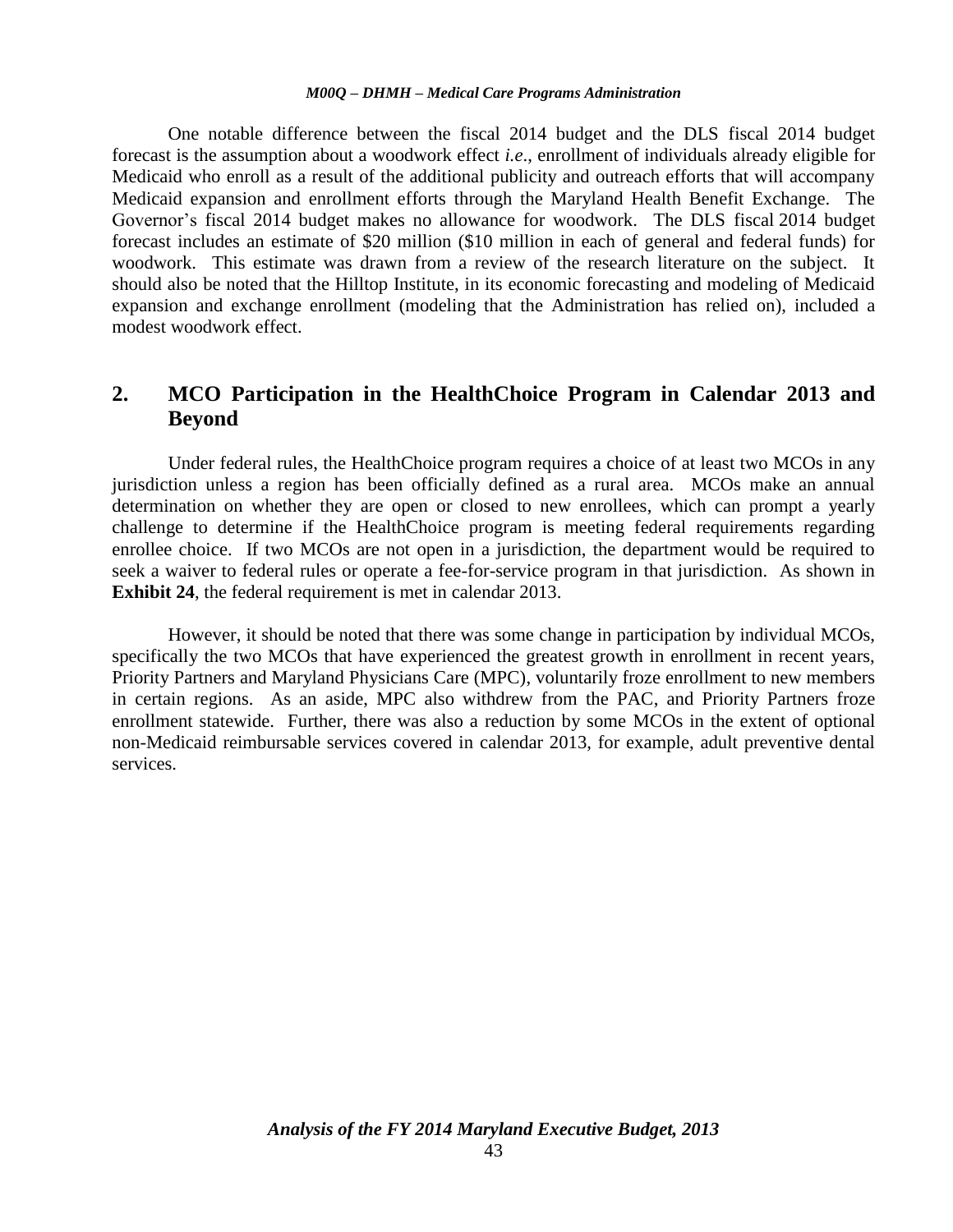



MCO: managed care organization

Note: Based on January 2013 announced coverage. Does not include proposed expansion by existing or new MCOs. MCO-specific participation information is provided in Appendix 2.

Source: Department of Health and Mental Hygiene; Department of Legislative Services

Concerns expressed by MCOs during and after the calendar 2013 rate-setting process include:

 The second year of negative rate increases. As shown in **Exhibit 25**, calendar 2013 rates, which were originally announced as being reduced by 2.3% (net of the impact of the calendar 2013 physician fee increase), were reduced by 1.1%. The rate-setting process is a complex one but starts with actual expenditures from three years prior to the proposed rate-setting period (calendar 2010 for the current year) and then examines trends in medical care. Given both the profit margins reported for MCOs in calendar 2010 and also medical care trends (especially in inpatient care), the rate reduction was always likely.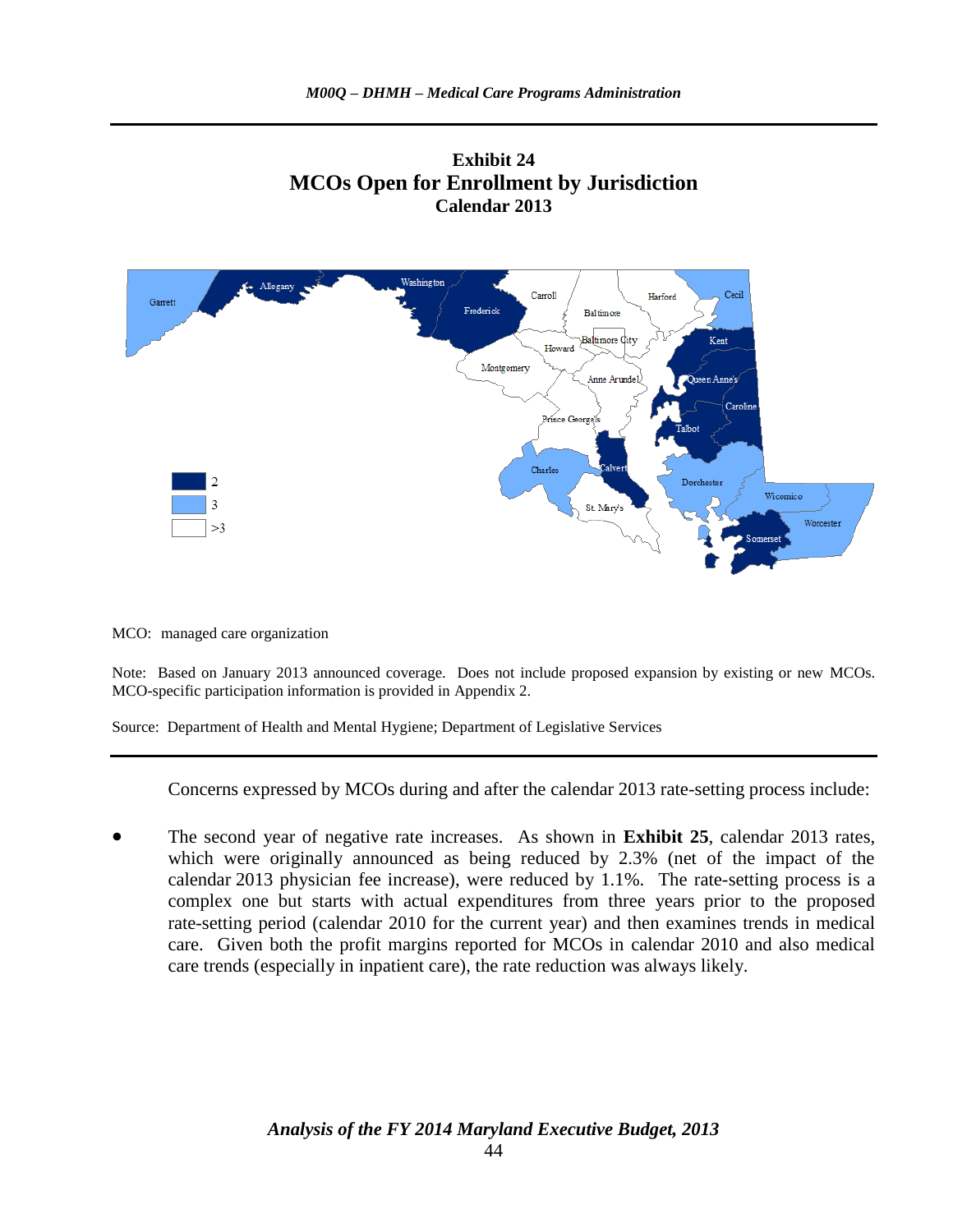



MCO: managed care organization

Note: In each of calendar 2009 through 2012, rates originally announced have been reduced by budget actions. Aggregate results for calendar 2011 are preliminary. Aggregate results for calendar 2012 are MCO projections as presented by the Department of Health and Mental Hygiene.

Source: Department of Health and Mental Hygiene; Department of Legislative Services

It is important to note that the data presented in Exhibit 25 is aggregate MCO data. Individual MCOs obviously saw different results. Medical loss ratios (MLR) for calendar 2010, for example, varied from 80 (Diamond Plan) to 89% (Priority Partners). Additionally, each MCO has its own distinct business model and organizational structure that can impact its finances. Thus, rate actions can have a very different impact from MCO to MCO. Some MCOs have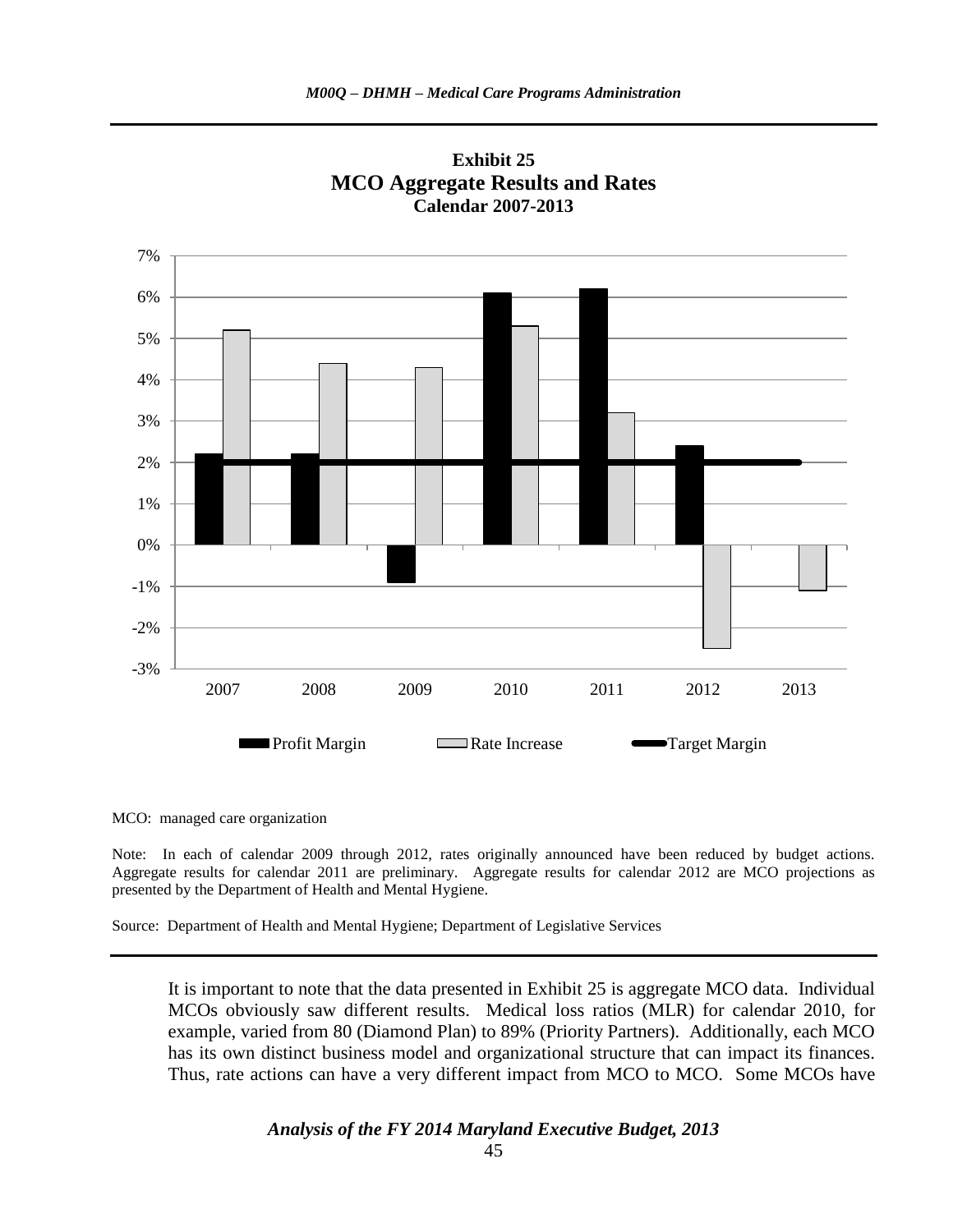noted that, to the extent the rate process seems to recover what appear to be prior relative overpayments, there are different ways to achieve those recoveries, including raising the MLR rate against which recoveries can be made (currently below 85%). Conversely, MCOs with lower MLRs might argue that they are delivering services more efficiently and should not be penalized for that as long as quality is not compromised.

It should also be noted that the department's decision to give funding back to the MCOs as a result of the apparent difficulty in generating savings from outpatient tiering has the impact of effectively increasing rates, at least for the first six months of calendar 2013.

- Compounding MCO concerns about the overall rate were some of the specific assumptions made by the independent actuary in developing the calendar 2013 rates. These concerns are expressed and considered as part of the rate-setting process. Nevertheless, MCOs were sufficiently concerned with some of the actuarial assumptions that as a group (with the exception of Jai), they initiated their own independent actuarial analysis of the trends used in the calendar 2013 rate-setting process. That analysis is still being conducted.
- Another issue for some MCOs is the current configuration of rate regions and the issues that arise from those regions. The rate-setting process is based on eight regions although payment is developed around three regions: Baltimore City; Allegany, Frederick, Garrett, Montgomery, Prince George's, and Washington counties; and the rest of the State. Specifically, concern has been expressed that the two larger regions pay rates that allow for significant profit in parts of a region but are inadequate for other parts of the same region because of different case mix. At this point, the limitations of the MMIS apparently prevent expanding the number of payment regions (although not the configuration of those regions). However, the department maintains the current structure is appropriate.
- A number of MCOs were also concerned about the department's implementation of the legislative requirement that the rural access payments be built into the rate-setting system. Specifically, the capitation rate for the western region (Allegany, Frederick, Garrett, Montgomery, Prince George's, and Washington counties) was increased by an average of 0.6% and the rest of the State capitation rate (all other jurisdictions excluding the western region and Baltimore City) by 0.5%. This was different from the previous incentive structure which allocated a certain amount of funding among MCOs open statewide. However, as noted in Update 5, that structure had its own problems, and limitations with MMIS hampered the department's ability to more closely target these payments.

Ultimately, the department can argue with some degree of conviction that the calendar 2013 rate decision did not compromise the HealthChoice program because:

- as noted above, at least two MCOs are open in every jurisdiction;
- while the two MCOs which in 2012 were open for enrollment statewide (MPC and Priority Partners) are no longer open statewide, United Healthcare is now open statewide;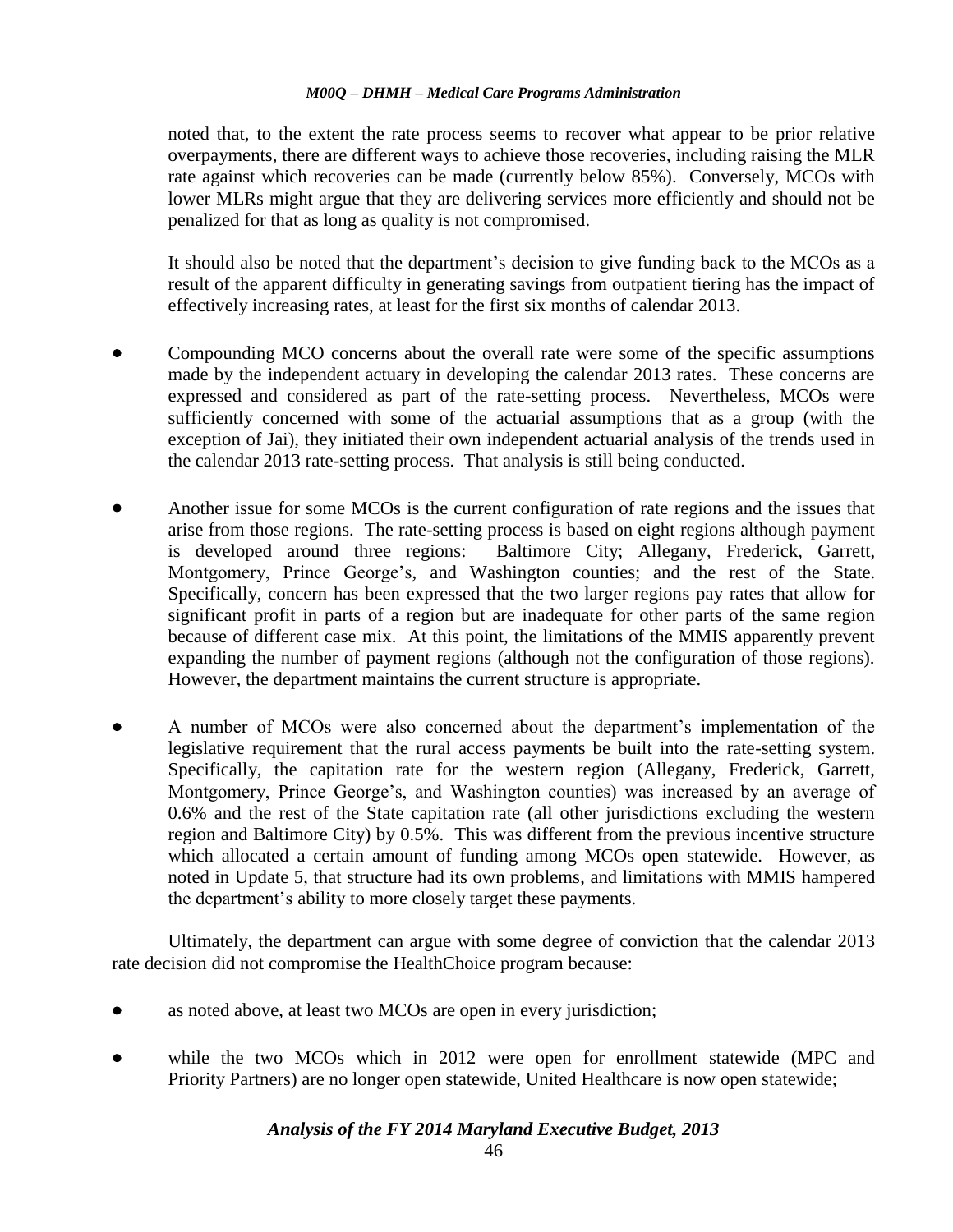- other existing MCOs remained open and in some instances are looking to expand to new service areas; and
- three other organizations (Riverside Health which is supposed to open in February 2013, and Molina and Kaiser Permanente) are actively ready to enter or are pursuing entry into the HealthChoice program.

Obviously, the robustness of the HealthChoice system is key as the State seeks to add over 100,000 new enrollees to the full Medicaid program in fiscal 2014. It is important to note that although there does remain choice in the current HealthChoice program, it is also fair to say that there are often dominant players in certain markets. As shown in **Exhibit 26**, based on enrollment patterns immediately prior to calendar 2013 enrollment decisions, there are obviously areas of the State where one or two MCOs dominate.





MCO: managed care organization

Source: Department of Health and Mental Hygiene; Department of Legislative Services

Specifically, Exhibit 26 notes that in two jurisdictions, Allegany and Garrett counties, more than 90% of HealthChoice enrollees are in one MCO. In jurisdictions noted as having enrollment as "concentrated" (most of the Eastern Shore and Washington County), over 90% of the enrollees are in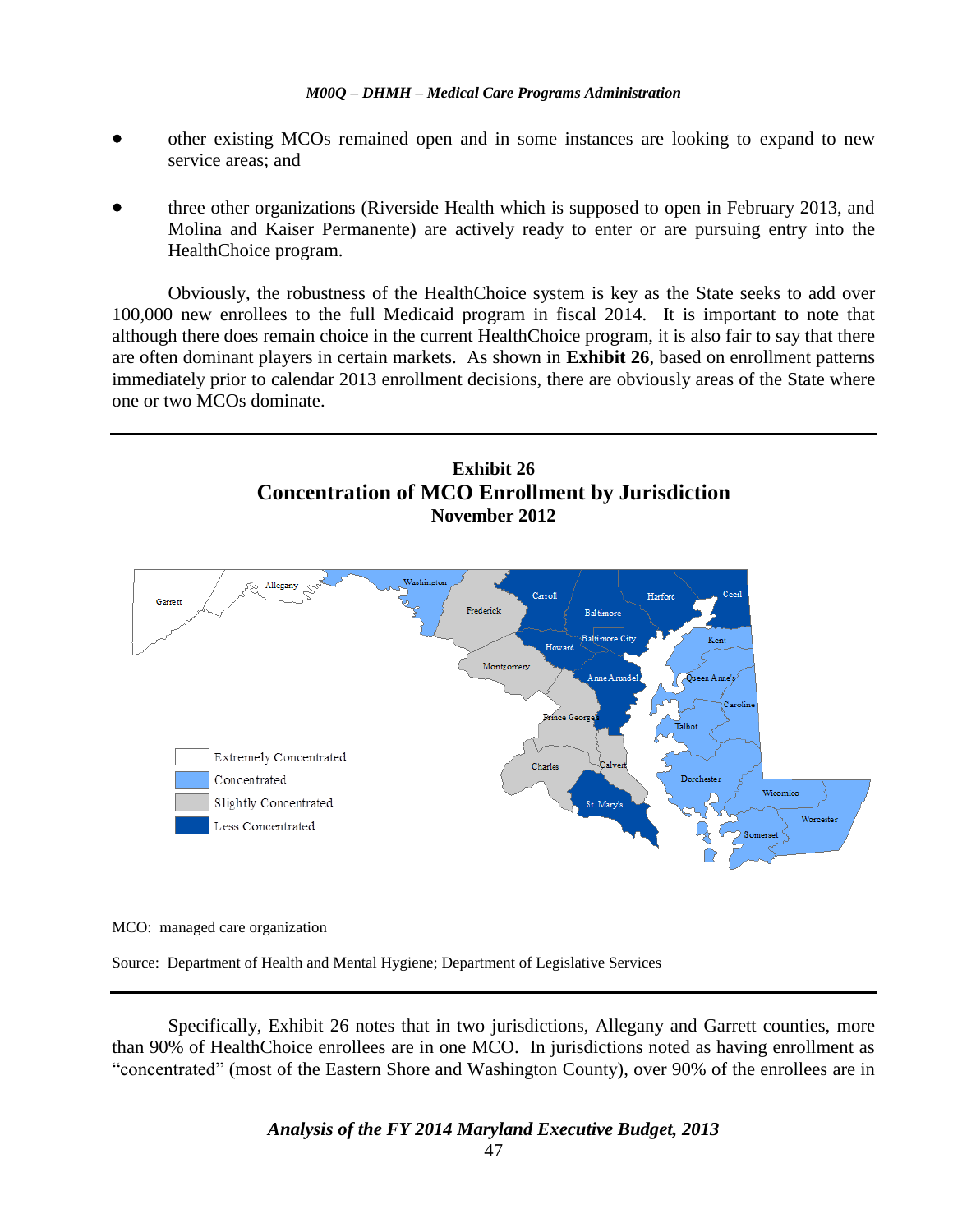the two largest MCOs. Based on decisions made by MCOs for calendar 2013, in some jurisdictions, particularly on the Eastern Shore, a currently dominant MCO (Priority Partners) has voluntarily frozen enrollment, and under current regulations, must remain frozen in calendar 2014. This provides an opportunity for other less dominant players to gain share in those markets, but also requires the department to ensure that access to quality care is maintained in markets that are more difficult to serve.

In any event, the arrival of three new MCOs into the HealthChoice program may also widen choice in some of these areas. At this point, at least one of the three new MCOs (Riverside) has indicated it intends to operate on the Eastern Shore. However, none of the three new MCOs have indicated that they intend to serve Western Maryland. This appears to relate to the difficulty of contracting, particularly with specialty physicians, in that region given that MPC's ownership structure includes two organizations in Western Maryland.

### **3. Medicaid Information Technology**

The fiscal 2014 Medicaid budget identifies the funding of two Major IT Development projects: Medicaid Enterprise Restructuring Project (MERP) and ICD-10 remediation. However, funding for a third major IT project (a Long-term Services and Support Tracking System) is also provided, although is as yet outside the rubric of the major IT development statutory framework.

### **The MERP**

For the past three sessions, the MCPA budget analysis has focused on the procurement of a replacement MMIS, or as it is now known, MERP. As noted previously, the existing MMIS was originally installed in 1995 and is considered to be outdated. The technology is outdated, inflexible, costly to maintain, requires numerous workarounds, and is not fully integrated into DHR CARES.

In replacing the MMIS, the department opted to procure a fiscal agent for the development of the system and then have the fiscal agent perform specified functions and operation and maintenance for a contract period with the hardware and software owned by the State. The Board of Public Works awarded the MERP contract on February 22, 2012, to Computer Sciences Corporation. As shown in **Exhibit 27**, the major IT expenditures are listed at almost \$197 million, although the total potential value of the contract (the combination of IT design, development and implementation plus fiscal agent operations) is almost \$300 million over an 11-year period (a base period of 5 years and three 2-year option periods).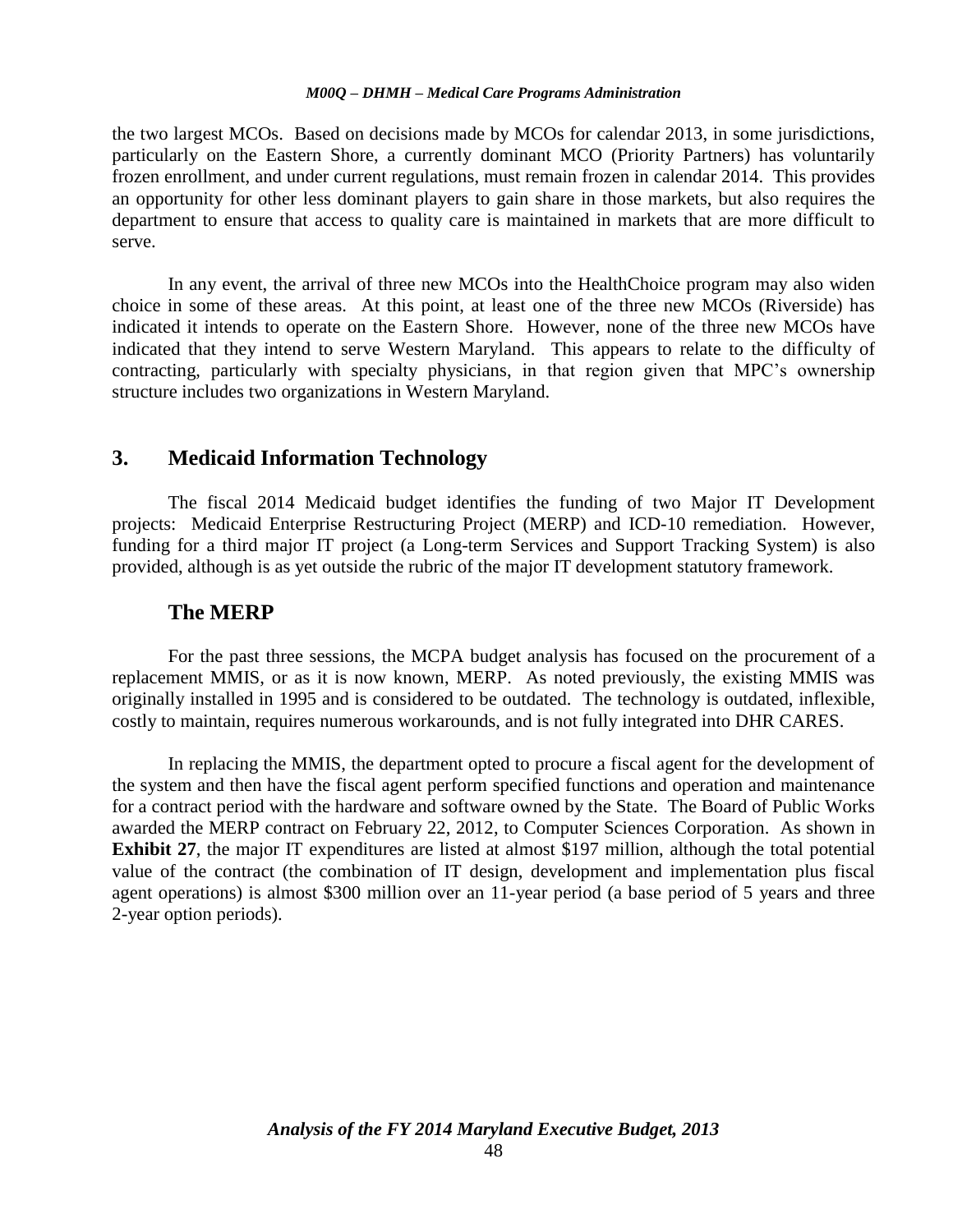# **Exhibit 27 Medicaid Enterprise Restructuring Project (MERP) (Formerly Management Information System (MMIS) Restructuring Project)**

| <b>Project Description:</b>          | Replace legacy MMIS system and align to federally mandated Medicaid Information Technology Architecture                                                                                                                |  |  |  |  |  |
|--------------------------------------|------------------------------------------------------------------------------------------------------------------------------------------------------------------------------------------------------------------------|--|--|--|--|--|
|                                      | requirements.                                                                                                                                                                                                          |  |  |  |  |  |
| <b>Project Business Goals:</b>       | Replace legacy MMIS with a web-based user-friendly MMIS that will improve eligibility, eliminate manual                                                                                                                |  |  |  |  |  |
|                                      | processes while more flexibly supporting waiver, State-run and long-term care programs not least through                                                                                                               |  |  |  |  |  |
|                                      | improving reporting and management information, and enhancing the current pharmacy e-prescriber solution.                                                                                                              |  |  |  |  |  |
| <b>Estimated Total Project Cost:</b> | $$196,961,143$ . This amount is almost \$10 million higher New/Ongoing Project:<br>Ongoing.                                                                                                                            |  |  |  |  |  |
|                                      | than noted in the fiscal 2013 budget analysis, as this                                                                                                                                                                 |  |  |  |  |  |
|                                      | estimate is based on actual contract data plus the addition                                                                                                                                                            |  |  |  |  |  |
|                                      | of the eMIPP project.                                                                                                                                                                                                  |  |  |  |  |  |
| <b>Project Start Date:</b>           | July 1, 2008<br><b>Projected Completion Date:</b><br>October 1, 2014                                                                                                                                                   |  |  |  |  |  |
| <b>Schedule Status:</b>              | After considerable delays, the project was awarded to Computer Sciences Corporation (CSC) with Board of                                                                                                                |  |  |  |  |  |
|                                      | Public Works (BPW) approval in February 2012 and a notice to proceed issued April 1, 2012. The anticipated                                                                                                             |  |  |  |  |  |
|                                      | project completion date is based on an actual project schedule that was developed after the 2012 award. This                                                                                                           |  |  |  |  |  |
|                                      | completion date is almost two years after the initial estimate and is three months later than envisaged in the                                                                                                         |  |  |  |  |  |
|                                      | 2012 session. In the Department of Information Technology's (DoIT) mid-year major information technology                                                                                                               |  |  |  |  |  |
|                                      | (IT) project review report, it noted that the project schedule has slipped by a further month although the contractor                                                                                                  |  |  |  |  |  |
|                                      | is working to make up these latest schedule delays.                                                                                                                                                                    |  |  |  |  |  |
|                                      | Concurrently with the award of the MERP contract, the Department of Health and Mental Hygiene (DHMH) has                                                                                                               |  |  |  |  |  |
|                                      | procured project management support (approved by the BPW May 2012) and is moving to solicit bids for a                                                                                                                 |  |  |  |  |  |
|                                      | Decision Support System/Data Warehouse for the MERP that will enable stakeholders to access key Medicaid                                                                                                               |  |  |  |  |  |
|                                      | information for analysis purposes. The Decision Support System procurement request for proposal (RFP) is                                                                                                               |  |  |  |  |  |
|                                      | anticipated in the second half of fiscal 2013.                                                                                                                                                                         |  |  |  |  |  |
|                                      |                                                                                                                                                                                                                        |  |  |  |  |  |
|                                      | Additionally, early-takeover funds for operations are included in the fiscal 2014 budget.                                                                                                                              |  |  |  |  |  |
| <b>Cost Status:</b>                  | Actual costs are much higher than originally projected in the agency IT Project Request, although lower than the                                                                                                       |  |  |  |  |  |
|                                      | department estimated in the Advanced Planning Documents submitted to the Center for Medicare and Medicaid                                                                                                              |  |  |  |  |  |
|                                      | Services (CMS) at the time it was requesting federal approval for matching funds. Cost growth since the 2012                                                                                                           |  |  |  |  |  |
|                                      | session is attributed to a contract modification for Medicaid Incentive Provider Payment (eMIPP)(\$1.7 million)<br>and the use of contract award data (rather than pre-contract award estimates) to develop cost data. |  |  |  |  |  |
|                                      |                                                                                                                                                                                                                        |  |  |  |  |  |
|                                      |                                                                                                                                                                                                                        |  |  |  |  |  |
|                                      |                                                                                                                                                                                                                        |  |  |  |  |  |
|                                      |                                                                                                                                                                                                                        |  |  |  |  |  |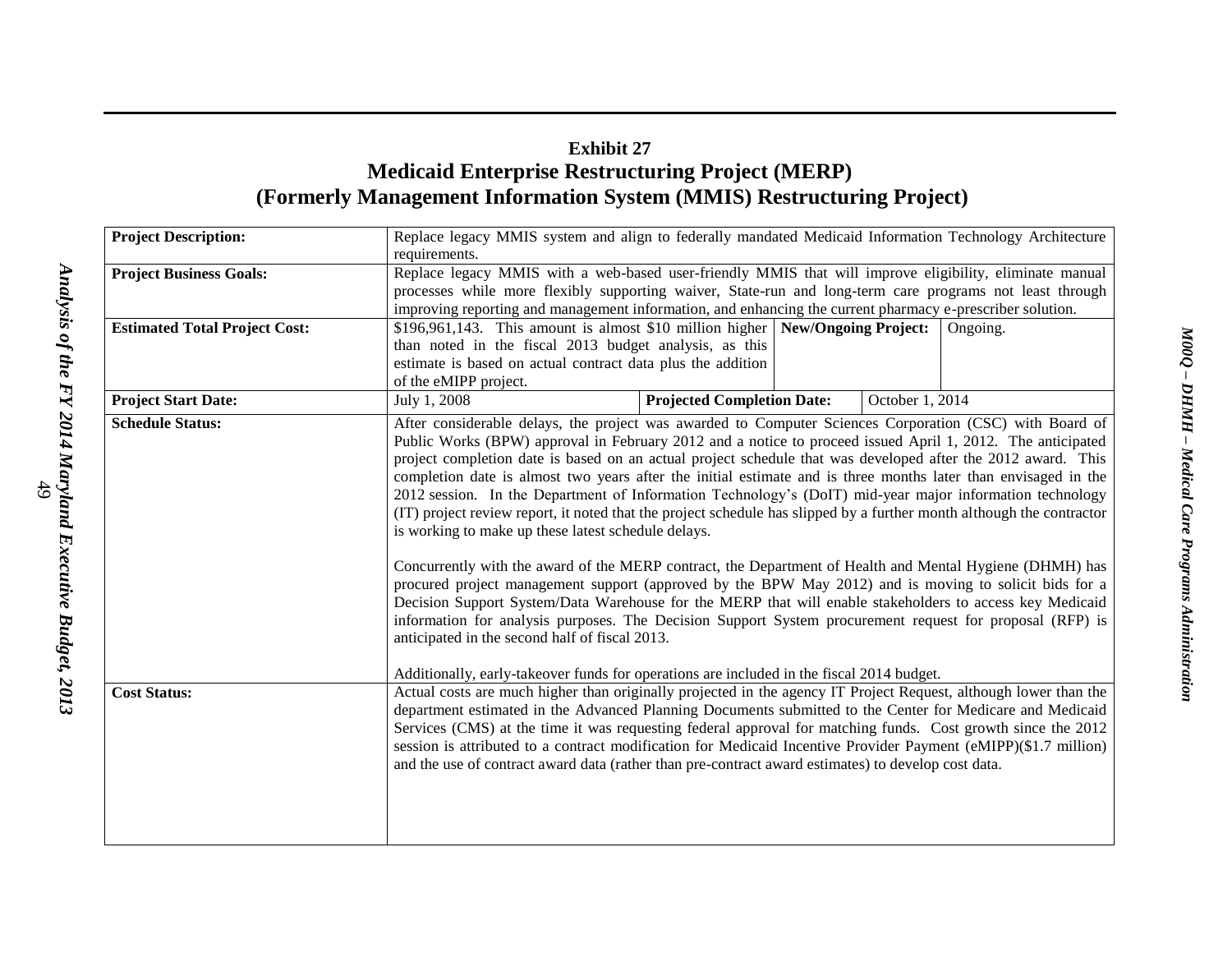| <b>Scope Status:</b>                        |                                                                                                                                                                                                                           | The original scope of the project included the remediation of ICD-10 codes as required by the federal government. |            |            |                                                                                                                |                |                      |                        |
|---------------------------------------------|---------------------------------------------------------------------------------------------------------------------------------------------------------------------------------------------------------------------------|-------------------------------------------------------------------------------------------------------------------|------------|------------|----------------------------------------------------------------------------------------------------------------|----------------|----------------------|------------------------|
|                                             |                                                                                                                                                                                                                           | That has since been removed from the scope of the project (see Exhibit 28 and text for additional details). In    |            |            |                                                                                                                |                |                      |                        |
|                                             | September 2012, a contract modification was executed to implement eMIPP. eMIPP is a federal requirement                                                                                                                   |                                                                                                                   |            |            |                                                                                                                |                |                      |                        |
|                                             | related to the payment of incentives to provider for the adoption of Electronic Hhealth Records and the integration                                                                                                       |                                                                                                                   |            |            |                                                                                                                |                |                      |                        |
|                                             | into a Health Information Exchange. The mandate for payments was not published by CMS until after MERP                                                                                                                    |                                                                                                                   |            |            |                                                                                                                |                |                      |                        |
|                                             | was solicited and procured.                                                                                                                                                                                               |                                                                                                                   |            |            |                                                                                                                |                |                      |                        |
| <b>Project Management Oversight Status:</b> |                                                                                                                                                                                                                           |                                                                                                                   |            |            | External project management oversight currently limited to DoIT. No IV&V on the project has yet been           |                |                      |                        |
|                                             | conducted. An IV&V is planned for the 4th quarter of fiscal 2013.                                                                                                                                                         |                                                                                                                   |            |            |                                                                                                                |                |                      |                        |
| <b>Identifiable Risks:</b>                  |                                                                                                                                                                                                                           | Major risks include the following: State Resources - a major risk identified during the Design, Development and   |            |            |                                                                                                                |                |                      |                        |
|                                             |                                                                                                                                                                                                                           |                                                                                                                   |            |            | Integration phase is the extent of project staff leaving DHMH/limited remaining resource availability. For     |                |                      |                        |
|                                             |                                                                                                                                                                                                                           |                                                                                                                   |            |            | example, the Medicaid Chief Information Officer left the agency in 2012 and has yet to be replaced. Additional |                |                      |                        |
|                                             |                                                                                                                                                                                                                           |                                                                                                                   |            |            | staff attrition is a concern. Recognizing this issue, DHMH has made the MERP a priority and is restricting the |                |                      |                        |
|                                             |                                                                                                                                                                                                                           |                                                                                                                   |            |            | work that the limited resources available to this project can do on other emergencies/federal mandates/State   |                |                      |                        |
|                                             |                                                                                                                                                                                                                           |                                                                                                                   |            |            | changes. Agency subject matter experts are required to devote significant time to the MERP as well as their    |                |                      |                        |
|                                             |                                                                                                                                                                                                                           |                                                                                                                   |            |            | regular activities. Schedule and Contractor Accountability - DoIT identified the lack of an Integrated Master  |                |                      |                        |
|                                             | Schedule as a key concern. This schedule is a key project management tool in the planning and scheduling of                                                                                                               |                                                                                                                   |            |            |                                                                                                                |                |                      |                        |
|                                             | work efforts in large and complex IT projects such as the MERP that shows all detailed tasks required to                                                                                                                  |                                                                                                                   |            |            |                                                                                                                |                |                      |                        |
|                                             | accomplish the work to be undertaken and is also crucial for DHMH in order to hold the contractor accountable.                                                                                                            |                                                                                                                   |            |            |                                                                                                                |                |                      |                        |
|                                             | DoIT has been working with DHMH to ensure this schedule is developed and current especially given recent                                                                                                                  |                                                                                                                   |            |            |                                                                                                                |                |                      |                        |
|                                             | slippage in project deadlines. Interoperability – federal standards must be met and also integrate with the                                                                                                               |                                                                                                                   |            |            |                                                                                                                |                |                      |                        |
|                                             | Department of Human Resources' eligibility system (Client Automated Resource and Eligibility System) and the                                                                                                              |                                                                                                                   |            |            |                                                                                                                |                |                      |                        |
|                                             | Eligibility System which is being developed by the Maryland Health Benefit Exchange. Operational Model<br><b>Change</b> – the proposed fiscal agent model will require enhanced contract management and upgrading current |                                                                                                                   |            |            |                                                                                                                |                |                      |                        |
|                                             |                                                                                                                                                                                                                           |                                                                                                                   |            |            | staff skills in that area in order to hold the fiscal agent to stringent Service Level Agreements.             |                |                      |                        |
| <b>Additional Comments:</b>                 |                                                                                                                                                                                                                           |                                                                                                                   |            |            | The department needs to ensure that it has adequate internal resources devoted to the MERP as well as the      |                |                      |                        |
|                                             |                                                                                                                                                                                                                           |                                                                                                                   |            |            | additional project management support it has contracted for. DoIT notes that the schedule for the Decision     |                |                      |                        |
|                                             | Support System/Data Warehouse RFP is aggressive.                                                                                                                                                                          |                                                                                                                   |            |            |                                                                                                                |                |                      |                        |
|                                             |                                                                                                                                                                                                                           |                                                                                                                   |            |            |                                                                                                                |                | <b>Balance</b><br>to |                        |
| <b>Fiscal Year Funding (000)</b>            | <b>Prior Years</b>                                                                                                                                                                                                        | FY 2013                                                                                                           | FY 2014    | FY 2015    | FY 2016                                                                                                        | <b>FY 2017</b> | Complete             | <b>Total</b>           |
| <b>Personnel Services</b>                   | \$0.0                                                                                                                                                                                                                     | \$0.0                                                                                                             | \$0.0      | \$0.0      | \$0.0                                                                                                          | \$0.0          | \$0.0                | \$0.0                  |
| Professional and Outside Services           | 12,483.1                                                                                                                                                                                                                  | 38,069.9                                                                                                          | 53,115.1   | 61,383.4   | 29,916.7                                                                                                       | 1,993.0        | 0.0                  | 196,961.1              |
| Other Expenditures                          | 0.0                                                                                                                                                                                                                       | 0.0                                                                                                               | 0.0        | 0.0        | 0.0                                                                                                            | 0.0            | 0.0                  | 0.0                    |
| <b>Total Funding</b>                        | \$12,483.1                                                                                                                                                                                                                | \$38,069.9                                                                                                        | \$53,115.1 | \$61,383.4 | \$29,916.7                                                                                                     | \$1,993.0      |                      | $$0.0 \mid $196,961.1$ |

Note: Total may not sum due to rounding. Funding data reflects actual and proposed appropriations. Fiscal 2014 funding includes \$4,131,230 in Major Information Technology Development Project Fund balance applied to the project. This funding schedule also differs slightly from the data presented in the Information Technology Project Request Form.

Source: Department of Legislative Services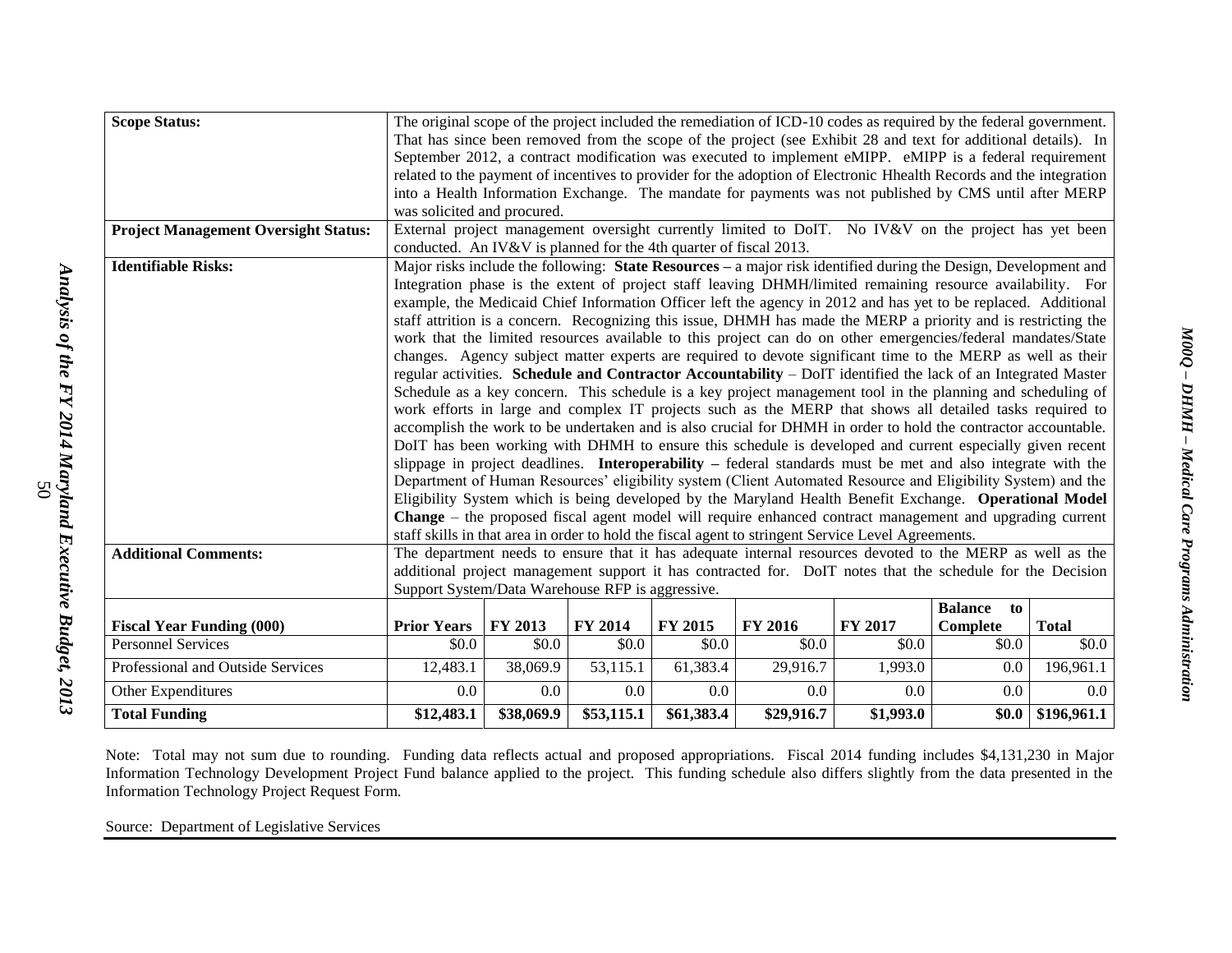As noted in the exhibit, the major challenges currently facing MERP relate to the demand on limited State resources for project management at a time when the department is undertaking multiple major IT projects and has existing staff shortages, and the related issue of contractor accountability. The project schedule has slipped an additional three months since the 2012 session, although that relates to the formal development of a project schedule after the contract award. However, there are concerns that it appears to be slipping even further. The contract scope has expanded since the 2012 session with the required integration of Medicaid Incentive Provider Payment (eMIPP) into MERP. eMIPP is responsible for provider payments related to the development of electronic health records and integration into the State Health Information Exchange. eMIPP was not part of the original contract because the federal government only recently released related guidelines.

The development of eMIPP and updated project costs based on the actual award serve to explain the increase in the project cost (\$10 million) since the 2012 session.

One of the options available to the department under the contract was an early takeover provision. Under this scenario, the department would transfer some Medicaid operational functions to the fiscal agent prior to the implementation of a new IT system. Originally, this early takeover appeared to serve as a backup plan in case there was slippage in timelines. Arguably, there are other benefits to doing this, especially to ease the transition from State operations to the fiscal agent.

The fiscal 2013 allowance budget included almost \$24.5 million for early takeover. However, because of the delays experienced in making the award and the department's commitment that there would be no impact on State employees for up to one year after the contract is awarded, the funding was deleted.

The fiscal 2014 budget again includes \$24.5 million for early takeover. With the award of a contract, the department will now be able to prepare a detailed plan for the transition of functions, although this preparation has been delayed by project management support contractor staffing turnover. However, no firm decision has been made on whether to pursue the early takeover option. According to the department, that decision depends on maintaining MMIS operations and systems staffing levels. Early takeover costs would also be somewhat offset by savings in those staffing levels and contractual support, although those savings are not included in the fiscal 2014 budget.

**Given the lack of certainty over whether to proceed with early takeover, DLS recommends deleting the funding from the fiscal 2014 budget.**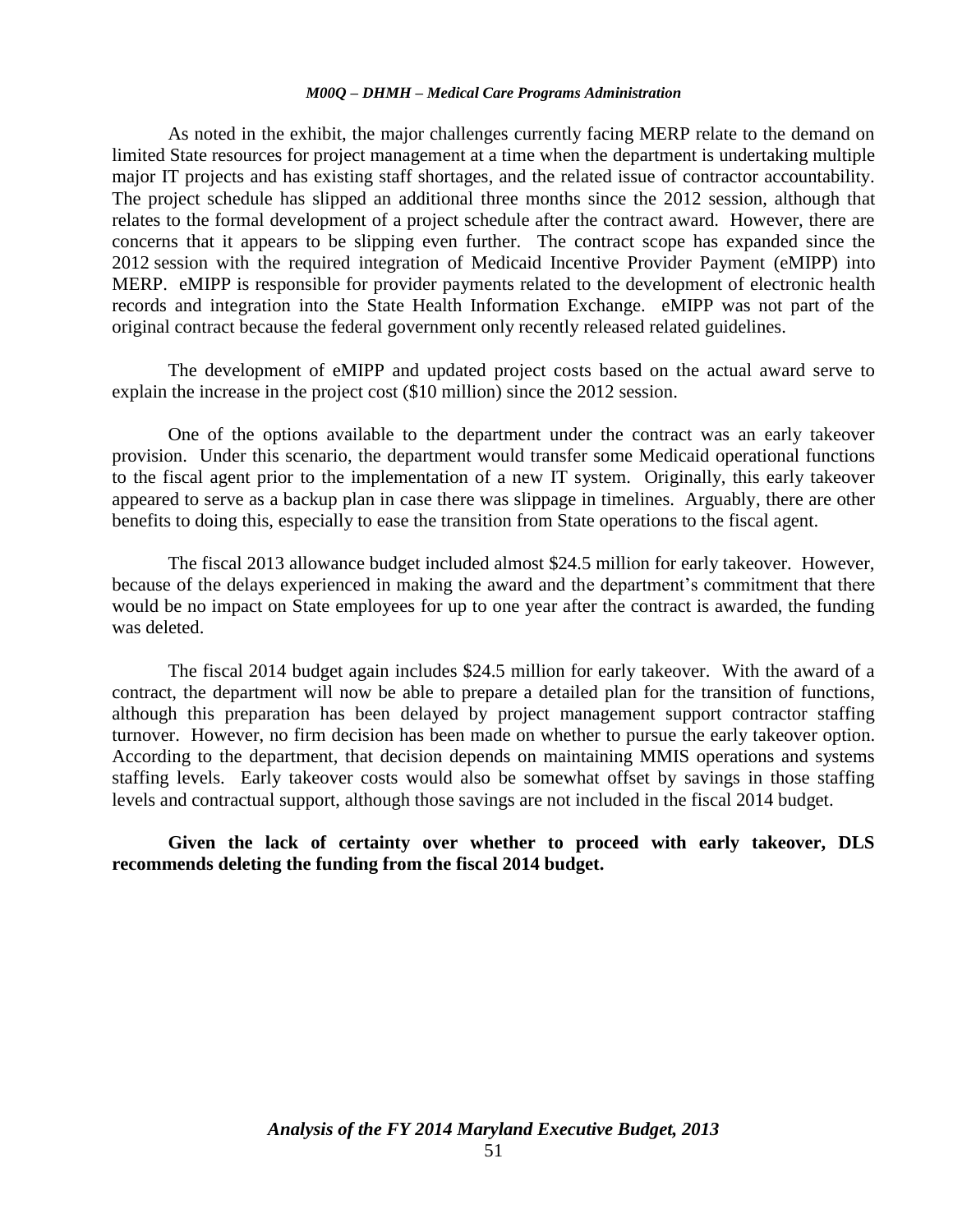### **ICD-10 Remediation**

Originally incorporated into the MERP but now a separate procurement, the department has been working to meet the federal requirement to utilize International Classification of Disease, 10th Revision (ICD-10), Clinical Modification (ICD-10-CM), and Procedure Coding System (ICD-10-PCS) standards in MMIS. The original federal deadline for this requirement was by October 1, 2011, but that slipped to October 1, 2013, and now again to October 1, 2014. Ironically, the conversion to ICD-10 will be occurring at the same time that ICD-11 is emerging and some debate has already begun in the medical community about the wisdom of converting to ICD-10 given this timing.

Nonetheless, the current requirement facing the State is MMIS remediation to include ICD-10. As shown in **Exhibit 28**, the award for this work was made through a contract modification effective November 2011. Total costs are estimated at just over \$9.9 million. This is a low-risk project, one of the riskiest element of the project, the deadline, has been pushed back a year. On the advice of the contract project support, DHMH is going to align its schedule with that proposed by the federal government. This will require a contract extension for the existing support and maintenance contractor through the life of the project. The monthly cost of that existing support contract is \$529,000.

# **Long-term Services and Support Tracking System**

Medicaid already has an existing and longstanding memorandum of understanding (MOU) with the University of Maryland Baltimore County's (UMBC) Hilltop Institute to provide support for long-term care services. With the new funding opportunities available for long-term care rebalancing (see discussion earlier on the fiscal 2014 budget), tracking long-term care services and funding, along with new tasks such as standardized assessments and in-home services verification, is increasingly important.

According to the department, it originally sought to modify the existing work done by UMBC to incorporate the new scope of services being sought by the department. However, the extent of changes being proposed resulted in a level of change that required UMBC to contract with a vendor to undertake the work. At some point after that, it was also determined that this work needed to be carried out under the statutory major IT development framework. The initial request from the Department of Information Technology (DoIT) for DLS to review an out-of-cycle Information Technology Project Request (ITPR) document in January 2013 was subsequently withdrawn pending additional changes to the ITPR to better reflect project scope.

At this point, there is no final approved ITPR. DoIT and DHMH are working to try and keep what work has been done on the project moving forward, but it is unclear what form that will take. No fiscal 2013 budget costs have been identified beyond the \$150,000 that was specified in the fiscal 2013 budget, although DLS understands total project costs are already approaching \$10 million (from fiscal 2012 and 2013) and total projects costs are estimated at \$27 million.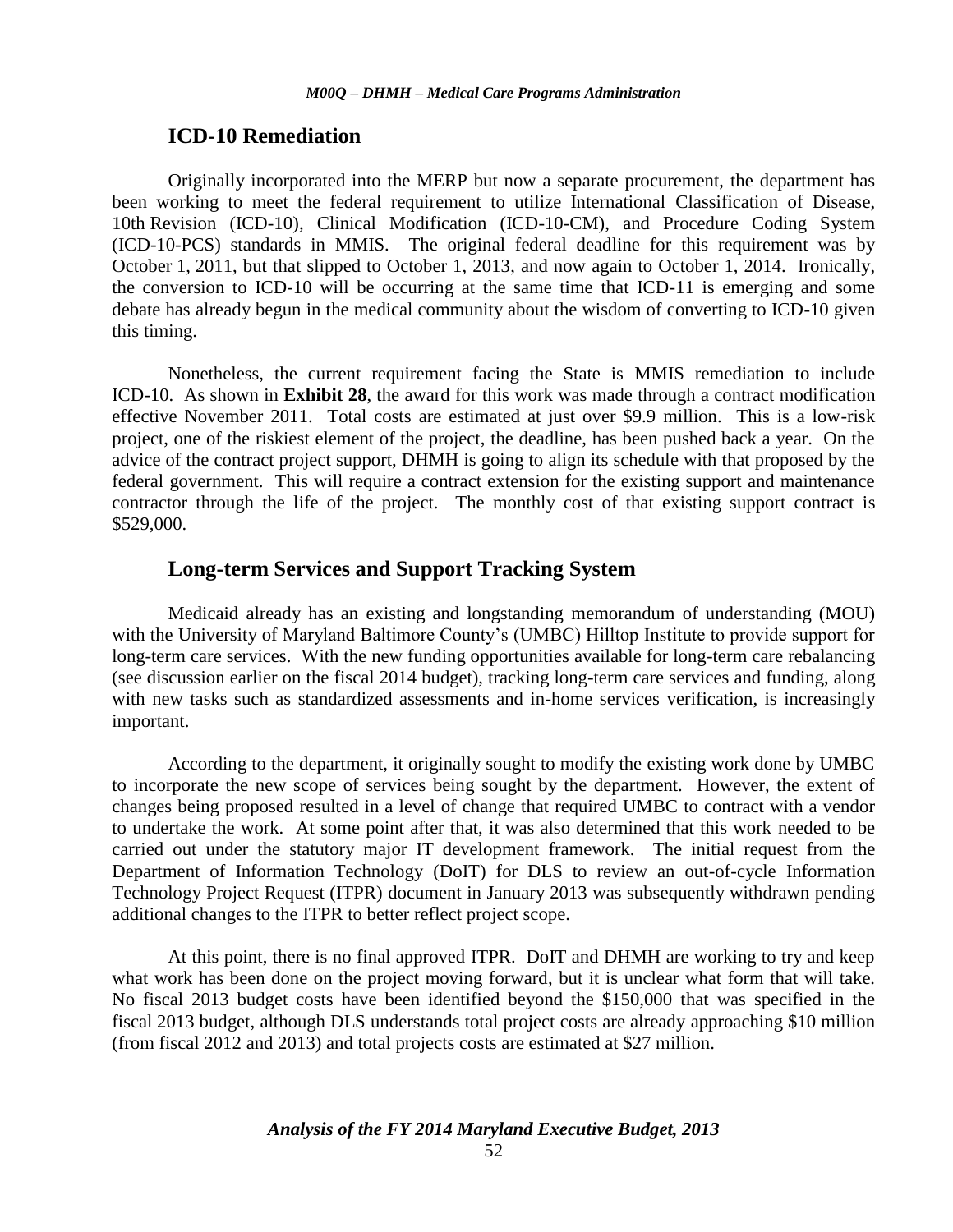# **Exhibit 28 Medicaid Enterprise Restructuring Project – ICD-10 Remediation**

|            | <b>Project Description:</b>                 |                                                                                                                                                                                                      | Adoption of International Classification of Disease, 10 <sup>th</sup> Revision (ICD-10) standards for medical coding for use in the |          |         |                                                                                                       |                             |                      |                                                                                                                           |
|------------|---------------------------------------------|------------------------------------------------------------------------------------------------------------------------------------------------------------------------------------------------------|-------------------------------------------------------------------------------------------------------------------------------------|----------|---------|-------------------------------------------------------------------------------------------------------|-----------------------------|----------------------|---------------------------------------------------------------------------------------------------------------------------|
|            |                                             |                                                                                                                                                                                                      |                                                                                                                                     |          |         |                                                                                                       |                             |                      | Medicaid Enterprise Restructuring Project, the main information technology system utilized by the Medicaid program for    |
|            |                                             |                                                                                                                                                                                                      |                                                                                                                                     |          |         |                                                                                                       |                             |                      | claims processing. The project will implement an interface approved by the Center for Medicare and Medicaid Services      |
|            |                                             |                                                                                                                                                                                                      |                                                                                                                                     |          |         |                                                                                                       |                             |                      | (CMS) to convert ICD-9 codes to ICD-10 equivalents in the existing legacy system. The ICD-10 codes will be fully          |
|            |                                             |                                                                                                                                                                                                      |                                                                                                                                     |          |         | integrated into the new Medicaid claims processing system that the department is currently procuring. |                             |                      |                                                                                                                           |
|            | <b>Project Business Goals:</b>              |                                                                                                                                                                                                      |                                                                                                                                     |          |         |                                                                                                       |                             |                      | These codes replace the existing ICD-9 code sets and are intended to provide specific diagnosis and treatment information |
|            |                                             | that can improve quality measurement and patient safety, as well as the evaluation of medical processes and outcomes.<br>This change is federally mandated and must be completed by October 1, 2014. |                                                                                                                                     |          |         |                                                                                                       |                             |                      |                                                                                                                           |
| Analysis   |                                             |                                                                                                                                                                                                      |                                                                                                                                     |          |         |                                                                                                       |                             |                      |                                                                                                                           |
|            | <b>Estimated Total Project Cost:</b>        | \$9,949,479                                                                                                                                                                                          |                                                                                                                                     |          |         |                                                                                                       | <b>New/Ongoing Project:</b> | Ongoing.             |                                                                                                                           |
|            | <b>Project Start Date:</b>                  | November 1, 2011                                                                                                                                                                                     |                                                                                                                                     |          |         | <b>Projected Completion Data:</b>                                                                     | October 1, 2014             |                      |                                                                                                                           |
| 2          | <b>Schedule Status:</b>                     |                                                                                                                                                                                                      | The decision by the federal government to delay the deadline for ICD-10 implementation until October 2014 has resulted              |          |         |                                                                                                       |                             |                      |                                                                                                                           |
| the        |                                             |                                                                                                                                                                                                      |                                                                                                                                     |          |         |                                                                                                       |                             |                      | in the project deadline being pushed back one year. Although initially the department intended to proceed apace with the  |
| FY         |                                             | project to meet the revised 2013 deadline, a recently-hired project manager on the existing support and maintenance                                                                                  |                                                                                                                                     |          |         |                                                                                                       |                             |                      |                                                                                                                           |
|            |                                             | contract advised aligning departmental timelines with CMS suggested timelines. The project is currently in the                                                                                       |                                                                                                                                     |          |         |                                                                                                       |                             |                      |                                                                                                                           |
| 2014       |                                             | development phase.                                                                                                                                                                                   |                                                                                                                                     |          |         |                                                                                                       |                             |                      |                                                                                                                           |
|            | <b>Cost Status:</b>                         | Funding level is slightly lower than presented in 2012 session. However, the delay in the project deadline will result in                                                                            |                                                                                                                                     |          |         |                                                                                                       |                             |                      |                                                                                                                           |
|            |                                             | additional Maryland Medicaid Information Systems legacy system support contract costs.                                                                                                               |                                                                                                                                     |          |         |                                                                                                       |                             |                      |                                                                                                                           |
| Mary<br>53 | <b>Scope Status:</b>                        | n/a                                                                                                                                                                                                  |                                                                                                                                     |          |         |                                                                                                       |                             |                      |                                                                                                                           |
| oma        | <b>Project Management Oversight Status:</b> | Normal Department of Information Technology oversight.                                                                                                                                               |                                                                                                                                     |          |         |                                                                                                       |                             |                      |                                                                                                                           |
|            | <b>Identifiable Risks:</b>                  |                                                                                                                                                                                                      |                                                                                                                                     |          |         |                                                                                                       |                             |                      | Project is seen as relatively low risk. The identifiable risks are a lack of communication between internal and external  |
|            |                                             |                                                                                                                                                                                                      |                                                                                                                                     |          |         |                                                                                                       |                             |                      | partners, the potential shift of resources from ICD-10 remediation to Medicaid Enterprise Restructuring Project, and the  |
|            |                                             | need to extend the current support maintenance contract beyond April 2014 to beyond the go-live date.                                                                                                |                                                                                                                                     |          |         |                                                                                                       |                             |                      |                                                                                                                           |
| Exercise 1 | <b>Additional Comments:</b>                 |                                                                                                                                                                                                      |                                                                                                                                     |          |         |                                                                                                       |                             |                      |                                                                                                                           |
|            |                                             |                                                                                                                                                                                                      |                                                                                                                                     |          |         |                                                                                                       |                             | <b>Balance</b><br>to |                                                                                                                           |
| ᡆ          | <b>Fiscal Year Funding (000)</b>            | <b>Prior Years</b>                                                                                                                                                                                   | <b>FY 2013</b>                                                                                                                      | FY 2014  | FY 2015 | <b>FY 2016</b>                                                                                        | FY 2017                     | Complete             | <b>Total</b>                                                                                                              |
| udget      | <b>Personnel Services</b>                   | \$0.0                                                                                                                                                                                                | \$0.0                                                                                                                               | \$0.0    | \$0.0   | \$0.0                                                                                                 | \$0.0                       | \$0.0                | \$0.0                                                                                                                     |
|            | Professional and Outside Services           | 1771.1                                                                                                                                                                                               | 4133.5                                                                                                                              | 4044.8   | 0.0     | 0.0                                                                                                   | 0.0                         | 0.0                  | 9,949.5                                                                                                                   |
| 201        | Other Expenditures                          | 0.0                                                                                                                                                                                                  | 0.0                                                                                                                                 | 0.0      | 0.0     | 0.0                                                                                                   | 0.0                         | 0.0                  | 0.0                                                                                                                       |
|            | <b>Total Funding</b>                        | \$1771.1                                                                                                                                                                                             | \$4133.5                                                                                                                            | \$4044.8 | 0.0     | 0.0                                                                                                   | \$0.0\$                     | \$0.0                | \$9,949.5                                                                                                                 |

Note: Numbers may not sum to total due to rounding.

Source: Department of Legislative Services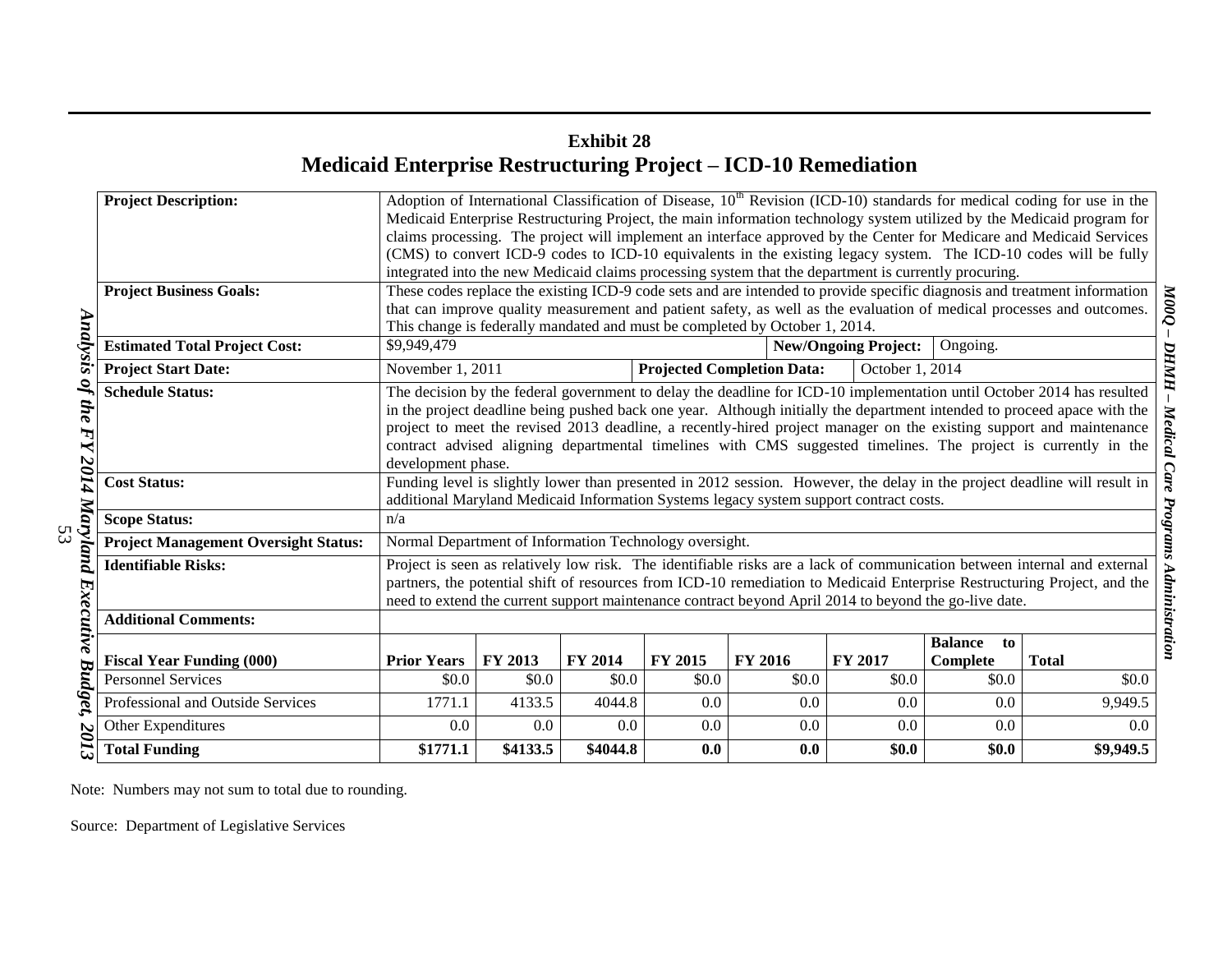The major issues with this project at this time are not necessarily the project itself (although details are still to be submitted). There is a need to adequately track long-term care funding and implement the standardized assessment and in-home services verification tools that are integral to the department's important rebalancing efforts. Rather, the issues are specific to how this project is being budgeted, and also, more generally, the use of MOUs with higher education institutions to provide operational support including operating and maintain information technology systems that is integral to an agency's mission. Medicaid is far from alone in this regard; other agencies within DHMH, for example the Alcohol and Drug Abuse Administration, also utilize higher education institutions for operation of their backbone IT tracking systems.

The rationale for using outside support is usually to take advantage of the skill-sets that are available at the educational facilities as an alternative to using outside contracts. However, using MOUs for operational support that includes significant IT systems, means that oversight of those IT systems does not fall under the major IT development statute DoIT; higher educational institutions are exempt from that statute.

In past audits of other agencies, the Office of Legislative Audits (OLA) has also raised questions about the use of MOUs and subsequent subcontracting under those MOUs, including in the context of IT contracts. OLA's concerns were primarily with the notion that this practice, at least on the surface, could be seen as appearing to skirt procurement laws. DLS is not suggesting this is the case here, given the longstanding relationship with UMBC in this area. However, clearly at some point, the nature of the project changed so that the degree of discomfort with moving ahead through the MOU was too great.

DLS has two recommendations: one project-specific and the other more general. **In terms of the specific Long-term Services and Support Tracking System project, DLS recommends that:**

- **\$4,200,000 in general funds to support this project in fiscal 2014 be transferred to the Major Information Technology Project Development Fund (MITPDF);**
- **DHMH establish a separate subprogram in program M00Q01.08 for the project as required by statute; and**
- **if the department proceeds with a contract award in fiscal 2013, the normal out-of-cycle ITPR process should be followed.**

More generally, DLS will be recommending in the budget analysis of DoIT the adoption of BRFA language requiring that any spending for new major information technology project development undertaken in the context of an MOU between an agency and an institution of higher education that meets the requirements of the current major IT development statute be subject to the requirements of that statute. If an IT system operated on behalf of an agency through an MOU is integral to function of that agency, then it is logical that the same level of oversight that is expected for systems operated by the agency or through a contract procured by the agency apply.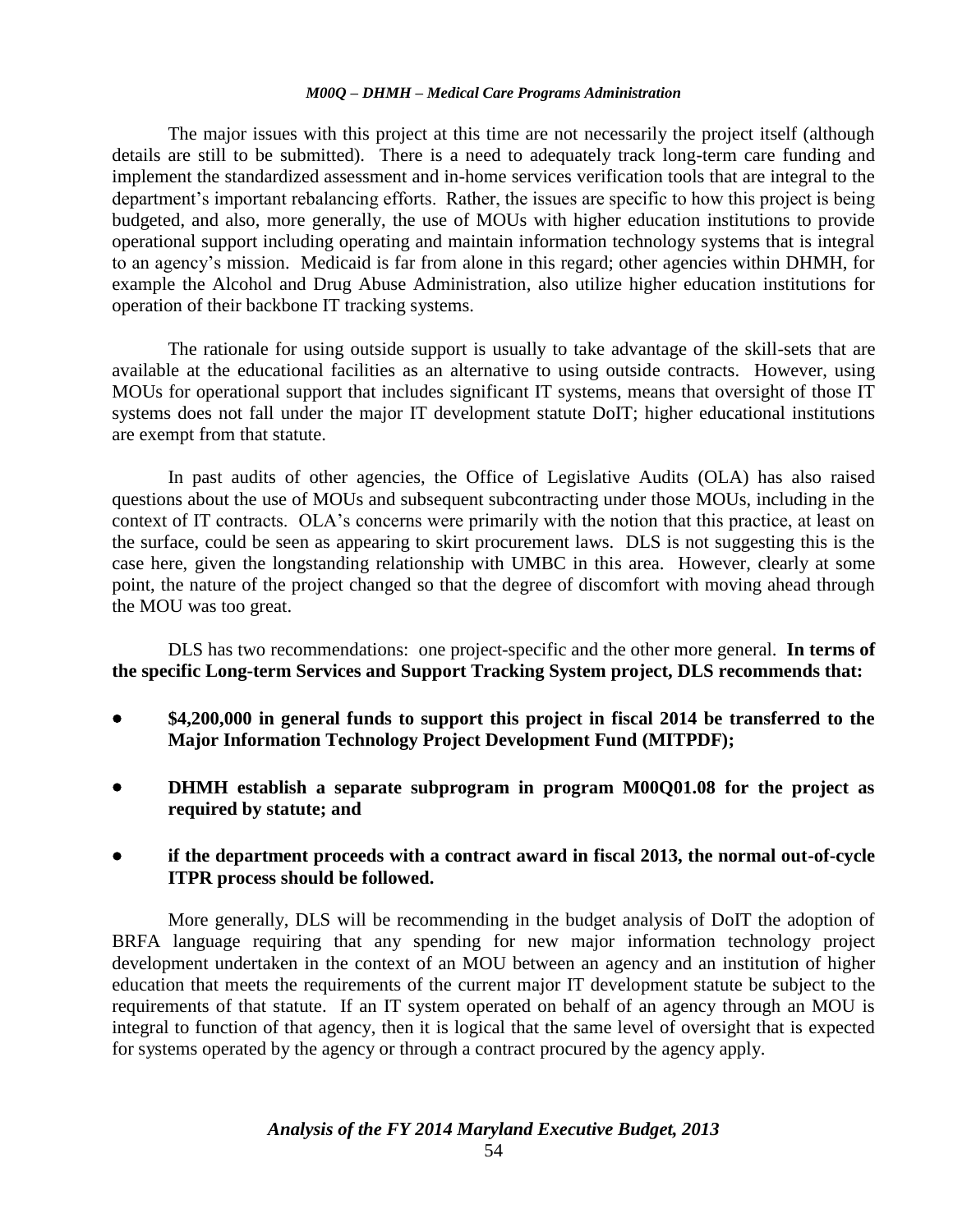# *Recommended Actions*

1. Add the following language:

All appropriations provided for program M00Q01.03 Medical Care Provider Reimbursements are to be used for the purposes herein appropriated, and there shall be no budgetary transfer to any other program or purpose except for transfers to program F50A01.01 Major Information Technology Development Project Fund as authorized in the fiscal 2014 budget bill. Funds not expended for these purposes shall revert to the General Fund or be cancelled.

**Explanation:** Annual budget bill language to limit the use of Medicaid provider reimbursements to that purpose. An exception is made for transfers to the Major Information Technology Development Project Fund as authorized in the budget bill.

2. Add the following language to the general fund appropriation:

Further provided that \$4,200,000 of this appropriation made in subprogram T393 for the purpose of developing a web-based tracking system for long-term care services and support and Developmental Disabilities tracking system may only be transferred to program F50A01.01 Major Information Technology Development Project Fund to support the development of these systems. Funding not transferred may not be expended or otherwise used for any other program or purpose and shall revert to the General Fund. Further provided that the Medical Care Programs Administration shall establish appropriate subprograms as necessary in program M00Q01.08 Major Information Technology Development Projects to track federal spending associated with these projects.

**Explanation:** The language restricts general funds for the development of a web-based tracking system for long-term care services and support and Developmental Disabilities tracking system to be transferred to the Major Information Technology Development Project Fund and for the establishment of separate subprograms for these systems. These actions conform to statutory provisions regarding major information technology development project oversight.

> **Amount Reduction**

3. Reduce funding for coverage of pregnant women to 220% of the federal poverty level (FPL). Maryland provides Medicaid coverage for pregnant women up to 250% of the FPL, subject to budget limitations. This coverage goes beyond the 185% FPL required by the federal government. Effective \$ 1,550,000 GF \$ 1,550,000 FF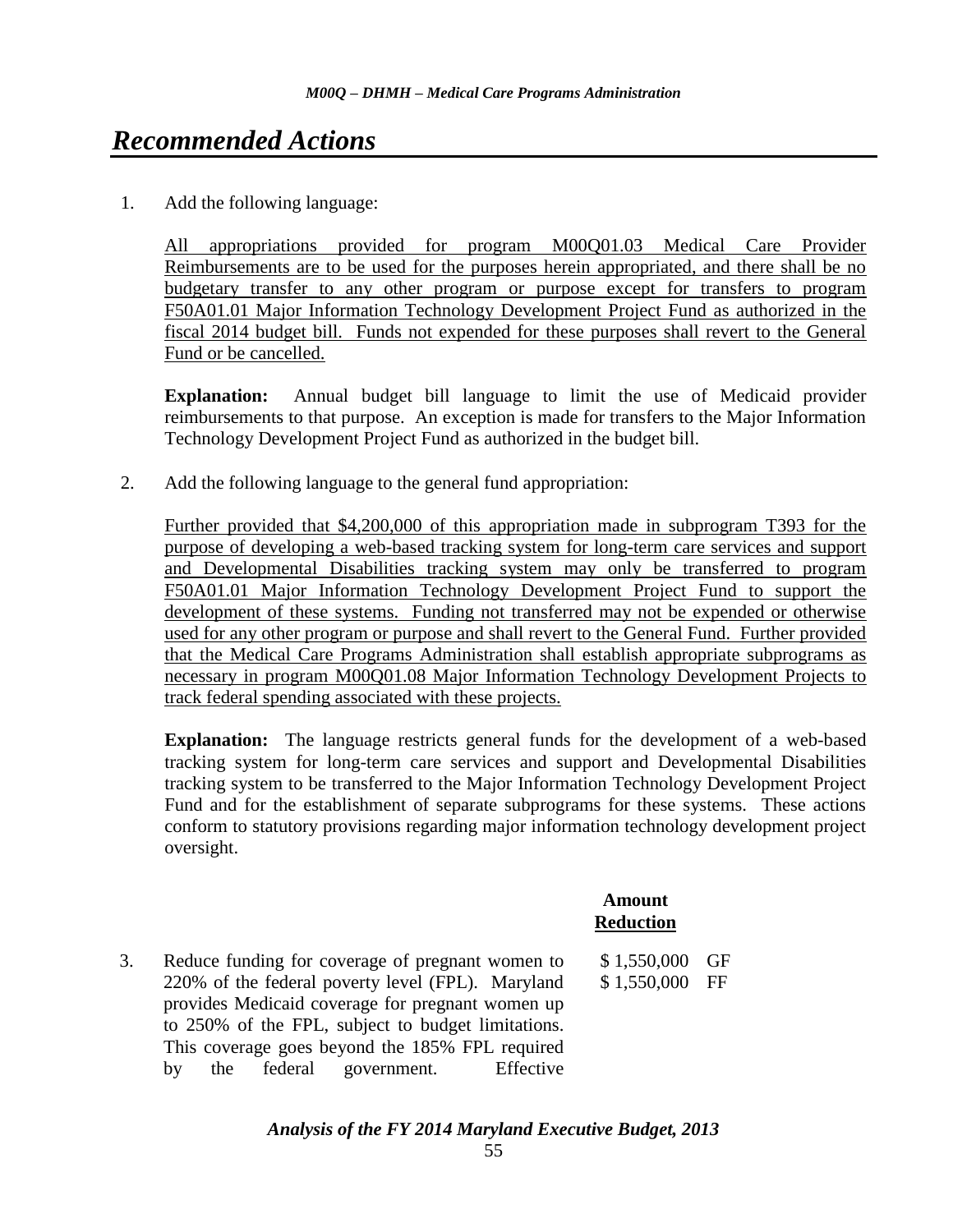January 1, 2014, individuals over 133% of the FPL will be able to access insurance through the Maryland Health Benefit Exchange (MHBE) with federal subsidies. The proposal is to phase out coverage for pregnant women between 185 and 250% of the FPL over two years (initially to 220% of the FPL). Under federal law, these individuals are required to purchase insurance, and Maryland is establishing the MHBE to facilitate the purchase of that coverage.

- 4. Reduce growth in non-emergency transportation grant funding. The fiscal 2014 budget assumes a 7.9% annual increase over the most recent actual for non-emergency transportation grants. The reduction reduces the assumed rate of growth to 6.0% annually. 765,000 GF 765,000 FF
- 5. Reduce funding for Federally Qualified Health Center (FQHC) supplemental payments. Medicaid is required to make supplemental payments to FQHCs if the rates paid by the managed care organizations do not equal FQHC allowable cost based rates. In developing the fiscal 2014 budget estimate for these payments, the department used a prior year two-year average as the basis for the estimate. However, payments in fiscal 2011 were abnormally high. The reduction reflects a more normal payment history. 2,285,000 GF 2,285,000 FF
- 6. Reduce funding for Chronic Health Homes based on an October 1, 2013 start date. Services provided through Chronic Health Homes are eligible for enhanced funding for a period of eight quarters after approval from the federal government. The department is still developing the State Plan amendment for these homes. Based on the time taken for federal review and approval of Chronic Health Homes in other states, an October 1, 2013 start date is anticipated for Maryland. There is no loss of the federal funds as the enhanced match will still be in place for eight quarters. 750,000 GF 6,750,000 FF
- 7. Delete funds for the early takeover of the Maryland Medicaid Information Systems (MMIS) and fiscal agent operations. The fiscal 2014 budget includes funding for the early takeover of MMIS and fiscal 6,116,917 GF 18,350,751 FF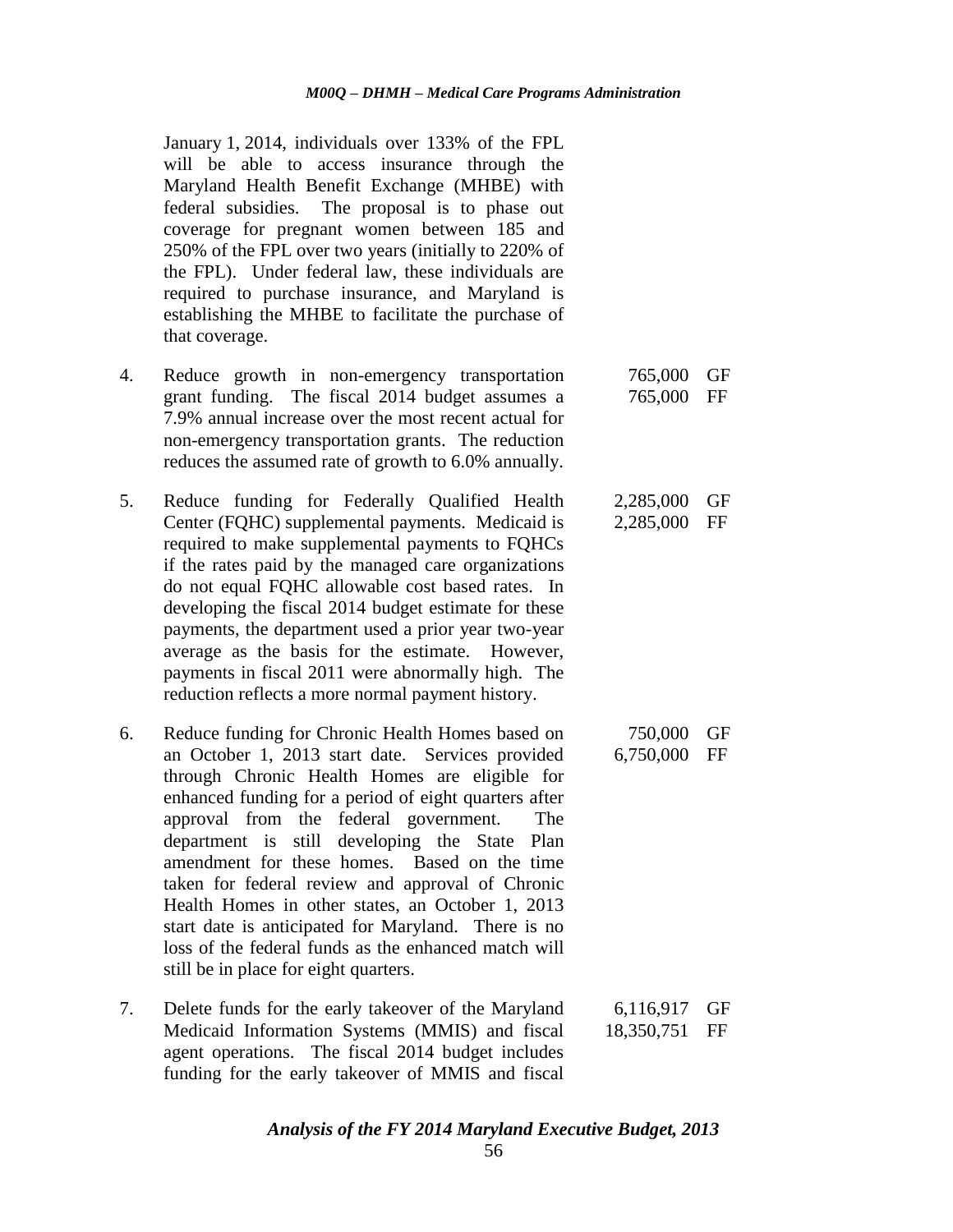agent operations by the successful vendor of the Maryland Enterprise Restructuring Project. However, the department has yet to develop a transition plan (due to turnover in contractual project management support positions), nor are there identifiable offsetting savings in the fiscal 2014 budget that would result from early takeover.

- 8. Reduce funding for Medicaid provider reimbursements based on a projection of fiscal 2014 expenditures. 8,000,000 GF 8,000,000 FF
- 9. Reduce funding for the Kidney Disease Program based on recent enrollment trends. If adopted, a separate action to reduce the general fund appropriation for community mental health services for the uninsured by a like amount can be taken to utilize the available special funds. These special funds are available from revenue from a nonprofit health service plan (CareFirst) and supporting community mental health services is an eligible activity for these funds. 500,000 SF
- 10. Reduce funding for provider reimbursements based on double budgeting of physician rate increases. 2,000,000 GF 4,000,000 FF
- 11. Adopt the following narrative:

**Long-term Care Rebalancing Initiatives:** The fiscal 2014 budget includes funding for a variety of pilot projects funded through reinvested savings from the Balancing Incentive Payments Program (BIPP). Reinvested savings from the Community First Choice (CFC) program will also support additional rebalancing initiatives. However, no detail was available as to the specifics of the pilot projects or the CFC initiatives. The committees request the Department of Health and Mental Hygiene (DHMH) to report by October 15, 2013, with specific descriptions of the funded pilot projects and CFC-supported initiatives.

| <b>Information Request</b>                                   | <b>Author</b> | <b>Due Date</b>  |
|--------------------------------------------------------------|---------------|------------------|
| <b>BIPP and CFC Reinvested</b><br><b>Savings Initiatives</b> | <b>DHMH</b>   | October 15, 2013 |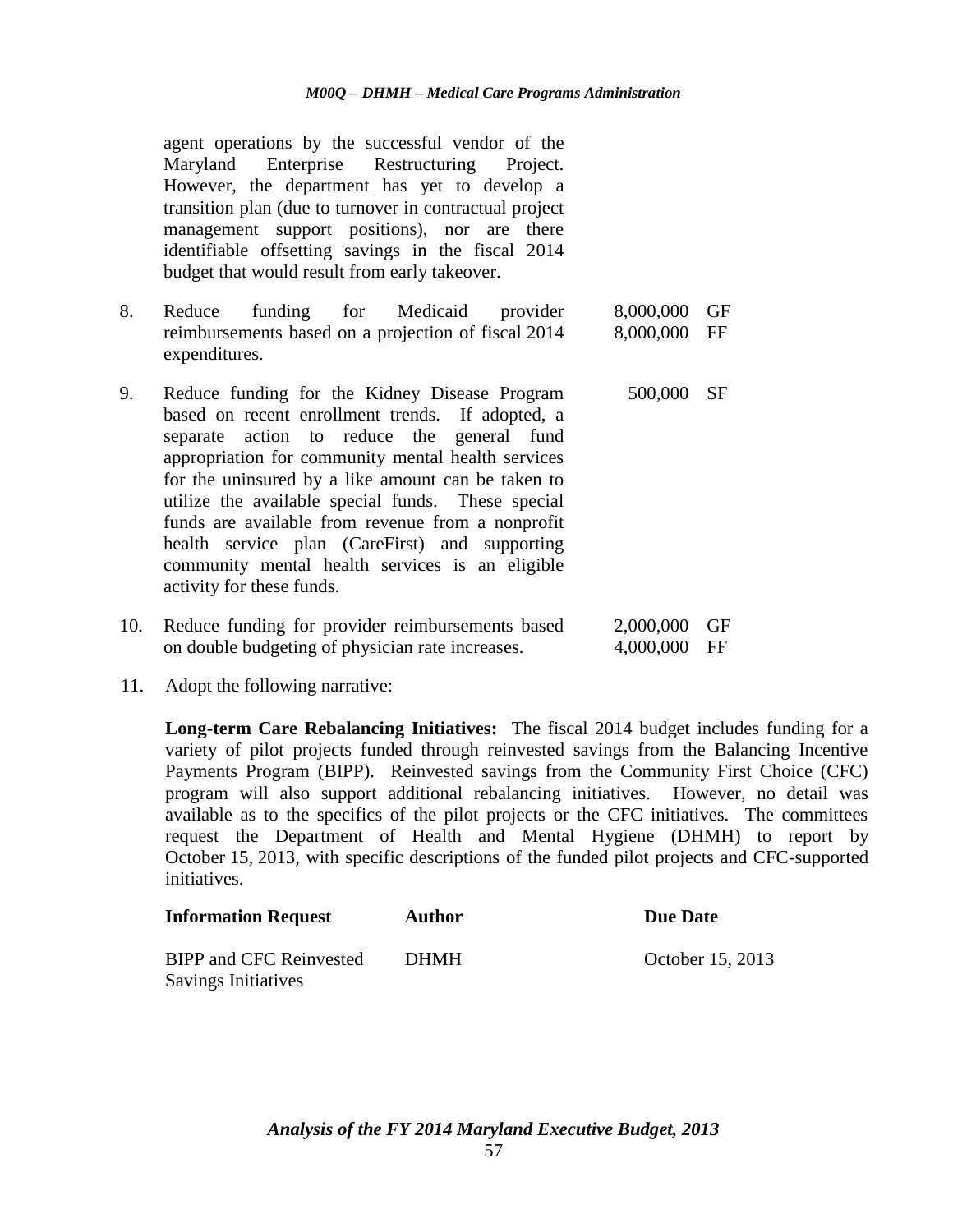12. Adopt the following narrative:

**Nonprofit Nursing Homes:** The 2012 *Joint Chairmen's Report* requested the department to report on the value of the tax-exempt status of nonprofit nursing homes relative to the community benefits they provide. The report determined that the value of the tax exemption enjoyed by these nursing homes totaled \$41.2 million in 2010. While Maryland nonprofit nursing homes may provide charity care or other activities, there are no guidelines as to what constitutes community benefits. Nor are they required to submit data on what community benefits (as they identify them) they currently provide. Federal law does not currently require nonprofit nursing homes to provide any specific form of community benefits, though they are required in other states. Given the significant level of tax benefits gained by nonprofit nursing homes, the Department of Health and Mental Hygiene (DHMH) should ascertain from those nursing homes what care or activities they perform to justify their nonprofit status and develop appropriate recommendations for a community benefit framework tailored to these facilities.

|     | <b>Information Request</b>                                                                                                    | <b>Author</b> | <b>Due Date</b>                   |                  |
|-----|-------------------------------------------------------------------------------------------------------------------------------|---------------|-----------------------------------|------------------|
|     | Nonprofit nursing homes<br>community benefits                                                                                 | <b>DHMH</b>   |                                   | November 1, 2013 |
|     |                                                                                                                               |               | <b>Amount</b><br><b>Reduction</b> |                  |
| 13. | Increase the fiscal 2013 negative deficiency based on                                                                         |               | 30,700,000                        | <b>GF</b>        |
|     | favorable enrollment and utilization trends.                                                                                  |               | 30,700,000                        | FF               |
| 14. | Increase fiscal 2013 negative deficiency based on                                                                             |               | 6,000,000                         | <b>GF</b>        |
|     | available fiscal 2012 accrual. Medicaid is authorized<br>to make the accounting change necessary to<br>implement this action. |               | 6,000,000                         | FF               |
|     | <b>Total Reductions to Fiscal 2013 Deficiency</b>                                                                             |               | \$73,400,000                      |                  |
|     | <b>Total Reductions to Allowance</b>                                                                                          |               | \$63,667,668                      |                  |
|     | <b>Total General Fund Reductions to Allowance</b>                                                                             |               | \$21,466,917                      |                  |
|     | <b>Total Special Fund Reductions to Allowance</b>                                                                             |               | \$500,000                         |                  |
|     | <b>Total Federal Fund Reductions to Allowance</b>                                                                             |               | \$41,700,751                      |                  |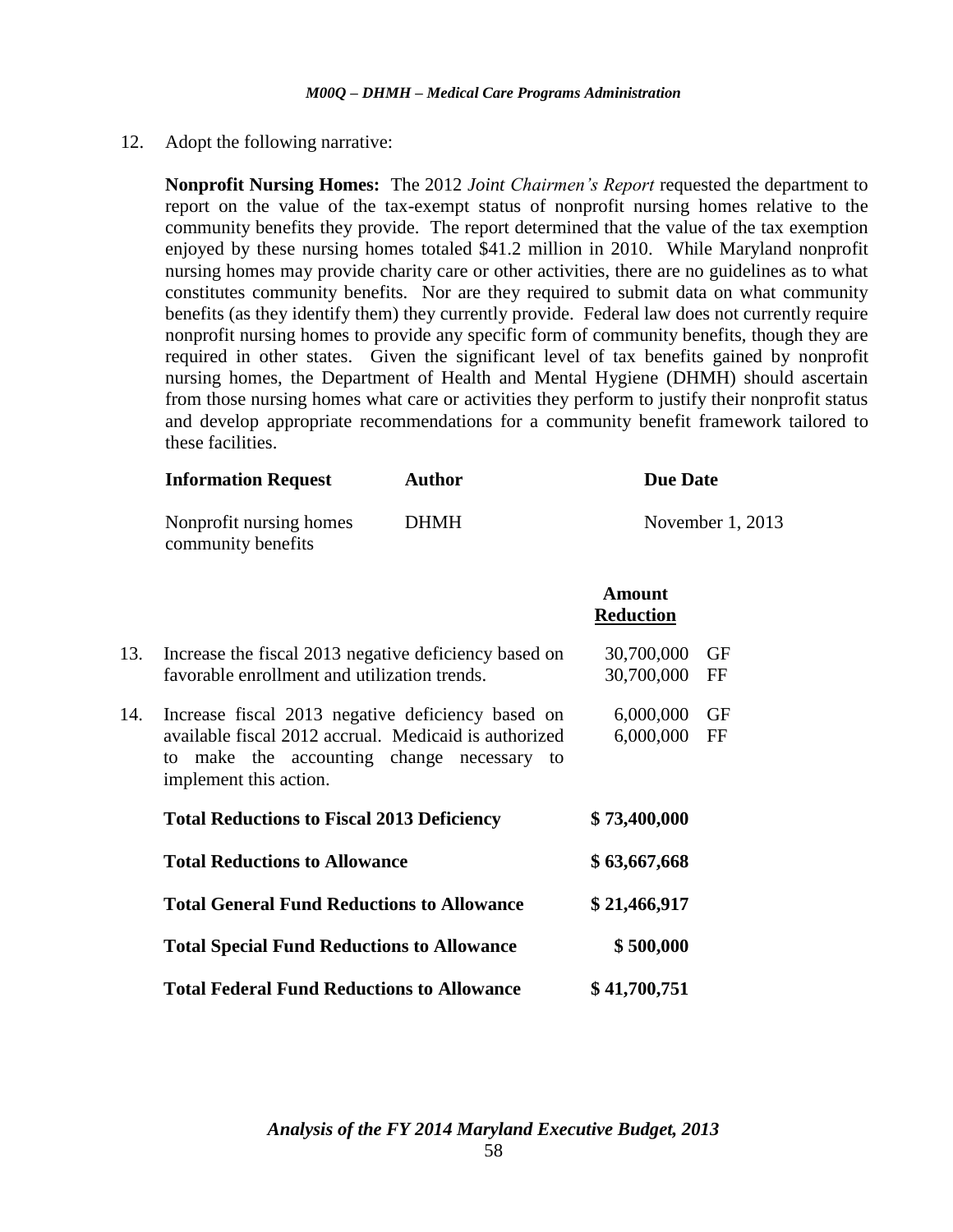# *Updates*

# **1. Medical Assistance Expenditures on Abortions**

Language attached to the Medicaid budget since the late 1970s authorizes the use of State funds to pay for abortions under specific circumstances. Specifically, a physician or surgeon must certify that based on his or her professional opinion the procedure is necessary. Similar language has been attached to the appropriation for the MCHP since its advent in fiscal 1999. Women eligible for Medicaid solely due to a pregnancy do not currently qualify for a State-funded abortion.

**Exhibit 29** provides a summary of the number and cost of abortions by service provider in fiscal 2010 through 2012. **Exhibit 30** indicates the reasons abortions were performed in fiscal 2012 according to the restrictions in the State budget bill.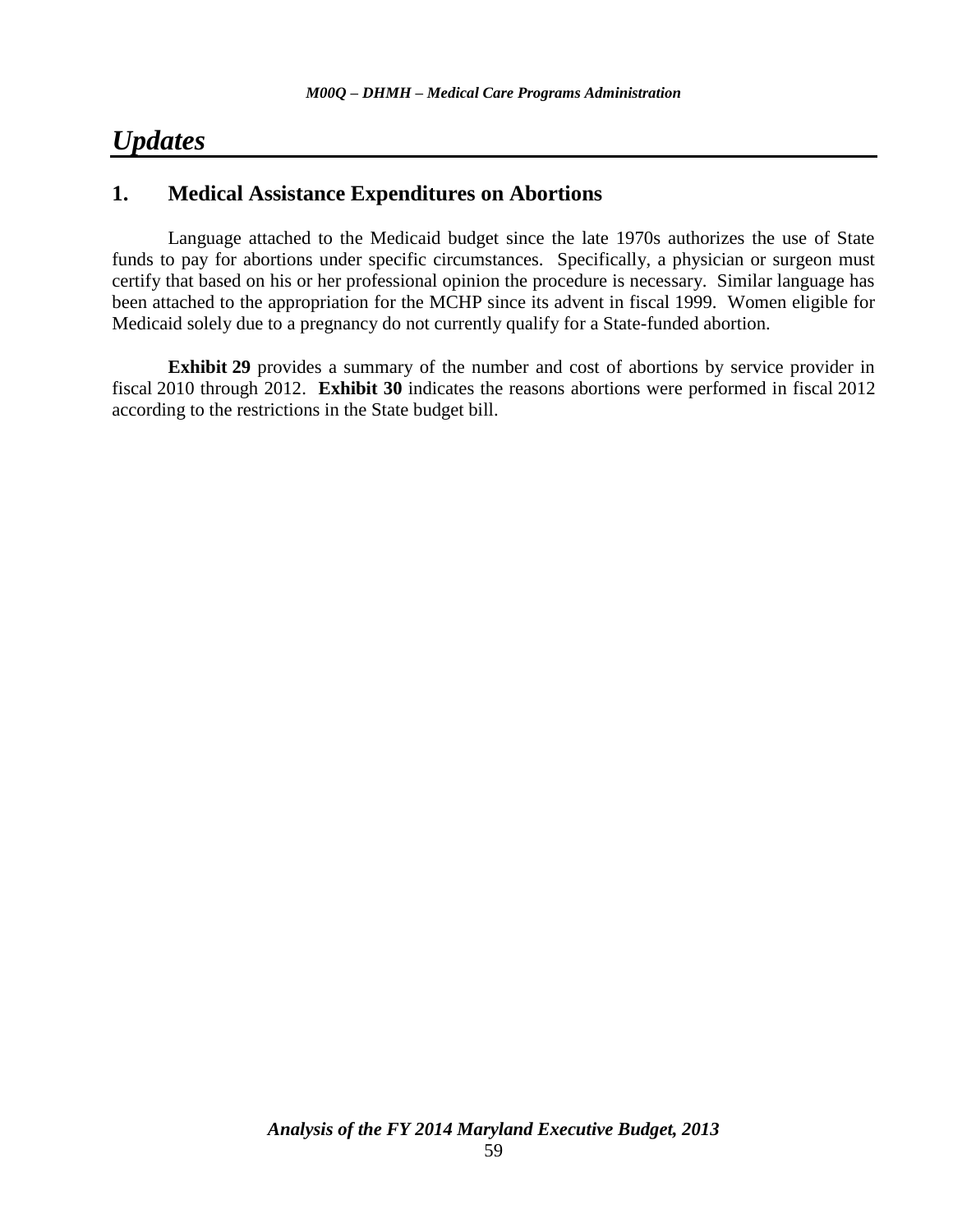### **Exhibit 29 Abortion Funding Under Medical Assistance Program\* Three-year Summary Fiscal 2010-2012**

|                                       | <b>Performed Under</b><br>2010 State and<br><b>Federal Budget</b><br><b>Language</b> | <b>Performed Under</b><br>2011 State and<br><b>Federal Budget</b><br><b>Language</b> | <b>Performed Under</b><br>2012 State and<br><b>Federal Budget</b><br><b>Language</b> |
|---------------------------------------|--------------------------------------------------------------------------------------|--------------------------------------------------------------------------------------|--------------------------------------------------------------------------------------|
| Abortions                             | 6,652                                                                                | 7,177                                                                                | 5,861                                                                                |
| Total Cost (in Millions)              | \$4.7                                                                                | \$5.4                                                                                | \$4.4                                                                                |
| <b>Average Payment Per Abortion</b>   | \$706                                                                                | \$756                                                                                | \$748                                                                                |
| <b>Abortions in Clinics</b>           | 3,621                                                                                | 3,996                                                                                | 3,570                                                                                |
| <b>Average Payment</b>                | \$328                                                                                | \$326                                                                                | \$327                                                                                |
| Abortions in Physicians' Offices      | 2,371                                                                                | 2,504                                                                                | 1,655                                                                                |
| <b>Average Payment</b>                | \$780                                                                                | \$865                                                                                | \$905                                                                                |
| Hospital Abortions – Outpatient       | 646                                                                                  | 667                                                                                  | 630                                                                                  |
| <b>Average Payment</b>                | \$2,296                                                                              | \$2,850                                                                              | \$2,600                                                                              |
| <b>Hospital Abortions - Inpatient</b> | 14                                                                                   | 10                                                                                   | 6                                                                                    |
| <b>Average Payment</b>                | \$13,388                                                                             | \$10,060                                                                             | \$16,400                                                                             |
| Abortions Eligible for Joint          |                                                                                      |                                                                                      |                                                                                      |
| Federal/State Funding                 | $\mathbf{0}$                                                                         | $\boldsymbol{0}$                                                                     | $\boldsymbol{0}$                                                                     |

\*Data for fiscal 2010 and 2011 includes all Medicaid-funded abortions performed during the fiscal year, while data for fiscal 2012 includes all abortions performed during fiscal 2012 for which a Medicaid claim was filed before July 2012. Since providers have 12 months to bill Medicaid for a service, Medicaid may receive additional claims for abortions performed during fiscal 2012. For example, during fiscal 2012, an additional 796 claims from fiscal 2011 were paid.

Source: Department of Health and Mental Hygiene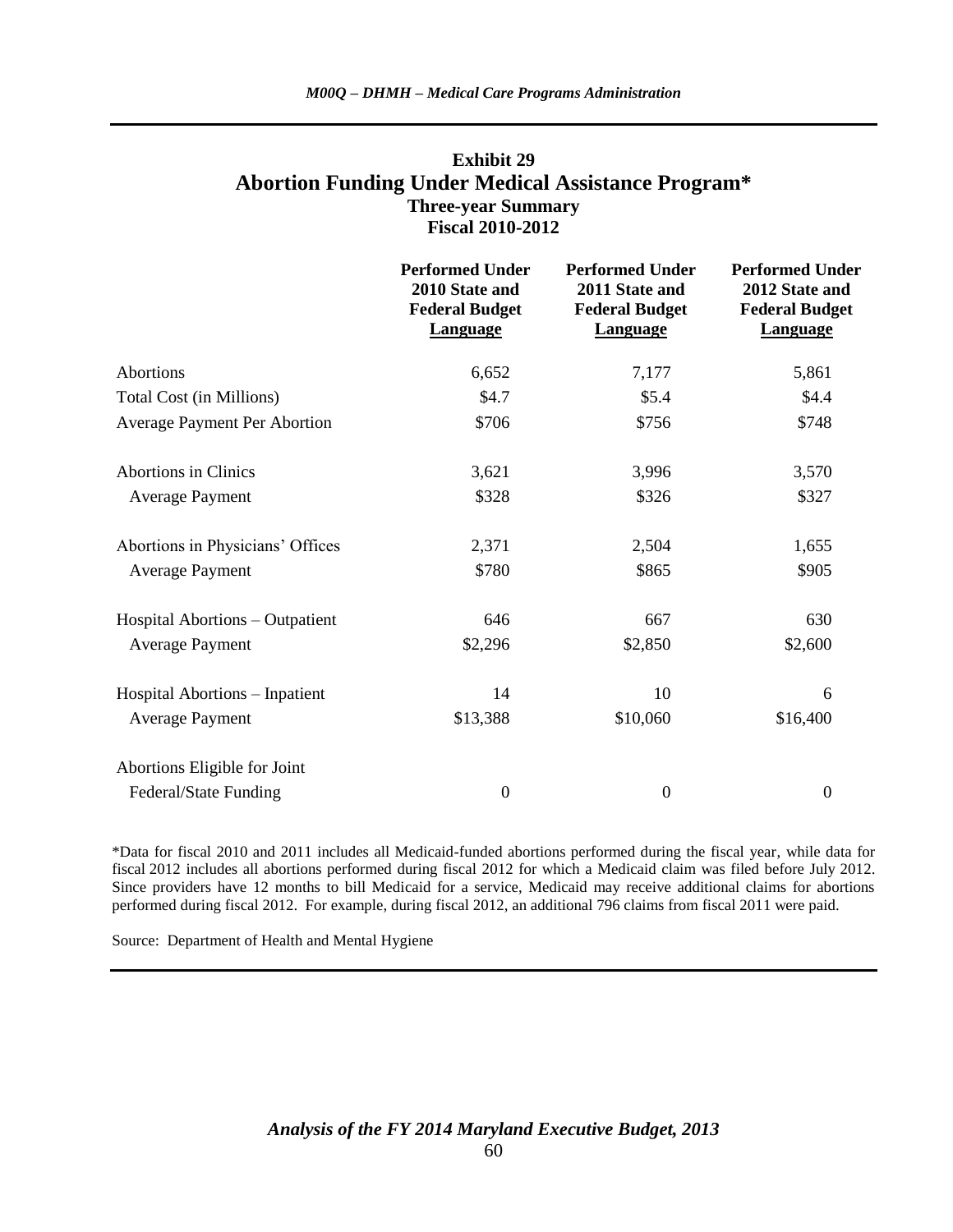# **Exhibit 30 Abortion Services Fiscal 2012**

**I. Abortion Services Eligible for Federal Financial Participation**

| (Based on restrictions contained in federal budget)                                                                                                                                                                                                        |               |
|------------------------------------------------------------------------------------------------------------------------------------------------------------------------------------------------------------------------------------------------------------|---------------|
| <b>Reason</b>                                                                                                                                                                                                                                              | <b>Number</b> |
| 1.<br>Life of the woman endangered.                                                                                                                                                                                                                        | $\Omega$      |
| <b>Total Received</b>                                                                                                                                                                                                                                      | $\mathbf{0}$  |
| II. Abortion Services Eligible for State-only Funding                                                                                                                                                                                                      |               |
| (Based on restrictions contained in the fiscal 2012 State budget)                                                                                                                                                                                          |               |
| <b>Reason</b>                                                                                                                                                                                                                                              | <b>Number</b> |
| 1.<br>Likely to result in the death of the woman.                                                                                                                                                                                                          | $\Omega$      |
| 2.<br>Substantial risk that continuation of the pregnancy could have a serious and<br>adverse effect on the woman's present or future physical health.                                                                                                     | 2             |
| 3.<br>Medical evidence that continuation of the pregnancy is creating a serious<br>effect on the woman's mental health, and if carried to term, there is a<br>substantial risk of a serious or long lasting effect on the woman's future<br>mental health. | 5,856         |
| $\overline{4}$ .<br>Within a reasonable degree of medical certainty that the fetus is affected by<br>genetic defect or serious deformity or abnormality.                                                                                                   | 3             |
| 5.<br>Victim of rape, sexual offense, or incest.                                                                                                                                                                                                           | $\theta$      |
| <b>Total Fiscal 2012 Claims Received through July 2012</b>                                                                                                                                                                                                 | 5,861         |

Source: Department of Health and Mental Hygiene

### **2. False Health Claims Act**

Chapter 4 of 2010, the Maryland False Health Claims Act of 2010, among other things, prohibits false claims against a State health plan or State health program and provides penalties for making false claims. The Act allows the State to file suit on the State's behalf to recover civil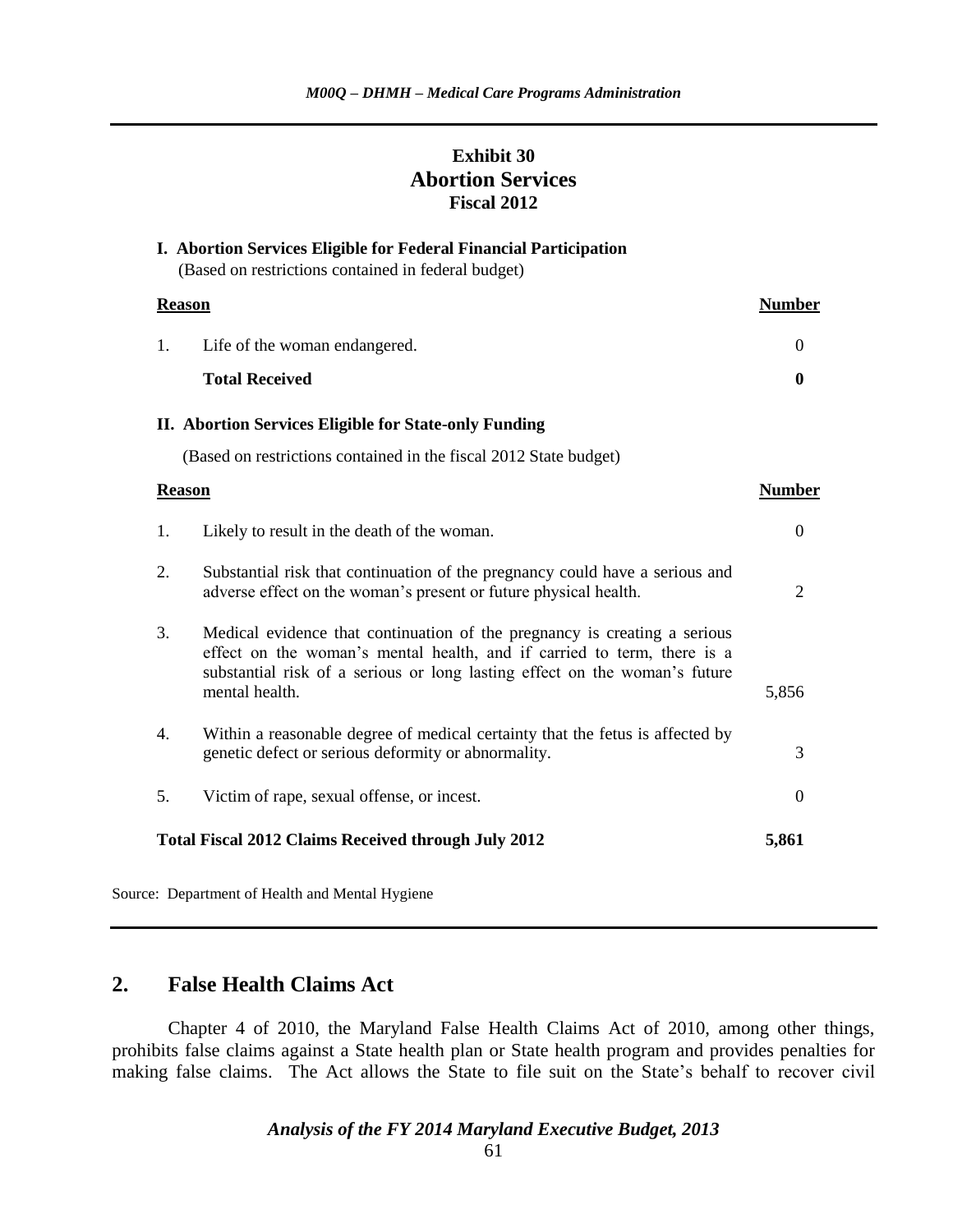penalties for violations of the Act. It also allows private citizens to file suit on the State's behalf (so-called *qui tam* lawsuits), after which the State must decide whether to intervene and pursue the action or to decline to intervene which results in the dismissal of the action.

During fiscal 2012, the Medicaid Fraud Control Unit in the Office of the Attorney General opened 92 case investigations regarding potential violations of the False Health Claims Act. Of these cases, 64 were *qui tam* cases, and 28 investigations were opened based on information received from other sources. The unit closed 45 false claims investigations during the fiscal year, and when combined with cases open prior to fiscal 2012, there are currently 178 open investigations. These include cases that pre-date the 2010 legislation.

Given the length of time generally needed to investigate these cases, the number of open cases and investigations continue to rise and is likely to continue to do so. The length of time taken to investigate and conclude cases also means that it is difficult to evaluate the financial benefits of the 2010 legislation. Certainly, the projected \$20 million in annual savings estimated by the Administration in fiscal 2011 and annually thereafter under the 2010 legislation, savings above and beyond fraud recovery efforts under the prior fraud statutes, have yet to materialize.

# **3. Oral Health Update**

In its annual report on oral health, DHMH made a number of observations concerning the oral health of the Medicaid population.

In terms of overall provider participation:

 With the implementation of the new administrative services organization (ASO) to administer dental benefits for children, pregnant women, and adults in the Rare and Expensive Case Management Program, there has been a gradual increase in the number of participating providers from 649 in August 2009 to 1,616 as of August 2012. This compares to 743 in HealthChoice provider directories in July 2008. While the number of providers includes those not accepting new referrals and those that limit the number of new referrals that they take, the 1,616 providers represent a dentist to child enrollee ratio of 1:389. The 1,616 providers also represent a significant increase (36%) over the prior year and providers were added to the program in all areas of the State.

ASO was required to have a 1:1000 dentist to enrollee ratio after the first year of the program (which it met with 1:575), 1:750 after year two (which it met with 1:506), and 1:500 after year three.

 Interestingly, 461 of the providers enrolled with ASO (29.0%) did not actually bill for any service in calendar 2011. An additional 274 providers (16.0%) billed for less than \$10,000 of services. Thus, while there was significant growth in the number of participating providers,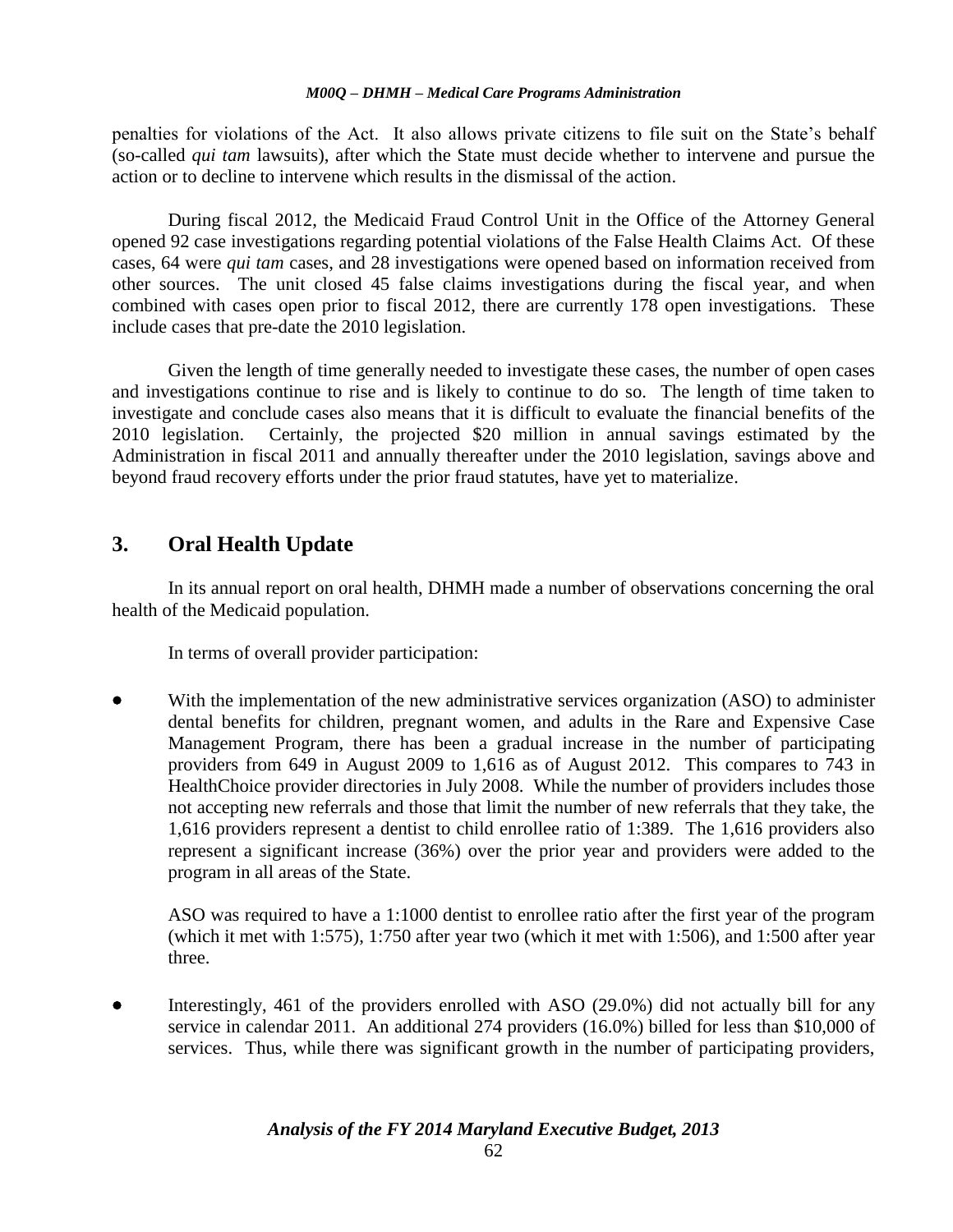the growth in the number of providers who actually provided service was much more modest, 9.3%.

 The 1,616 providers enrolled with ASO represented 38.8% of total active dentists as of August 2012 (based on data from the State Board of Dental Examiners). This varied from 77.1% of active dentists in Western Maryland to 41.7% in Montgomery and Prince George's counties and the Baltimore metropolitan area (Baltimore City, and Anne Arundel, Baltimore, Carroll, Harford, and Howard counties). This represents an increase from 2008 when just under 19.0% of active dentists were enrolled in the Medicaid program.

In terms of children actually receiving dental services through ASO:

- In calendar 2011, 241,149, or 66.4%, of total enrollees ages 4 to 20 with an enrollment of at least 320 days, received at least one dental service. That represents an increase from 53.8% in calendar 2008, the last year of the dental benefit being in HealthChoice and a marked increase from 14.0% in 1997, the year before the implementation of the HealthChoice program. The calendar 2010 figure of 63.9% compares well to the latest HEDIS national Medicaid average available (for calendar 2010) of 47.8%.
- Dental encounters increased within each age subgroup.
- In the past, there has been concern expressed that while access to dental care has increased, the level of restorative services or treatment may not be adequate. It should be noted that the percentage of children ages 4 to 20 receiving diagnostic, preventive, and restorative treatment all increased from calendar 2010 to 2011. Indeed, between calendar 2000 and 2011, the percentage of children ages 4 to 20 receiving diagnostic services increased from 27.3 to 64.5%, preventive services 24.6 to 60.8%, and restorative treatment 9.3 to 25.1%.
- Despite the improvements noted above, the number of enrollees with an emergency room visit with a dental diagnosis and the number of encounters for emergency room visits with a dental diagnosis both increased in calendar 2011 over 2010. The percent of enrollees with emergency room visits (0.45%) increased slightly over the immediate prior years (0.43%) and the rate of encounters for emergency room visits with a dental diagnosis rose more sharply in calendar 2011 (9.0 encounters per 1,000 enrollees) compared to calendar 2010 (5.1 encounters per 1,000 enrollees).

In terms of access for adults, dental benefits are only required for pregnant women and Rare and Expensive Case Management adults and are otherwise not included in MCO or ASO capitation rates. Nevertheless:

 The percentage of pregnant women over 21 and enrolled for at least 90 days who received dental services increased between calendar 2010 and 2011 from 25.0 to 28.0%. Similarly, the percent of pregnant women over 14 enrolled in Medicaid for any period and receiving dental services also increased between calendar 2010 and 2011 from 26.6 to 28.4%.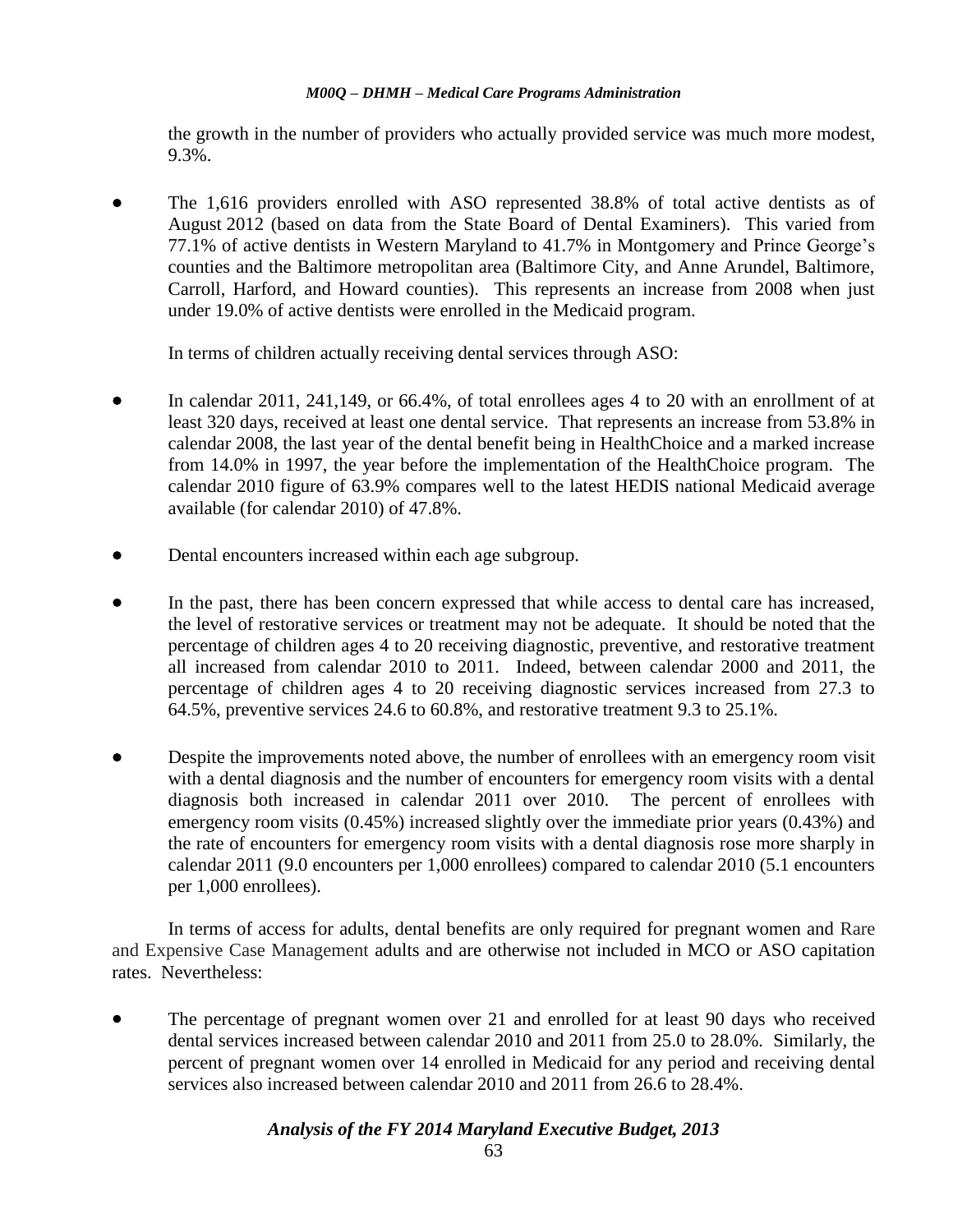Adult dental services are not included in MCO capitation rates and, therefore, are not required to be covered under HealthChoice. In calendar 2008, all seven MCOs provided a limited adult dental benefit and spent \$8.86 million on these services. While spending increased on dental services during the transition to the dental ASO (\$12.3 million in calendar 2009), it fell sharply to \$6.5 million in calendar 2010 before rebounding to \$11.4 million in calendar 2011. As of September 2012, all seven MCOs offered a limited adult dental benefit (generally limited to exams and cleaning twice a year and x-rays, with additional services varying by plan). However, several MCOs backed away from that coverage in calendar 2013.

Not surprisingly, the increase in expenditures in calendar 2011 correlated to a sharp rise in the percentage of nonpregnant adults over 21 enrolled for at least 90 days who received a dental service in calendar 2011 (22.7%) compared to calendar 2010 (14.9%), and the number of enrollees receiving a dental service increased from 29,106 in calendar 2010 to 50,675 in calendar 2011.

Total spending on dental care has risen sharply since the carve-out of dental services during calendar 2009, as shown in **Exhibit 31.**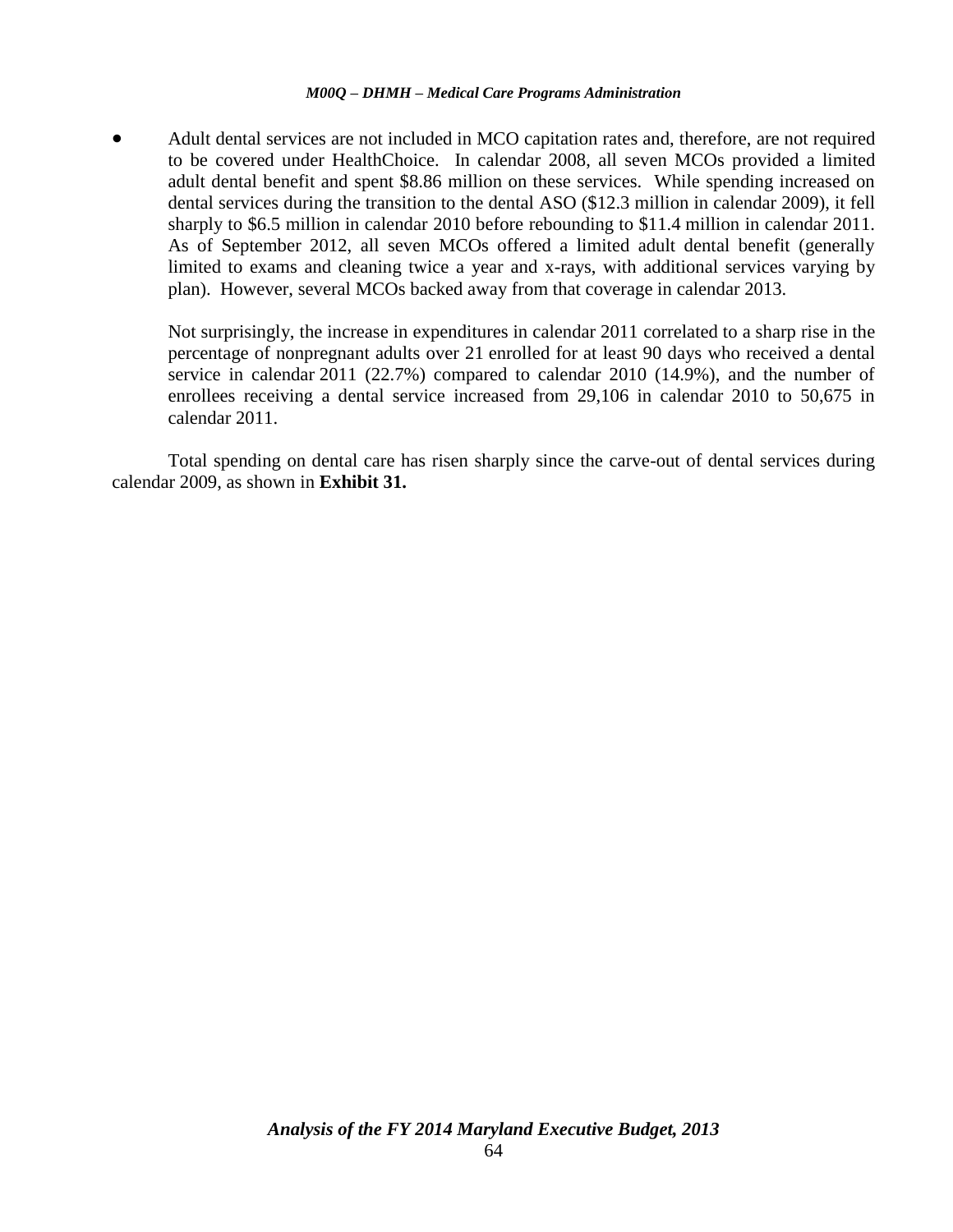

**Exhibit 31 MCO and ASO Dental Expenditures Calendar 2000-2011**

■ Amount Paid in MCO/ASO Rates

Amount Spent by MCOs for Unreimbursed Dental Care (Inc. Adult Dental)

ASO: administrative services organization MCO: managed care organization

Note: In calendar 2001 through 2003 and again in 2009, MCOs received more in capitated payments than they reportedly spent on dental care. In other years, reported expenses were higher (including unreimbursed adult dental care). The new dental carve out under an ASO began in the middle of calendar 2009. In that year, of the \$82.8 million in capitated/ASO payments reported, \$39.6 million was made to MCOs and \$43.2 million to ASO. In calendar 2011, the ASO rates represent the ASO administrative fee plus fee for service claims. The \$11.4 million in unreimbursed MCO expenditures is exclusively for adult dental care. Beginning in calendar 2010, the data for ASO is for data for all children including those enrolled in fee-for-service care. Prior to this time, the data reflects only those enrolled in managed care.

Source: Department of Health and Mental Hygiene; Department of Legislative Services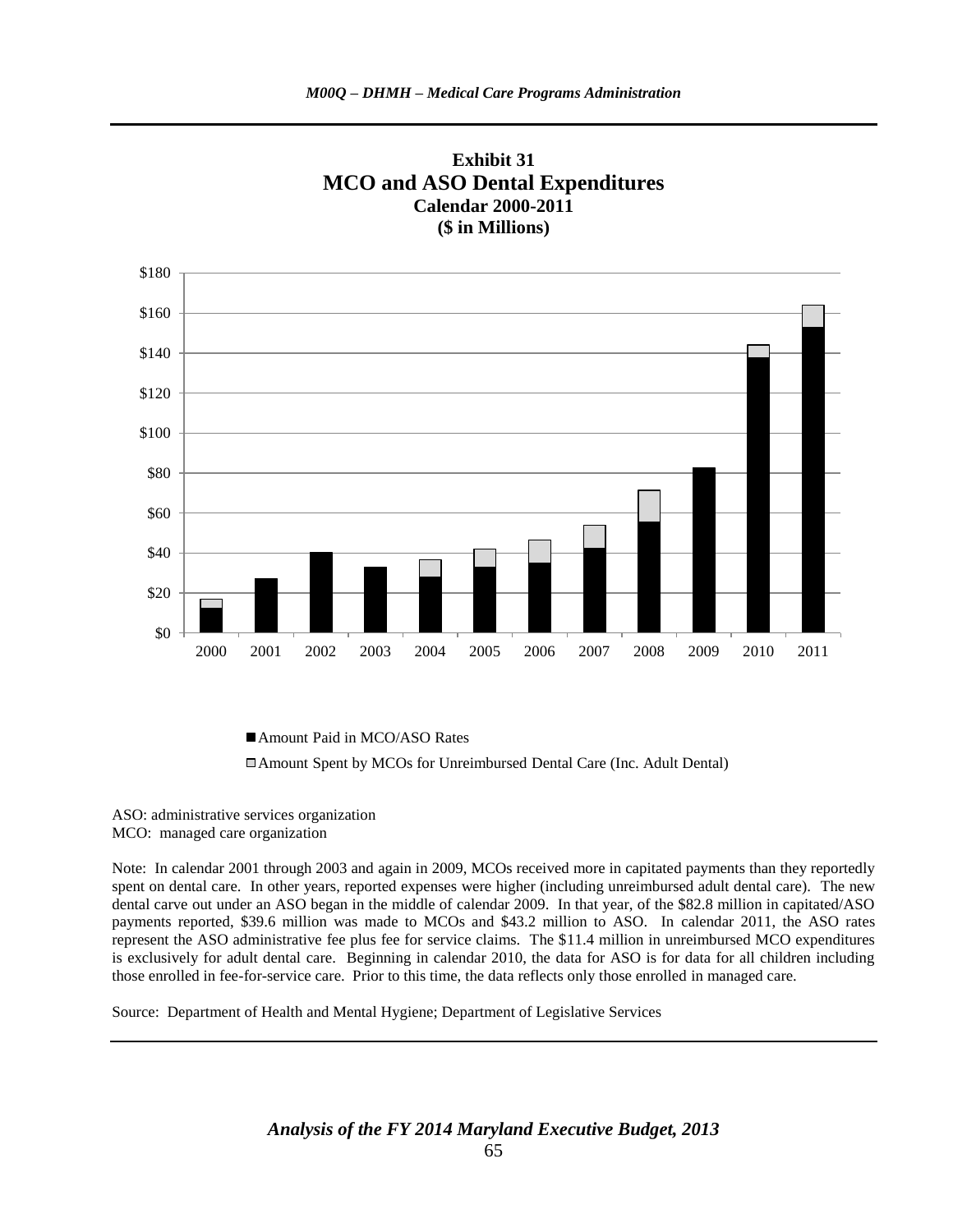# **4. Implementation of Fiscal 2013 Cost Containment**

An important part of the fiscal 2013 budget formulation for Medicaid included three significant cost control items projected to result in just over \$75.0 million in Medicaid savings:

- altering the distribution of disproportionate share payments to produce a general fund savings of \$9.1 million;
- implementing tiered hospital outpatient rates in order to generate general fund savings of \$30.0 million; and
- reducing medically needy inpatient funding to produce \$36.0 million in general fund savings.

In addition to these three cost containment proposals, the fiscal 2013 budget included an increase of \$24 million in funds to be raised through the Medicaid hospital assessment, or \$413 million, up from \$389 million in fiscal 2012 (which is the lowest amount required under law (Chapter 397 of 2011)). As characterized by DHMH, and shown in **Exhibit 32**, this amounts to just over \$99 million in total savings from proposals that impact the hospital industry.

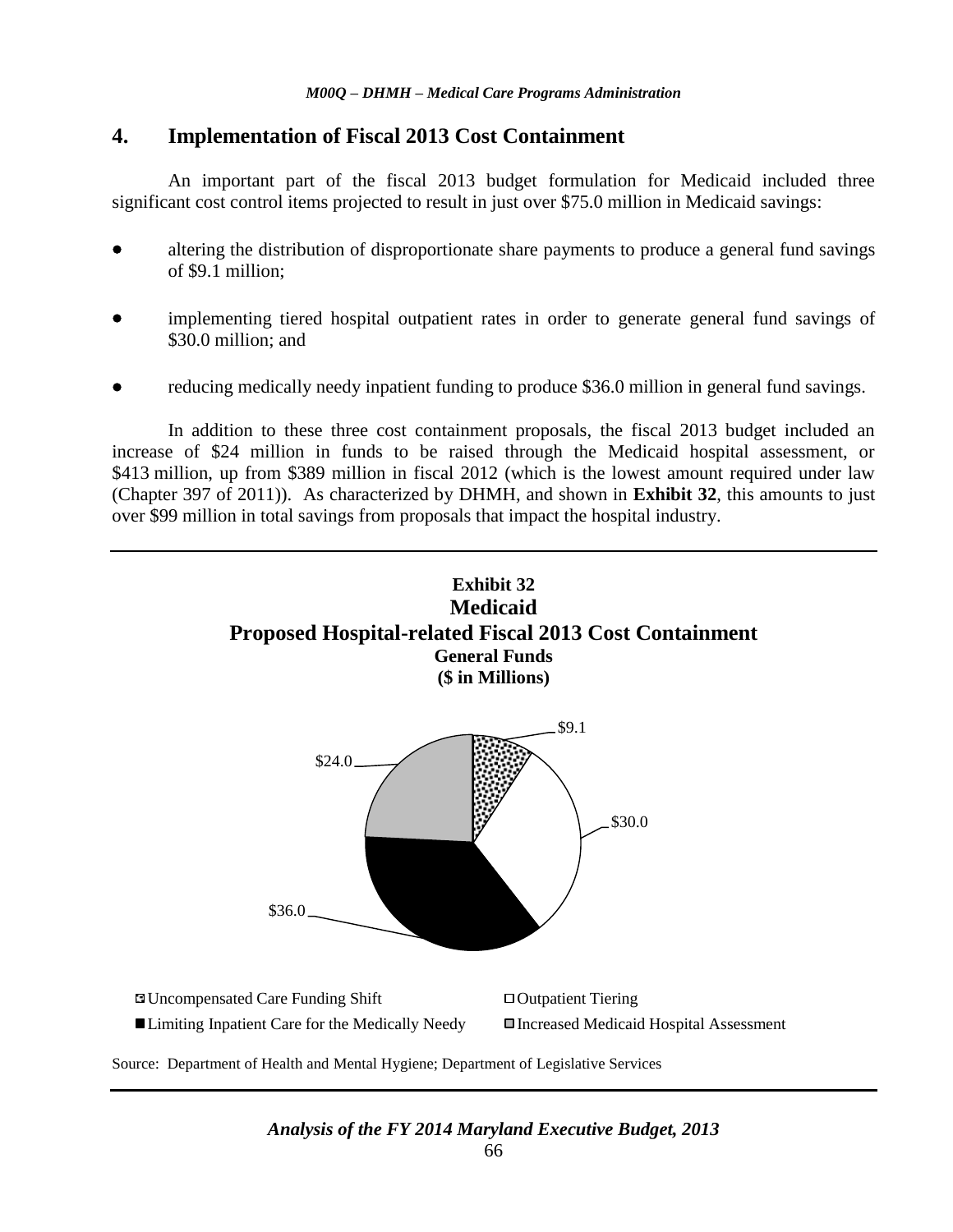As shown in **Exhibit 33**, the composition of the actual cost savings implemented by DHMH to realize the \$99.0 million in savings is markedly different from that proposed during the 2012 session. Specifically:

 Outpatient tiering would be implemented with the expectation that \$30.0 million in general fund savings will be realized. As discussed earlier, savings have not materialized to the extent indicated.



Source: Department of Health and Mental Hygiene; Department of Legislative Services

 The fiscal 2013 budget had a built-in assumption of a 3.8% increase in hospital inpatient rates and a 4.65% increase in hospital outpatient rates, or a combined rate of 4.13%. As noted by DLS in its analysis and used to justify a recommended budget reduction, this assumption was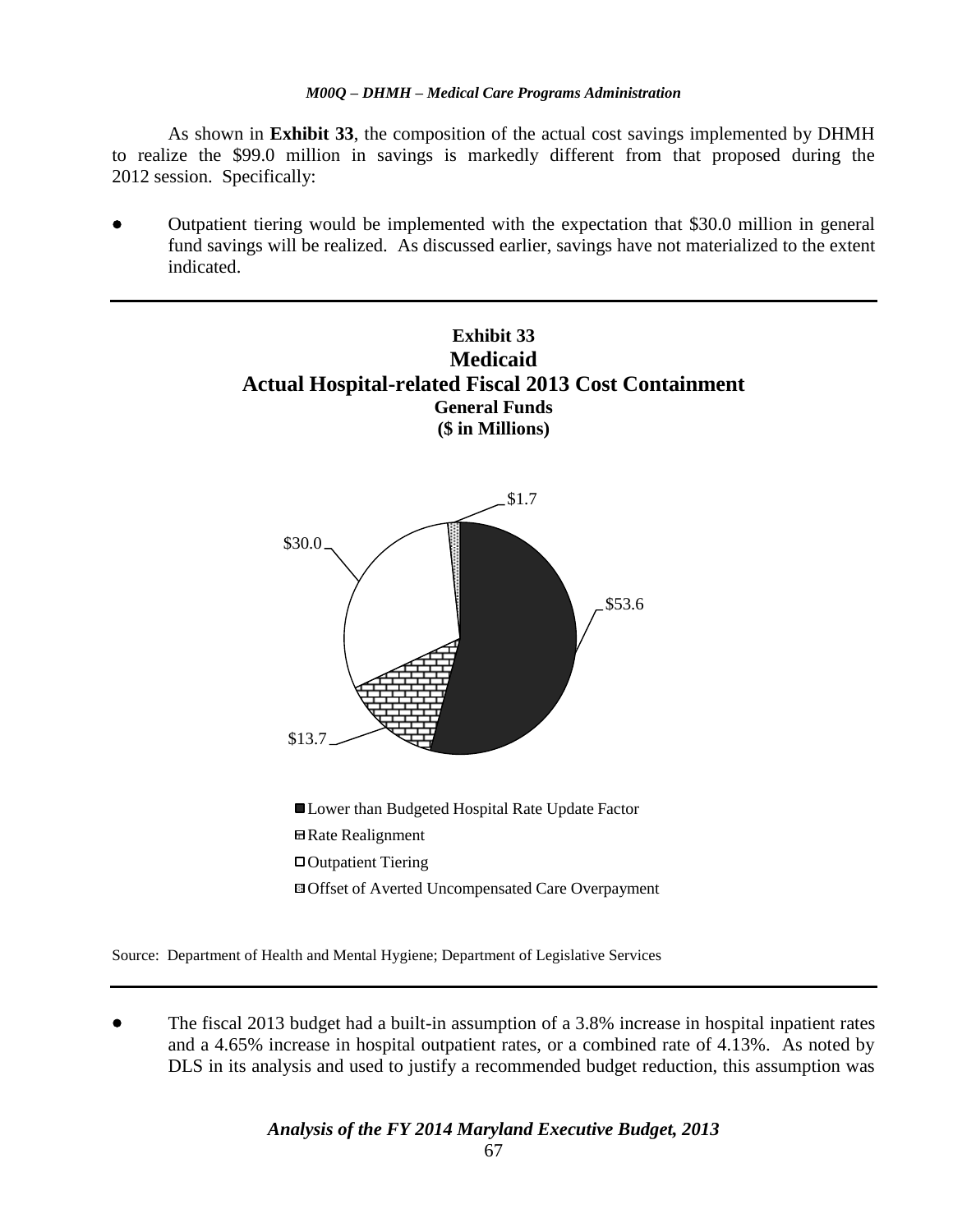based on fiscal 2012 rate increases that included a component to reflect the substantial increase in the Medicaid hospital assessment in fiscal 2012. Given the modest increase in the Medicaid hospital assessment proposed in fiscal 2013 and the relative weakening of Maryland's position on its Medicare waiver test, such an increase in fiscal 2013 was unlikely. Indeed, for fiscal 2013, HSCRC recommended a 1.0% rate reduction for hospital inpatient charges and a 2.59% increase for outpatient charges, for a combined 0.3% rate increase which is significantly below the 4.13% budgeted. This results in savings of \$53.6 million in general funds.

- HSCRC also realigned revenues between inpatient and outpatient hospital settings to capture changes in patterns of care it argued was not reflected in cost reports used to develop rates for fiscal 2012. This realignment was beneficial to the waiver test (reducing average charges per Medicare discharge) and also reduces the average charge per Medicaid discharge. As a result, Medicaid estimates savings of \$13.7 million in general funds.
- DHMH realizes an additional \$1.7 million in general fund savings by reducing the amount that the State owes hospitals through the fiscal 2011 averted uncompensated care assessment reconciliation process (see below). DLS would note that while this additional \$1.7 million, in conjunction with the other actions noted above, brings the total hospital-related savings in the fiscal 2013 to the \$99.0 million that was originally proposed, the reconciliation funding is not actually included in the fiscal 2013 budget.

# **5. Rural Access Incentive Payments**

Statewide Rural Enrollment Supplemental Payments have been included in the Medicaid budget for a number of years. The specific amount of these payments has varied from year to year. In fiscal 2013, the budget set aside \$12 million for these payments (\$6 million in both general and federal funds), to cover the second half of calendar 2012 and the first half of calendar 2013. As currently established in regulation, payments are made to any MCO that is open for enrollment in every jurisdiction in the State. The payments are made outside of the current rate-setting methodology, representing a bonus for an MCO's statewide participation.

By encouraging MCOs to be open for enrollment throughout the State, the supplemental payments were intended to ensure that Medicaid and MCHP recipients had access to care, especially in smaller rural jurisdictions where the cost of building adequate provider networks can be greater than in larger urban and suburban jurisdictions. At the same time, by encouraging MCOs to be open in jurisdictions throughout the State, the payments also assisted the Medicaid program in meeting a requirement of the HealthChoice waiver that there be two or more MCOs open to enrollment in each jurisdiction. A failure to meet this requirement in any jurisdiction would cause the program to either revert to a fee-for-service model in that jurisdiction or seek an exception to the requirement from the federal government.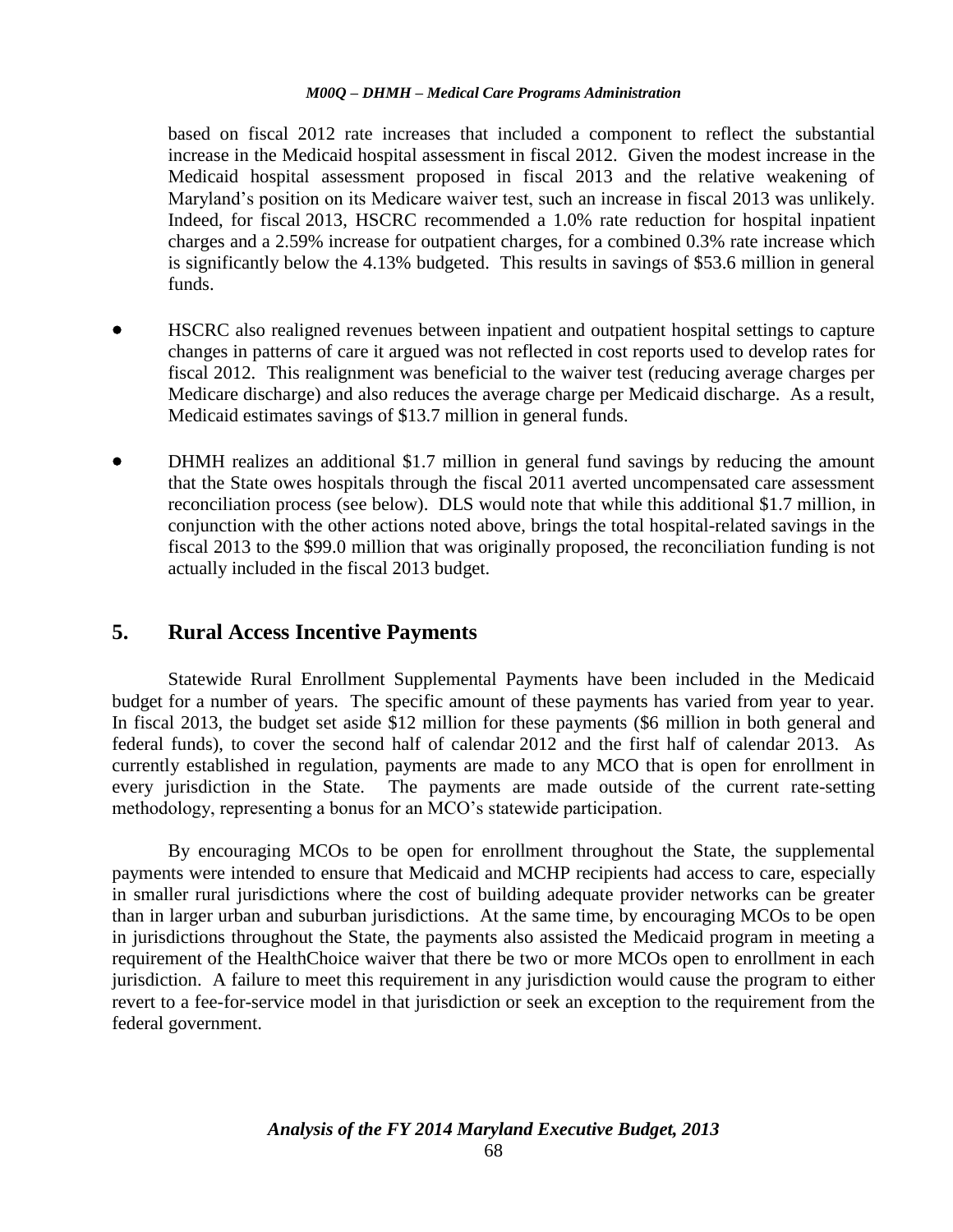Despite these purported advantages of the supplemental payments, they have repeatedly been subject to budget reduction or recommended reductions by both the Executive and the Legislature. Chapter 148 of 2012 (the fiscal 2013 budget bill) included language restricting \$3 million in general funds that had been included in the Medicaid budget for Statewide Rural Enrollment Supplemental Payments in calendar 2013. Specifically, the language required those funds to be used to increase MCO rates in rural enrollment counties as currently defined in regulation. The language also required the department to report to the budget committees on how this funding would be incorporated into rates. The driving force behind the language proposed in the 2012 session was not a budget reduction but rather concern about the implementation of the supplemental payments. Specifically, it was noted by the budget committees that a provider with control over a network of physicians in one part of the State was unwilling to contract with a particular MCO, thereby precluding it from operating on a statewide basis and making it ineligible for a share of the supplemental payments. Furthermore, that provider had an ownership interest in an MCO that was operating statewide, and as a result, was receiving a larger share of the supplemental payments than it would otherwise receive.

### **Medicaid's Response to the Fiscal 2013 Budget Bill Language**

In response to the restrictive language adopted by the committees during the calendar 2013 rate-setting process, the funding that had been allocated for supplemental payments was instead included within proposed MCO rates. Specifically, the capitation rate for the western region (Allegany, Frederick, Garrett, Montgomery, Prince George's, and Washington counties) was increased by an average of 0.6% and the rest of the State capitation rate (all other jurisdictions excluding the western region and Baltimore City) by 0.5%. Unlike the supplemental payments, however, these rate increases were available to any MCO participating to any extent in any jurisdiction within those broader regions.

It could be argued that this proposal does not specifically address the issue of rural access in that it provides rate increases to MCOs regardless of their participation in individual rural jurisdictions. Unfortunately, the rigidity of the current MMIS does not allow more discrete rate payments beyond the current three-region configuration. DHMH is in the process of replacing the current MMIS with a new system that will afford more flexibility in terms of rate regions, and this may result in a different regional structure at some point.

### **6. Reconciliation of Fiscal 2011 Averted Uncompensated Care Savings**

The second largest special fund source supporting Medicaid is the averted uncompensated care assessment. This assessment, imposed through Chapters 244 and 245 of 2008, supports the Medicaid expansion passed in the 2007 session – the notion being that expanding health coverage to uninsured individuals results in less uncompensated care at hospitals. The financing mechanism allowed HSCRC to impose a uniform assessment based on the amount of uncompensated care it judges to be averted in a fiscal year from expansion. A reconciliation process is required to ensure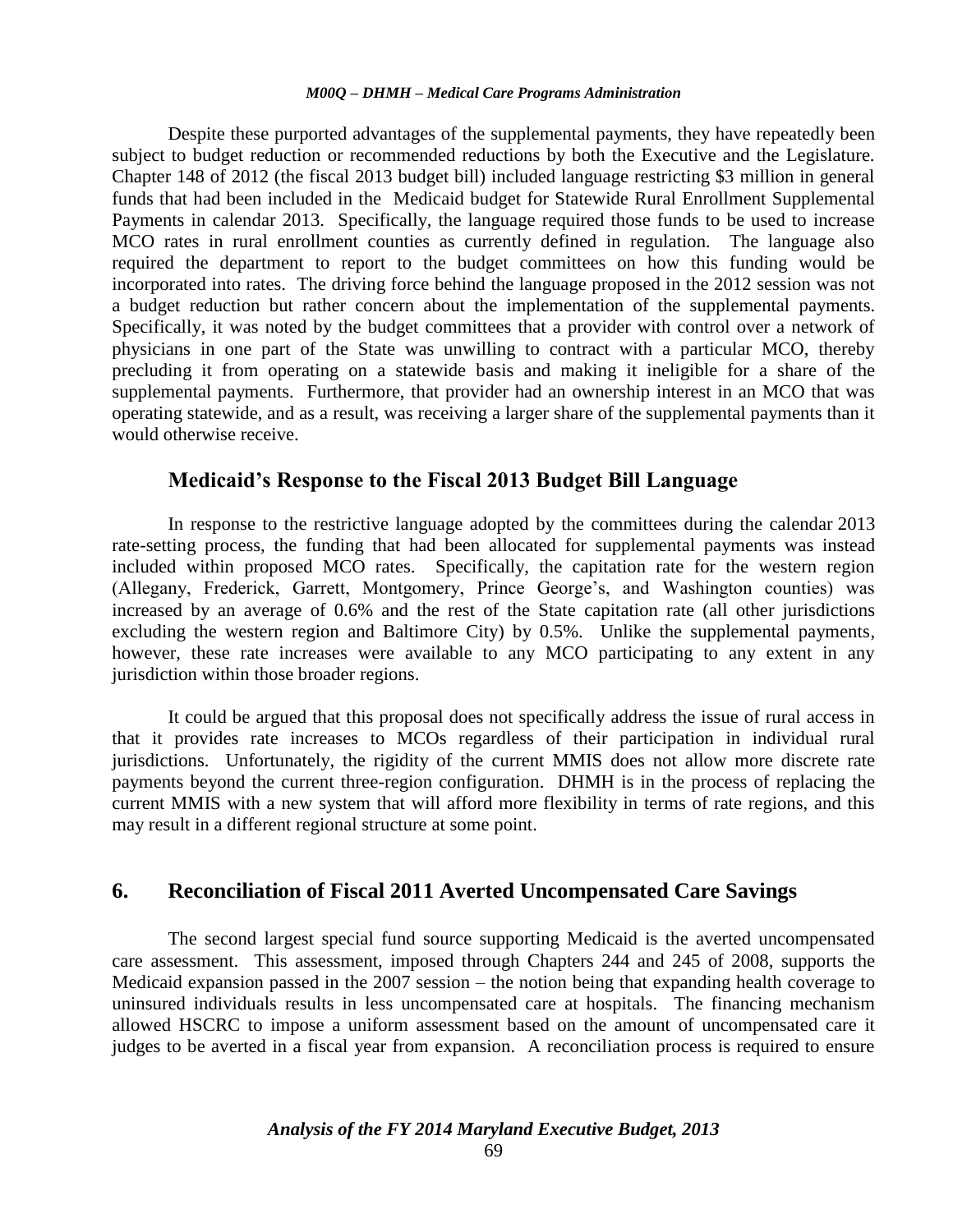that the assessment amount does not exceed the savings realized, and overpayments or underpayments have to be considered during the next assessment period.

The fiscal 2009 reconciliation process, the first year for which reconciliation was required, was far from smooth with concerns expressed about patient identification and the assumptions around crowd-out and the lower utilization of care by the uninsured. Indeed, the BRFA of 2011 ultimately eliminated the reconciliation process and instead implemented a flat 1.25% of projected regulated hospital net patient revenue as an assessment. Nonetheless, HSCRC is required to do reconciliations until fiscal 2012. For fiscal 2011, the initial and final calculations are shown in **Exhibit 34**.

# **Exhibit 34 Hospital Averted Bad Debt Fiscal 2011 Initial and Final Reconciliation (\$ in Millions)**

**Settlement with** 

| <u>Item</u>                                                                                                                                                                                                           | <b>Initial</b><br><b>Settlement</b><br><u>2011</u> | Settlement with<br><b>Adjusted Crowd-out</b><br><b>Assumption</b><br><b>Final 2011</b> |
|-----------------------------------------------------------------------------------------------------------------------------------------------------------------------------------------------------------------------|----------------------------------------------------|----------------------------------------------------------------------------------------|
| Total Charges Incurred by Expansion<br>Adult<br>Parents/Primary<br>Care<br>Program<br>Adjustment for Crowd-out (Expansion<br>only)<br><i>i.e.</i> , Had Prior Insurance Coverage<br>(-18%) and Lower Utilization Rate | \$168.6                                            | \$179.6                                                                                |
| $(-18\% \text{ in Initial}, -9\% \text{ in Final})$                                                                                                                                                                   | $-45.1$                                            | $-43.4$                                                                                |
| <i><b>Subtotal</b></i>                                                                                                                                                                                                | \$123.5                                            | \$136.2                                                                                |
| <b>Adjustment for Medicaid Payment Rate</b><br>Adjusted Net Payments Made by                                                                                                                                          | $-57.4$                                            | $-$ \$8.2                                                                              |
| Medicaid                                                                                                                                                                                                              | 116.1                                              | 128.0                                                                                  |
| Medicaid<br>Paid<br>Amount<br>to<br>via<br>Assessment                                                                                                                                                                 | 146.1                                              | 146.1                                                                                  |
| <b>Overpayment to Medicaid</b>                                                                                                                                                                                        | \$30.0                                             | \$18.1                                                                                 |

Source: Health Services Cost Review Commission; Department of Legislative Services

As in prior years, HSCRC did make a change in the assumptions used to calculate the level of averted uncompensated care in fiscal 2011. First, the commission adjusted upward the amount of total charges incurred by the target population. Second, it also chose to adjust the utilization rate element of the crowd-out assumption from 18 to 9%. Medicaid argued that because the individuals enrolling in the expansion category were not exhibiting pent-up demand for services, making an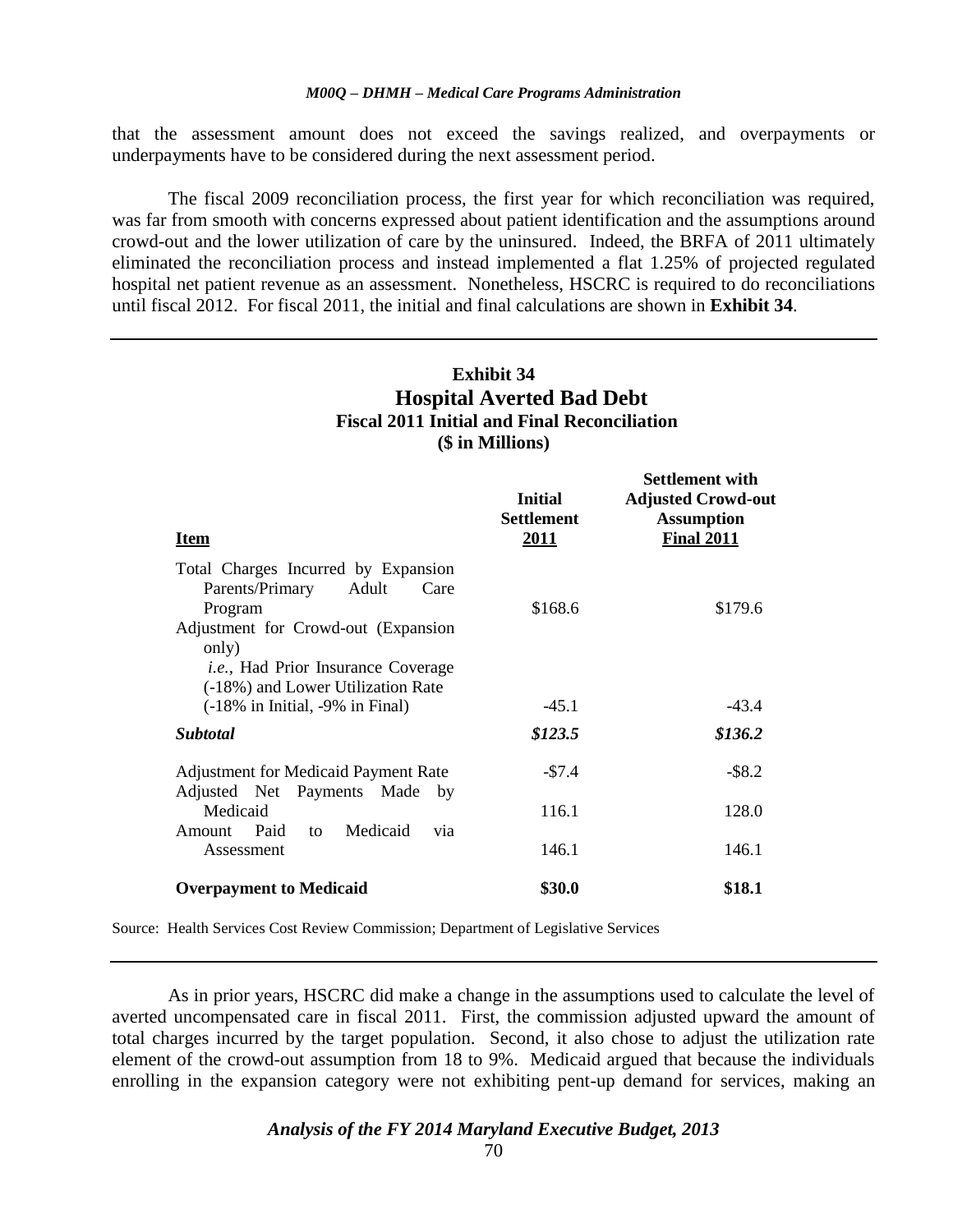adjustment to reflect expenditures that would otherwise have been covered by uncompensated care was no longer warranted and should be eliminated. Ultimately, HSCRC compromised and adopted the 9% rate. These actions reduced the overpayment to Medicaid from \$30.0 million to \$18.1 million.

As discussed earlier, this overpayment was subsequently reduced by \$1.7 million as part of fiscal 2013 cost containment. The remainder was withheld from hospital fiscal 2013 assessment payments.

# **7. Use of Psychotropic and Antipsychotic Medications among Medicaid Children**

Committee narrative from the 2012 session requested DHMH to review the utilization of psychotropic and antipsychotic medication in the Medicaid population. This report was requested based on national media reports that the use of psychotropic and antipsychotic medication among children in state-supported programs is higher than the population at large.

As illustrated in **Exhibits 35** and **36**, utilization of psychotropic and antipsychotic medication among children in foster care was substantially higher than the Medicaid population in general or the privately insured. There is also a variation between the Medicaid population and the privately insured for both categories of drugs, although the difference is clearly not as stark as that for foster children.



Note: Private insurance data is drawn from the Maryland Health Care Commission Medical Care Data Base and does not represent all children who are privately insured. The numbers represented are comparable to the number of children in the Medicaid program (other than those in foster care).

Source: Department of Health and Mental Hygiene; Department of Legislative Services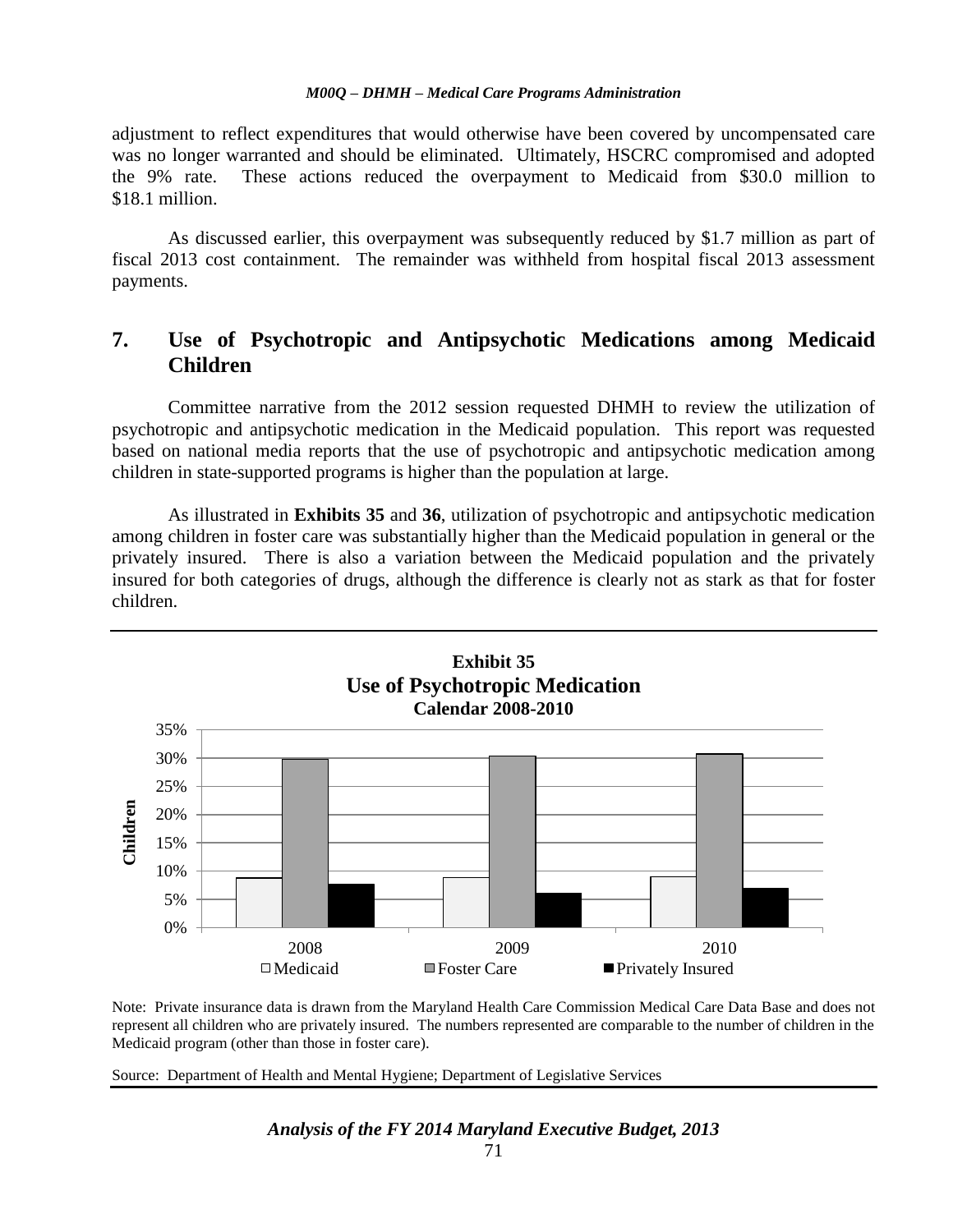

**Exhibit 36 Use of Antipsychotic Medication Calendar 2008-2010**

Note: Private insurance data is drawn from the Maryland Health Care Commission Medical Care Data Base and does not represent all children who are privately insured. The numbers represented are comparable to the number of children in the Medicaid program (other than those in foster care).

Source: Department of Health and Mental Hygiene; Department of Legislative Services

The report noted that the results for foster care children in Maryland appeared consistent with the rates reported in the research literature. There were also interesting differences across jurisdictions, gender, race, and age. However, it was not possible to draw any conclusions about over or inappropriate utilization of these drugs. While there is literature that points to the greater prevalence of mental health problems in foster care children, the report did not include an examination of risk factors or diagnoses of children utilizing these drugs. Nor was there an analysis of other behavioral health interventions.

Finally, it should be noted that the data for this report is drawn from a period prior to the department's recent initiative to focus on the use of antipsychotic medication prescribing patterns in the Medicaid program generally. Given that foster care children in Medicaid are prescribed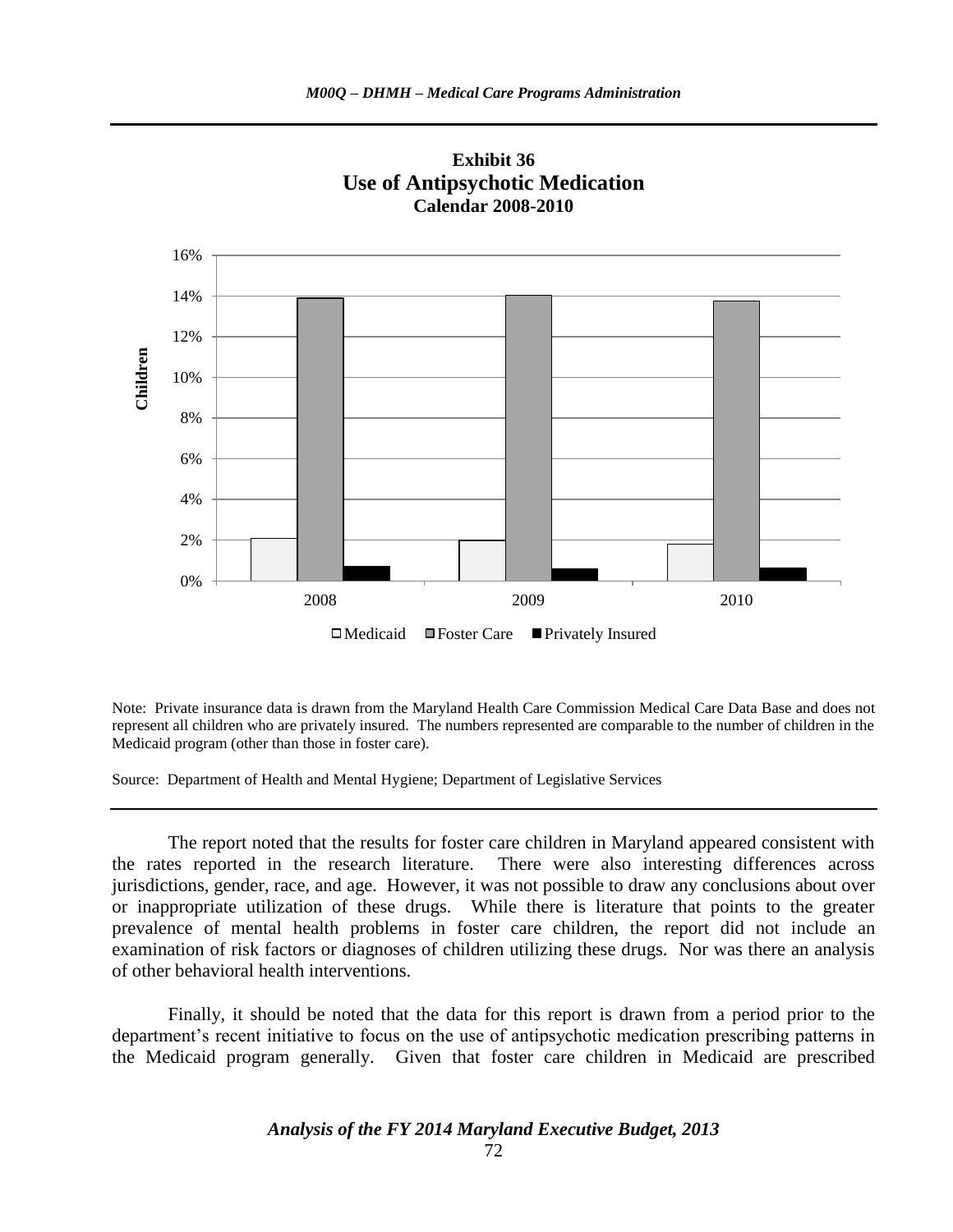antipsychotic medication at a much higher rate than Medicaid children has a whole, this focus should disproportionately benefit those children.

### **8. Telemedicine and the Medicaid Program**

Chapters 579 and 580 of 2012 required DHMH to submit a report on telemedicine including the extent to which it should be adopted by Medicaid. Telemedicine is defined as the use of electronic communication equipment for the delivery of medical services. According to the report submitted by the department, 38 state Medicaid programs currently cover at least some services through telemedicine: 14 states cover all or nearly all medically necessary Medicaid services that can be feasibly provided via telemedicine; 35 states cover physician consultations; and 26 cover some mental health services via telemedicine, including Maryland. Maryland's mental health telemedicine policy requires an originating provider to be in certain designated rural counties in Western Maryland and on the Eastern Shore.

The report identified three telemedicine models:

- **Hub-and-spoke Video Conferencing:** A patient in a remote location interacts with a physician at a larger health facility. This model has been shown to be cost effective. While availability of telemedicine will increase utilization, savings accrue as the timely interventions can offset care in more expensive settings such as emergency rooms. Savings can also be found in transportation costs that are paid by the Medicaid program, as well as better overall health status. However, these cost advantages only accrue when the providers (the so called hub-and-spoke) are more than 15 miles apart. Also, existing provider payment rules may create abnormal incentives under a hub-and-spoke model in that a primary care physician, instead of simply referring a patient to a specialist without an office visit, may now require the visit (and thus receive payment) prior to a referral.
- **Store-and-forward Model:** Medical images or other media are captured by one provider and sent electronically to another provider. Overall, there is little data on which to base any conclusions about the efficacy of this model.
- **Home Health Monitoring:** Providers monitor a patient's condition via networked equipment in the patient's home. Studies for patients with various chronic conditions show cost savings from utilization of this model although none of the studies focus on the Medicaid population.

Based on the literature, the department's fiscal analysis focused on the use of the hub-and-spoke model and what the cost of that model would be if introduced in the same counties that currently have telemedicine for mental health. The analysis concluded that the implementation of the policy in those counties would cost between \$500,000 and \$700,000 based on increased utilization. No offsets were estimated for reduction of emergency department use, fewer transportation services, or decreased service utilization based on improved health status.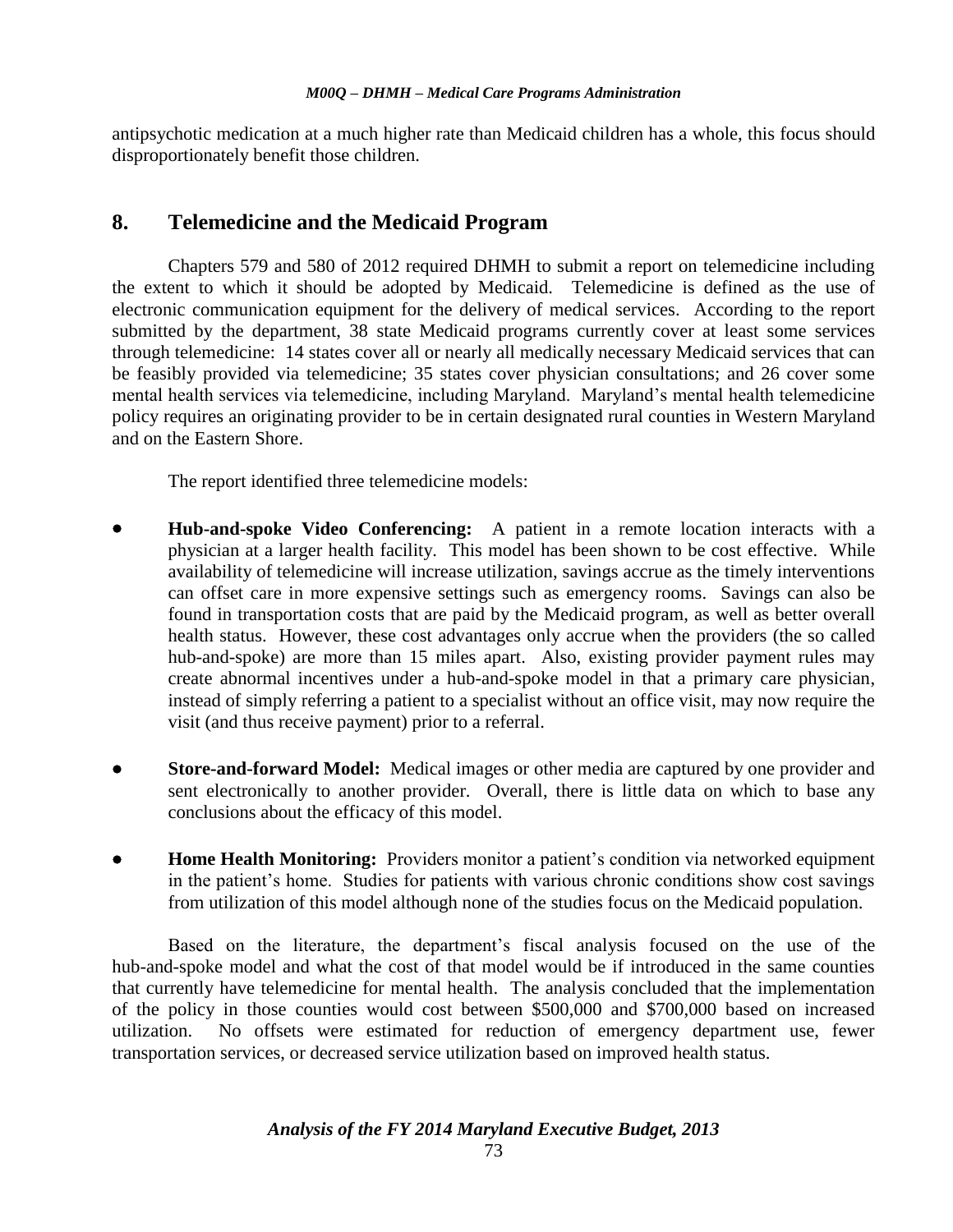#### *M00Q – DHMH – Medical Care Programs Administration*

The department indicated that it would be moving forward with regulations to implement telemedicine effective July 1, 2013, using the hub-and-spoke model in the same Western Maryland and Eastern Shore counties already using telemedicine for certain mental health services, although it would continue to evaluate whether to include the other two models in its telemedicine policy. It should be noted that there are several pieces of legislation that have been introduced in the 2013 session (HB 931 and SB 496) to require the Medicaid program to reimburse providers for services provided through telemedicine in the same manner as if those services were delivered in person. However, those bills do not spell out the model or the limits on telemedicine utilization proposed by the department in its report.

### **9. Community Benefits Provided by Nonprofit Nursing Homes**

The 2012 *Joint Chairmen's Report* requested the department to report on the value of the tax-exempt status of nonprofit nursing homes relative to the community benefits they provide. The issue of the community benefits provided by nonprofit health providers has been a general concern for the legislature in recent years, although the principal focus on this issue to date has been on nonprofit hospitals rather than nursing homes. Indeed, nonprofit hospitals have a statutory and regulatory scheme devised to ensure that hospitals appropriately meet community benefit requirements. These schemes are devised at the federal level and can be added to at the State level. Benefits include subsidizing the costs of care and research activities. Maryland's community benefit requirements for hospitals are based on the federal requirements with some specific additional focus on efforts to improve access to care and narrowing health disparities. No such scheme is in place for nursing homes at either the federal level or in Maryland.

While federal law does not require nonprofit nursing homes to provide any specific form of community benefits, these benefits are required in other states: New Hampshire, Utah, Pennsylvania, Minnesota, and Texas. Benefits include the existence of a written charity care policy and certain levels of charity care.

The report submitted by the department in December 2012 was drawn from 36 nonprofit nursing homes (20% of the 179 nursing homes in Maryland, excluding government-operated nursing homes and nonprofit nursing homes lacking discrete cost reports (those affiliated with continuing-care retirement communities)). The report determined that the value of the tax exemption enjoyed by these nursing homes totaled \$41.2 million in 2010. While Maryland nonprofit nursing homes may provide some element of charity care or other services that would generally be considered community benefits, currently there are no guidelines as to what constitutes community benefits for nonprofit nursing homes. Neither are nonprofit nursing homes required to submit data on what community benefits they would consider they are providing voluntarily.

Given the significant level of tax benefits gained by nonprofit nursing homes, it can be reasonably concluded that the development of some community benefit framework tailored to these facilities should be investigated by the department. **DLS recommends narrative to obtain additional information on community benefits being provided and the development of**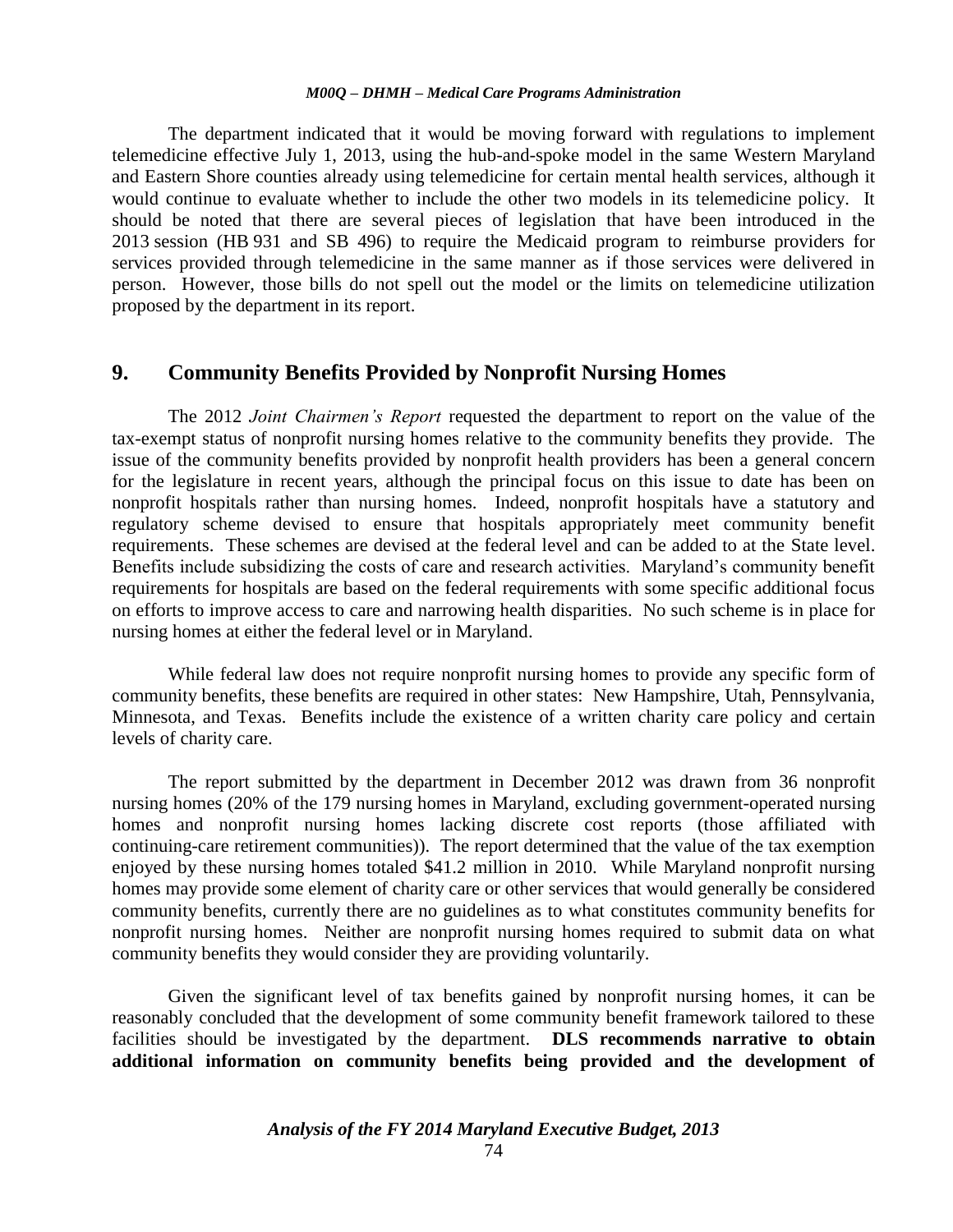**appropriate recommendations for a community benefit framework for nonprofit nursing homes.**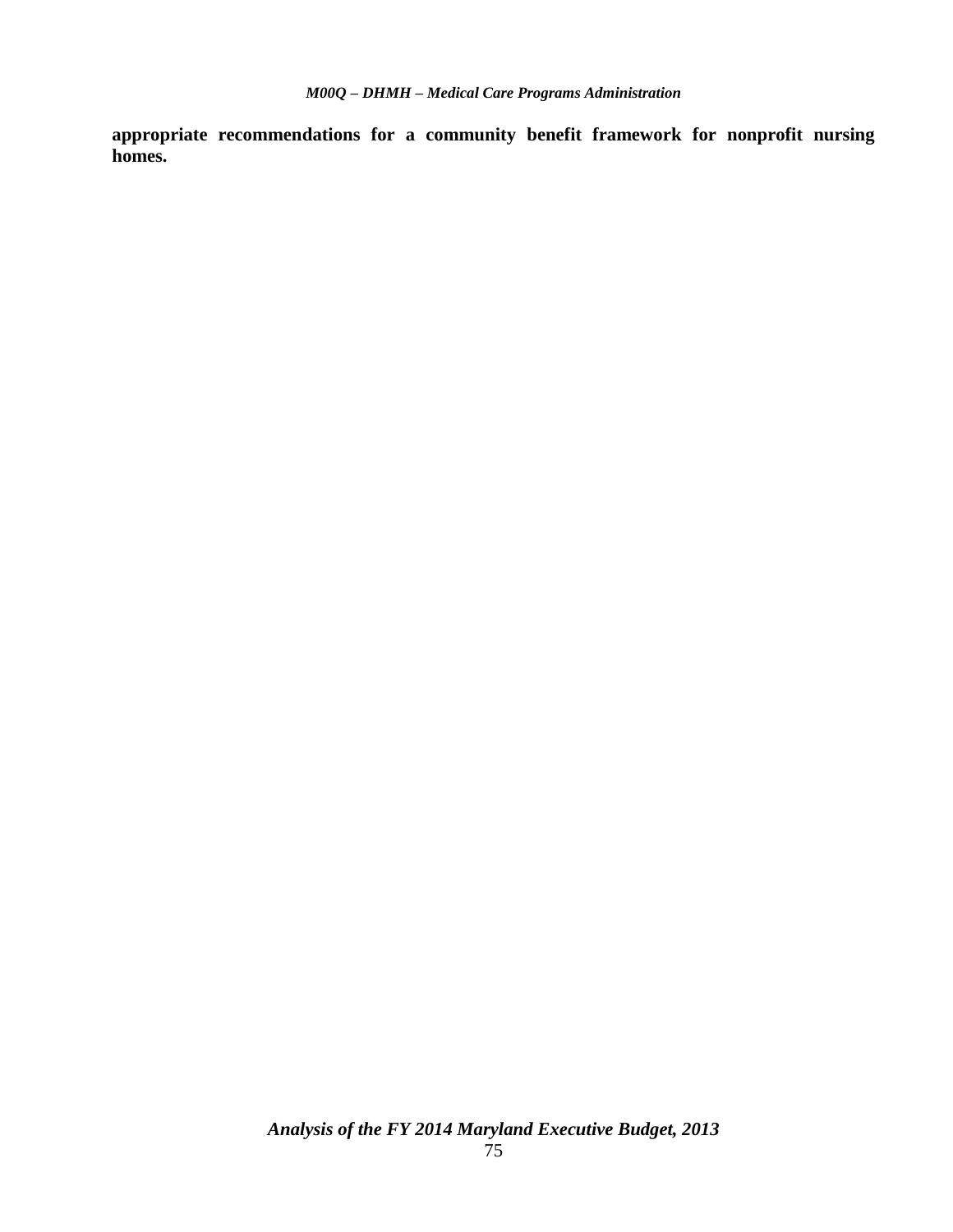# *Current and Prior Year Budgets*

### **Current and Prior Year Budgets (\$ in Thousands) Medical Care Programs Administration**

| <b>Fiscal 2012</b>                          | <b>General</b><br><b>Fund</b> | <b>Special</b><br><b>Fund</b> | <b>Federal</b><br>Fund | Reimb.<br><b>Fund</b> | <b>Total</b> |
|---------------------------------------------|-------------------------------|-------------------------------|------------------------|-----------------------|--------------|
| Legislative                                 |                               |                               |                        |                       |              |
| Appropriation                               | \$2,582,721                   | \$834,708                     | \$3,576,627            | \$71,546              | \$7,065,601  |
| Deficiency                                  |                               |                               |                        |                       |              |
| Appropriation                               | $-82,750$                     | 64,004                        | $-79,961$              | $\overline{0}$        | $-98,707$    |
| <b>Budget</b>                               |                               |                               |                        |                       |              |
| Amendments                                  | $-7,487$                      | 11,944                        | $-22,029$              | 3,460                 | $-14,112$    |
| Reversions and                              |                               |                               |                        |                       |              |
| Cancellations                               | $-1,014$                      | $-72,815$                     | $-56,686$              | $-5,370$              | $-135,884$   |
| <b>Actual</b>                               |                               |                               |                        |                       |              |
| <b>Expenditures</b>                         | \$2,491,470                   | \$837,841                     | \$3,417,951            | \$69,636              | \$6,816,898  |
| <b>Fiscal 2013</b>                          |                               |                               |                        |                       |              |
| Legislative                                 |                               |                               |                        |                       |              |
| Appropriation                               | \$2,414,559                   | \$998,436                     | \$3,637,997            | \$82,095              | \$7,133,087  |
| <b>Budget</b>                               |                               |                               |                        |                       |              |
| Amendments                                  | 285                           | 8,454                         | 514                    | $\boldsymbol{0}$      | 9,253        |
|                                             |                               |                               |                        |                       |              |
| <b>Working</b><br>Appropriation \$2,414,844 |                               | \$1,006,890                   | \$3,638,511            | \$82,095              | \$7,142,340  |

Note: Numbers may not sum to total due to rounding.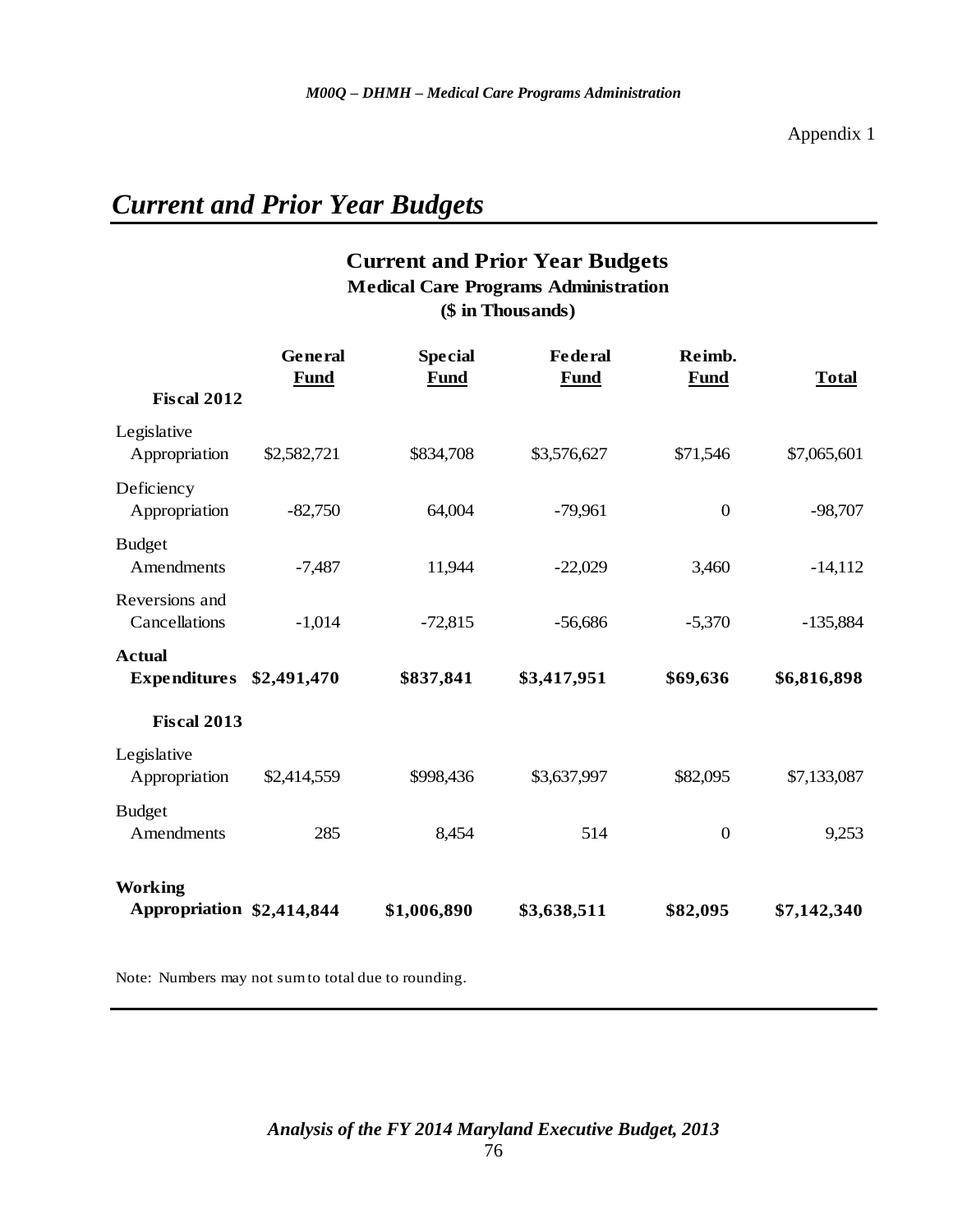### **Fiscal 2012**

The fiscal 2012 legislative appropriation for MCPA was reduced by \$249.0 million. This reduction was derived as follows:

- Deficiency appropriations reduced the appropriation by \$99.0 million. This figure reflects the addition of \$64.0 million in special funds derived from a variety of sources, largely to recognize actions taken in Chapter 397 of 2011, the BRFA of 2011. However, this addition was more than offset by negative deficiencies adopted in both Chapter 148 of 2012 (the fiscal 2013 budget bill) and Chapter 1 of the First Special Session of 2012 (the BRFA of 2012) reducing both general and federal funds.
- Budget amendments further reduced the appropriation by \$14.0 million. Specifically:
	- General funds were reduced by \$7.5 million. Of this, \$5.7 million relates to fiscal year closeout transactions, whereby surplus funds were transferred to areas of the department with deficits. In Medicaid, the primary area of surplus was MCHP. The other significant reduction was the transfer out of almost \$2.3 million in general funds to other budgets to cover the cost of an assessment that was imposed on State-operated hospitals in Chapter 397 of 2011 (the BRFA of 2011). The funds are subsequently returned to MCPA in a reimbursable fund amendment in the same amount.

These reductions were partially offset by smaller increases in a number of amendments, the largest of which were \$194,000 to support the fiscal 2012 one-time \$750 bonus and \$145,000 to realign Annapolis Data Center costs to reflect actual utilization in Medicaid.

- Special funds increased by just under \$12.0 million. Almost all of this, \$11.6 million, was for the KDP. These funds are derived from the Senior Prescription Drug Assistance Program (SPDAP) (\$3.0 million) and the Community Health Resources Commission Fund (\$8.6 million) and relate to actions taken in Chapter 397 of 2011 (the BRFA of 2011).
- Federal funds are reduced by \$22.0 million in a number of amendments, the largest of which were \$13.3 million in fiscal closeout actions and \$8.1 million transferring funds to support the development of the Health Benefit Exchange Eligibility System from MCPA to the exchange.
- Reimbursable funds increase by almost \$3.5 million. As noted above, the largest amendment was the transfer of funds back into MCPA related to the assessment imposed on State-run hospitals (\$2.3 million), with an additional \$1.2 million received from the MITPDF as part of the development of the replacement MMIS project, or the MERP.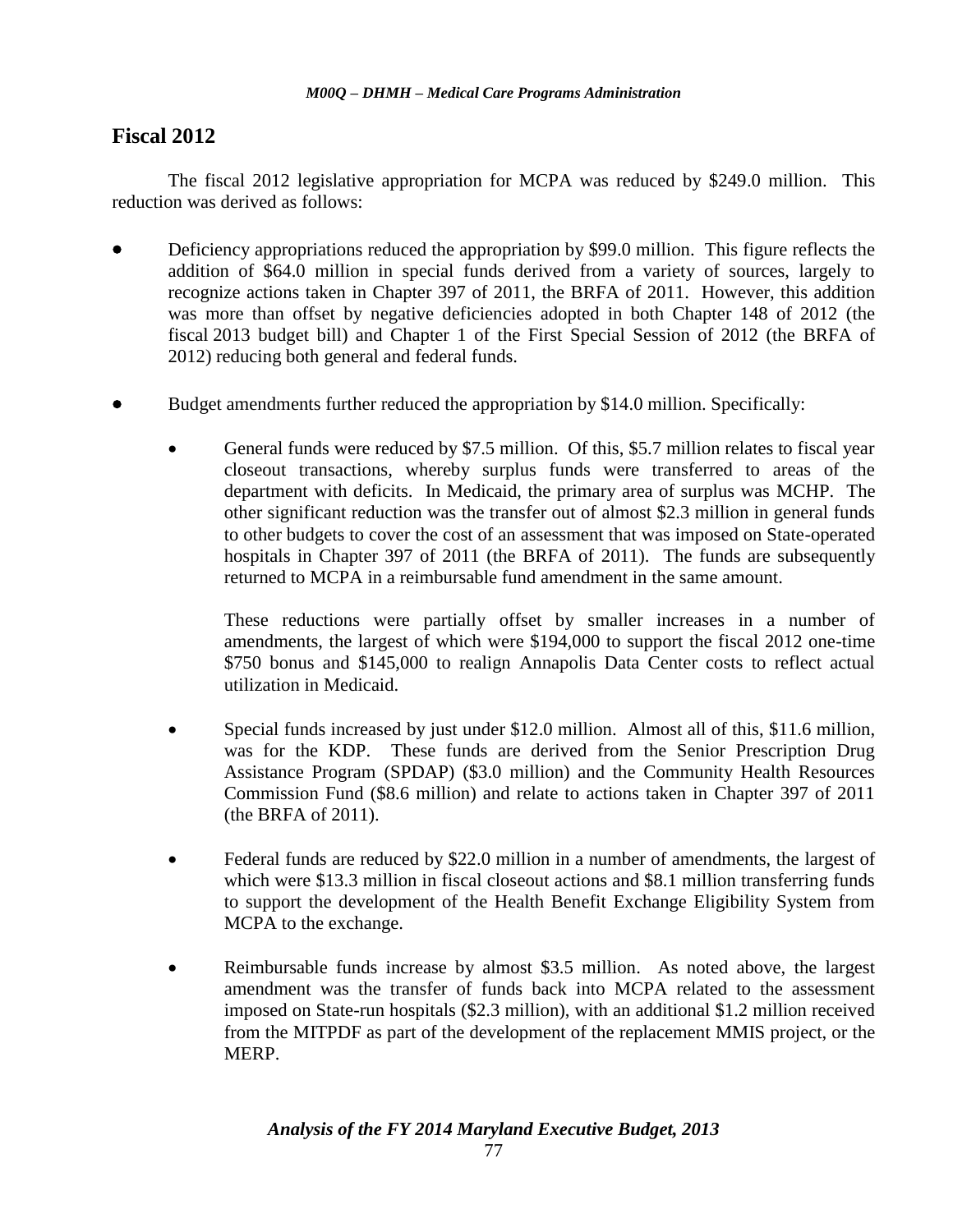#### *M00Q – DHMH – Medical Care Programs Administration*

- The most significant source of reductions to the fiscal 2012 legislative appropriation was in reversions and cancellations, almost \$136.0 million. Specifically:
	- General fund reversions totaled just over \$1.0 million, all from lower than anticipated expenditures in the MCHP.
	- Special fund cancellations were \$72.8 million. Significant cancellations were attributed to lower than anticipated revenues from a wide variety of sources including recoveries from Medicaid providers, the Rate Stabilization Fund, the Nursing Home Quality Assessment, the Health Care Coverage Fund (averted uncompensated care assessment), the hospital Medicaid assessment, and the MHIP Fund.
	- Federal fund cancellations were \$57.0 million, mainly attributable to lower federal fund attainment associated with the special fund cancellations noted above.
	- Reimbursable fund cancellations were \$5.4 million. Almost all of this related to lower than budgeted expenditures in school-based services.

### **Fiscal 2013**

To date, the fiscal 2013 legislative appropriation for MCPA has been increased by just under \$9.3 million. Specifically:

- General fund budget amendments have increased the appropriation by \$285,000 to create a new Division of Behavioral Health with positions and general support transferred from a number of other agencies in the department.
- Special fund budget amendments add almost \$8.5 million. Of this amount, \$6.1 million in special funds is to support the fiscal 2013 cost-of-living adjustment (COLA) as well as make MCPA whole for the reduction of statewide funding adopted in both Chapter 148 of 2012 (the fiscal 2013 budget bill) that was taken out of Medicaid and subsequently restored in Chapter 1 of the First Special Session of 2012 (the BRFA of 2012). The remaining \$2.4 million relates to support of the KDP provided for in Chapter 1 of the First Special Session of 2012 (\$2.0 million from the SPDAP fund balance and \$368,000 from revenue generated from the CareFirst premium tax exemption).
- Federal fund budget amendments add \$514,000 to support the fiscal 2013 COLA (\$218,000) and the newly created Division of Behavioral Health (\$296,000).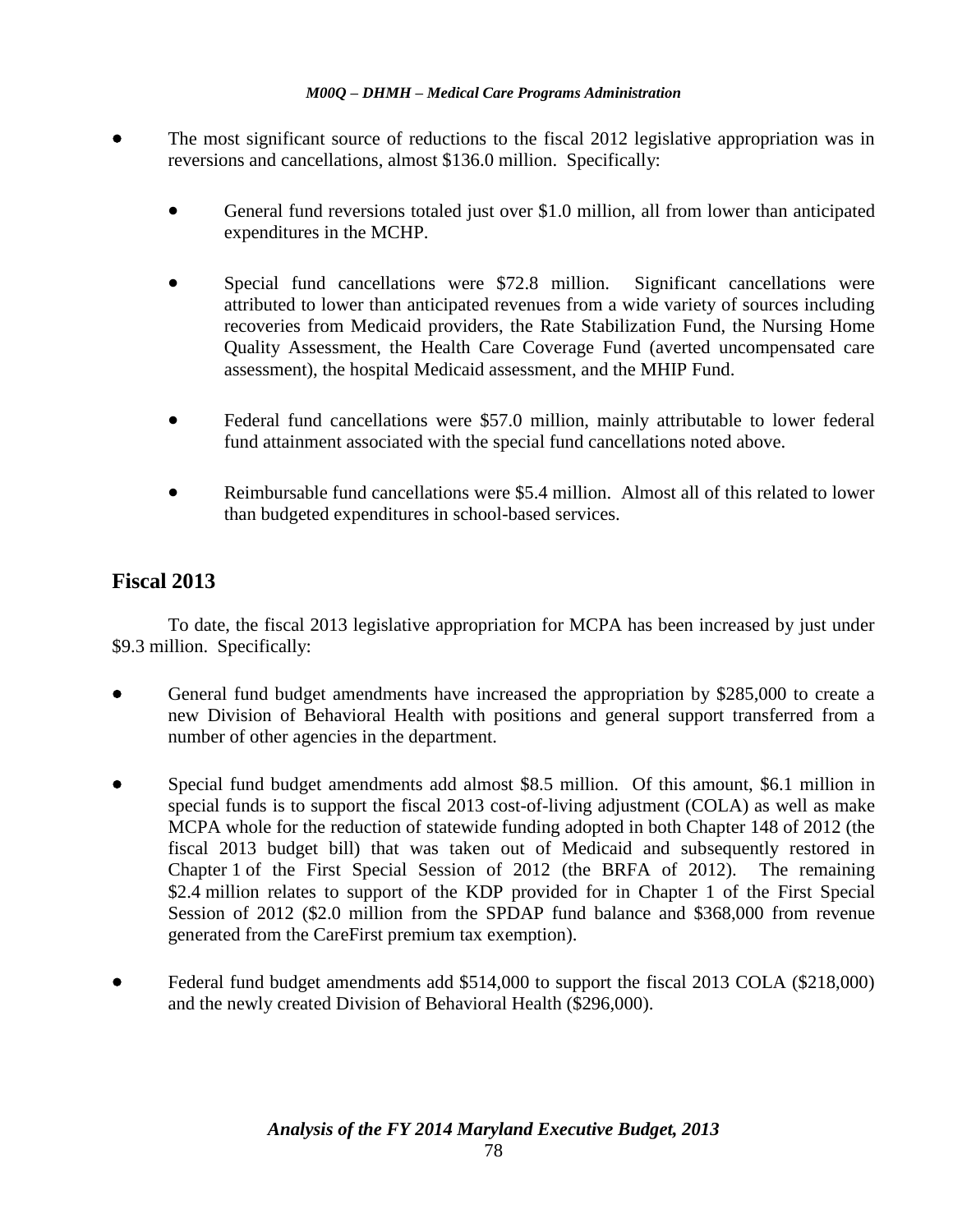## **HealthChoice Managed Care Organization Open Service Area by County January 2013**

|                                                         | County                  | <b>Amerigroup</b> | <b>Diamond</b><br>Plan | Jai<br><b>Medical</b><br><b>Systems</b> | Maryland<br><b>Physicians Care</b> | <b>MedStar</b>               | <b>Priority Partners</b>  | <b>United</b><br><b>Healthcare</b> |
|---------------------------------------------------------|-------------------------|-------------------|------------------------|-----------------------------------------|------------------------------------|------------------------------|---------------------------|------------------------------------|
|                                                         | Allegany                |                   |                        |                                         | $\mathbf X$                        |                              | voluntarily frozen        | $\mathbf X$                        |
|                                                         | Anne Arundel            | $\mathbf X$       | X                      |                                         | $\mathbf X$                        | North only                   | $\mathbf X$               | $\mathbf X$                        |
|                                                         | <b>Baltimore City</b>   | $\mathbf X$       | $\mathbf{X}$           | $\mathbf X$                             | $\mathbf{X}$                       | $\mathbf X$                  | $\mathbf{X}$              | X                                  |
|                                                         | <b>Baltimore County</b> | $\mathbf X$       | X                      | $\mathbf X$                             | $\mathbf{X}$                       | $\mathbf X$                  | $\mathbf{X}$              | $\mathbf X$                        |
|                                                         | Calvert                 | $\mathbf X$       |                        |                                         | voluntarily frozen                 |                              | voluntarily frozen        | X                                  |
|                                                         | Caroline                | frozen            |                        |                                         | voluntarily frozen                 |                              | $\mathbf X$               | $\mathbf X$                        |
|                                                         | Carroll                 | $\mathbf X$       | $\mathbf{X}$           |                                         | $\mathbf X$                        |                              | voluntarily frozen        | $\mathbf X$                        |
|                                                         | Cecil                   | $\mathbf X$       | X                      |                                         | voluntarily frozen                 |                              | voluntarily frozen        | $\mathbf X$                        |
|                                                         | Charles                 | $\mathbf X$       |                        |                                         | $\mathbf X$                        |                              | voluntarily frozen        | X                                  |
|                                                         | Dorchester              | frozen            |                        |                                         | $\mathbf{X}$                       |                              | $\mathbf{x}$              | X                                  |
| Analysis of the FY 2014 Maryland Executive Budget, 2013 | Frederick               | $\mathbf X$       |                        |                                         | voluntarily frozen                 |                              | voluntarily frozen        | $\mathbf X$                        |
|                                                         | Garrett                 | $\mathbf X$       |                        |                                         | $\mathbf X$                        |                              | voluntarily frozen        | $\mathbf X$                        |
|                                                         | Harford                 | $\mathbf X$       | $\mathbf X$            |                                         | $\mathbf X$                        | West only                    | $\mathbf X$               | $\mathbf X$                        |
|                                                         | Howard                  | $\mathbf X$       | $\mathbf{X}$           |                                         | $\mathbf X$                        |                              | $\mathbf X$               | X                                  |
|                                                         | Kent                    | X                 |                        |                                         | voluntarily frozen                 |                              | voluntarily frozen        | $\mathbf X$                        |
|                                                         | Montgomery              | X                 | X                      |                                         | $\mathbf X$                        | <b>Silver Spring</b><br>only | $\mathbf X$               | X                                  |
|                                                         | Prince George's         | $\mathbf X$       | $\mathbf X$            |                                         | $\mathbf X$                        | NW and SW<br>only            | $\boldsymbol{\mathrm{X}}$ | $\mathbf X$                        |
|                                                         | Queen Anne's            | $\mathbf X$       |                        |                                         | voluntarily frozen                 |                              | voluntarily frozen        | X                                  |
|                                                         | Somerset                | frozen            |                        |                                         | $\mathbf X$                        |                              | voluntarily frozen        | X                                  |
|                                                         | St. Mary's              | $\mathbf X$       |                        |                                         | $\mathbf{X}$                       | $\mathbf{X}$                 | voluntarily frozen        | $\mathbf X$                        |
|                                                         | Talbot                  | frozen            |                        |                                         | voluntarily frozen                 |                              | $\mathbf X$               | X                                  |
|                                                         | Washington              |                   |                        |                                         | $\mathbf X$                        |                              | voluntarily frozen        | $\mathbf X$                        |
|                                                         | Wicomico                | frozen            |                        |                                         | $\mathbf X$                        |                              | $\mathbf X$               | $\mathbf X$                        |
|                                                         | Worcester               | frozen            |                        |                                         | X                                  |                              | X                         | $\mathbf X$                        |

 $x =$ Managed care organization participation

79

Source: Department of Health and Mental Hygiene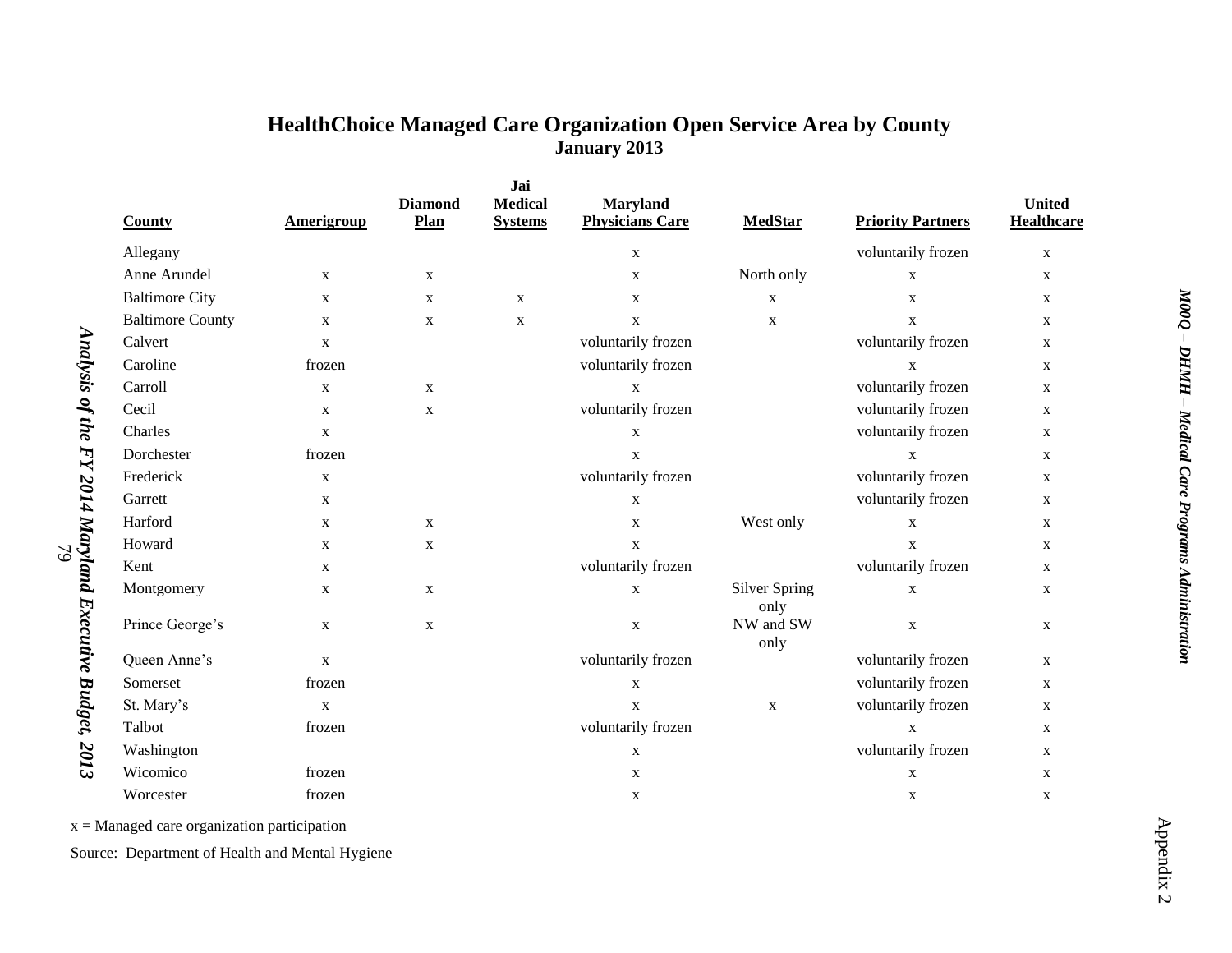#### **Object/Fund Difference Report DHMH – Medical Care Programs Administration**

|                      | <b>FY 13</b>                         |                 |                      |                  |                      |               |
|----------------------|--------------------------------------|-----------------|----------------------|------------------|----------------------|---------------|
|                      |                                      | <b>FY 12</b>    | Working              | <b>FY 14</b>     | FY 13 - FY 14        | Percent       |
|                      | Object/Fund                          | <b>Actual</b>   | <b>Appropriation</b> | <b>Allowance</b> | <b>Amount Change</b> | <b>Change</b> |
|                      | <b>Positions</b>                     |                 |                      |                  |                      |               |
| 01                   | Regular                              | 602.00          | 607.00               | 619.00           | 12.00                | 2.0%          |
| 02                   | Contractual                          | 40.67           | 101.68               | 101.45           | $-0.23$              | $-0.2%$       |
|                      | <b>Total Positions</b>               | 642.67          | 708.68               | 720.45           | 11.77                | 1.7%          |
|                      | <b>Objects</b>                       |                 |                      |                  |                      |               |
| 01                   | Salaries and Wages                   | \$43,234,538    | \$45,575,936         | \$47,337,977     | \$1,762,041          | 3.9%          |
| 02                   | Technical and Spec. Fees             | 1,678,562       | 3,446,541            | 3,525,321        | 78,780               | 2.3%          |
| 03                   | Communication                        | 1,236,658       | 1,075,264            | 1,223,575        | 148,311              | 13.8%         |
| 04                   | Travel                               | 73,140          | 119,565              | 118,530          | $-1,035$             | $-0.9%$       |
| 07                   | <b>Motor Vehicles</b>                | 12,528          | 10,519               | 9,745            | $-774$               | $-7.4%$       |
| 08                   | <b>Contractual Services</b>          | 6,769,547,845   | 7,091,405,545        | 7,327,588,502    | 236,182,957          | 3.3%          |
| 09                   | Supplies and Materials               | 387,732         | 483,508              | 433,500          | $-50,008$            | $-10.3%$      |
| 10                   | Equipment – Replacement              | 252,840         | $\Omega$             | $\Omega$         | $\Omega$             | 0.0%          |
| 11                   | Equipment - Additional               | 107,373         | 77,723               | 59,125           | $-18,598$            | $-23.9%$      |
| 12                   | Grants, Subsidies, and Contributions | 313,366         | $\overline{0}$       | $\theta$         | $\theta$             | 0.0%          |
| 13                   | <b>Fixed Charges</b>                 | 53,472          | 145,451              | 153,463          | 8,012                | 5.5%          |
| <b>Total Objects</b> |                                      | \$6,816,898,054 | \$7,142,340,052      | \$7,380,449,738  | \$238,109,686        | 3.3%          |
| <b>Funds</b>         |                                      |                 |                      |                  |                      |               |
| 01                   | General Fund                         | \$2,491,469,946 | \$2,414,844,030      | \$2,374,486,778  | $-$ \$40,357,252     | $-1.7%$       |
| 03                   | Special Fund                         | 837, 841, 360   | 1,006,889,807        | 903,753,460      | $-103, 136, 347$     | $-10.2%$      |
| 05                   | Federal Fund                         | 3,417,950,921   | 3,638,510,823        | 4,027,872,545    | 389, 361, 722        | 10.7%         |
| 09                   | Reimbursable Fund                    | 69,635,827      | 82,095,392           | 74,336,955       | $-7,758,437$         | $-9.5%$       |
| <b>Total Funds</b>   |                                      | \$6,816,898,054 | \$7,142,340,052      | \$7,380,449,738  | \$238,109,686        | 3.3%          |

Note: The fiscal 2013 appropriation does not include deficiencies. The fiscal 2014 allowance does not include contingent reductions.